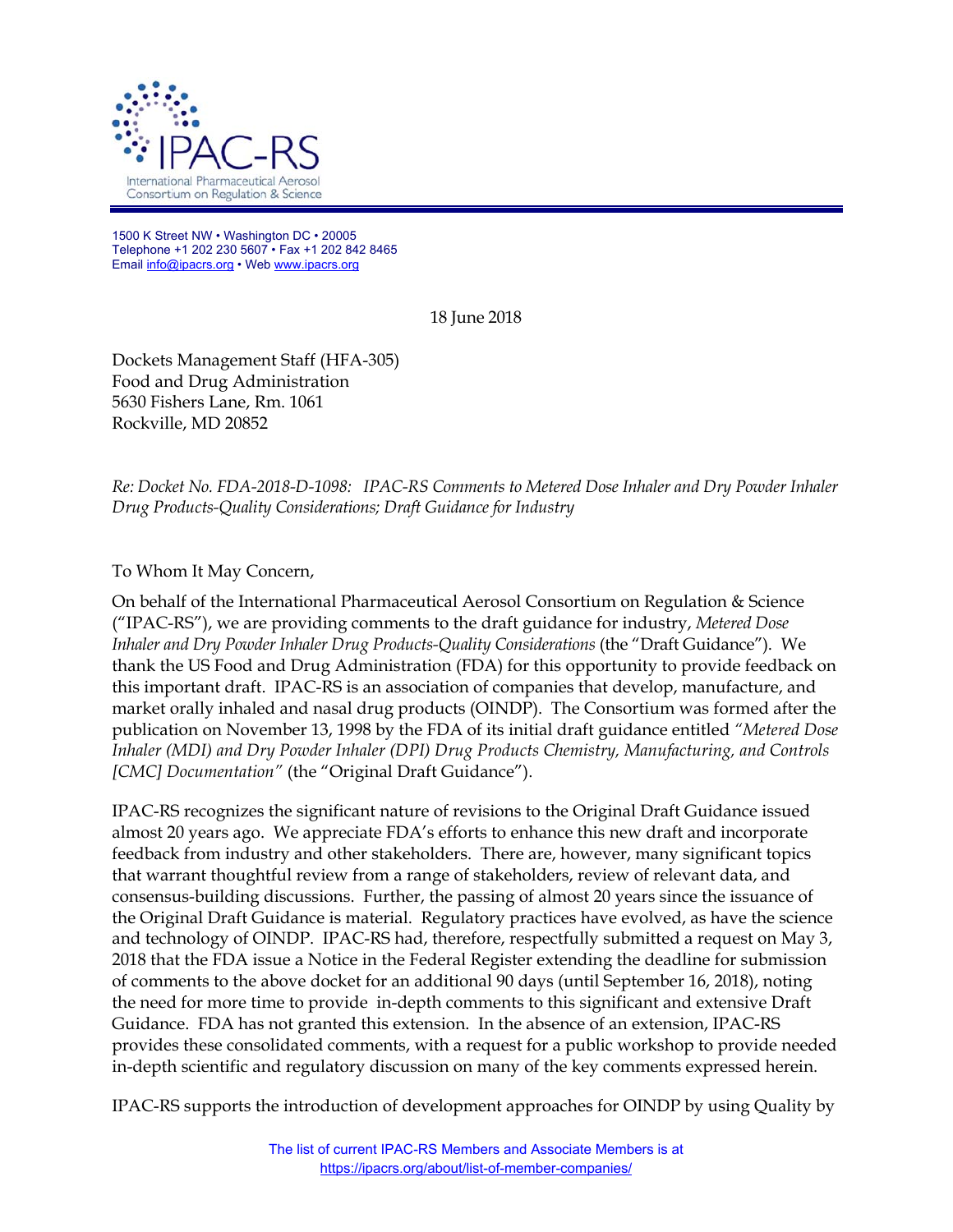Design (QbD), risk management and parametric tolerance interval testing (PTIT), and incorporation of combination product quality concepts. While this Draft Guidance positively connects these concepts to OINDP development, IPAC-RS believes the Draft Guidance and therefore patients, regulators and industry, would significantly benefit from revisions that clarify FDA's expectations with respect to:

- **Incorporation of QbD and risk-based approaches**
- **Regulatory alignment**
- Application of the PTIT concept
- Scope of guidance application and implementation

We provide general comments related to these main points here, followed by a table of related specific comments and suggested revisions, in the order of appearance in the Draft Guidance.

#### **1. Incorporation of QbD and Risk-based Approaches**

#### *Context and Structure*

IPAC-RS appreciates FDA's inclusion of QbD and risk management principles into the Draft Guidance. We believe that QbD and risk management principles as outlined in the ICH Q8 (R2) and ICH Q9 international consensus guidelines are appropriate to aid applicants in the development of MDIs and DPIs. That said, we believe the Draft Guidance would further benefit from clarifying that these QbD and risk management principles are to be documented within the context of design controls process established by the sponsoring company (i.e., 21 CFR 820.30 as reiterated in 21 CFR Part 4). Design controls are a cGMP requirement by regulation while the QbD and Risk Management principles are approaches outlined in consensus guidelines.

The Draft Guidance encourages implementation of QbD and risk-based approaches, yet also describes in detail, "typical" specifications and CQAs, both in the text and in tables. IPAC-RS appreciates the FDA's inclusion of tables and text throughout the document as exemplars of what types of potential testing should be conducted as part of the development process, and on release and stability. However, we think it is important to consider these tables in the following context:

- **There are an infinite number of delivery system design and formulations that could be** developed as combination products.
- The principles described in ICH Q8(R2) and Q9 describe a risk based approach and that the development work conducted should be informed by scientific understanding and commensurate with the level of risk.

We therefore agree with FDA's thinking articulated in lines 615-621 of the Draft Guidance,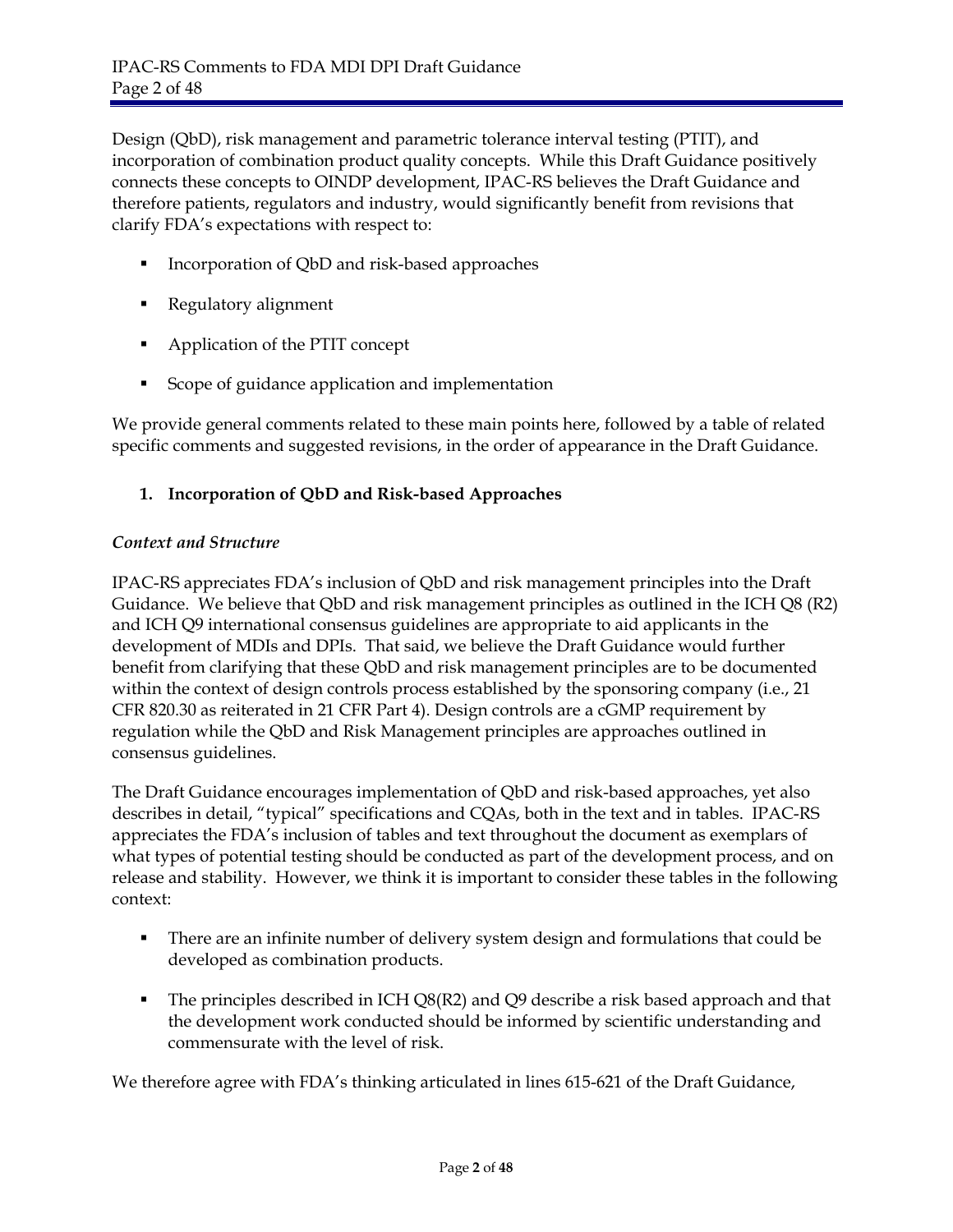*"The recommendations below are particularly relevant to MDIs and DPIs developed by following traditional developmental approaches and are based on Agency experience with these products. Information for more enhanced development could be different, although an applicant would be expected to demonstrate enhanced knowledge and understanding. For example, alternative control strategies to ensure product quality could be proposed. Applicants are encouraged to discuss such proposals and their justification with the appropriate review division during development."* 

Such key fundamental concepts clarify the interpretation of the Draft Guidance, and should be included in the Introduction, informing the reader that, e.g., any tables provided are indicative of what sponsoring companies should consider, but are not mandated if there is a scientifically sound justification. Simple "check-the-box" tables while efficient communication tools, risk being interpreted by both applicants and potentially CMC reviewers, as strict requirements when the actual intent of the authors may have been to encourage applicants to propose and justify alternative control strategies to ensure product quality based on enhanced knowledge and understanding.

Further, specific text that describes recommendations for tests, specifications, CQA, etc., can be framed as examples rather than "typical," "typically include," or "general relationships." We suggest that it would be helpful to illustrate through examples of how to apply 21 CFR Part 4 to MDIs and DPIs as was done by FDA in the FDA Guidance on *Current Good Manufacturing Practice Requirements for Combination Products*. In that guidance, practical examples of pre-filled syringes, drug coated mesh and drug eluting stents were provided to reduce concepts to practice. The use of examples not only illustrates application of 21 CFR Part 4 to OINDP, but also may mitigate the potential for applicants and reviewers from misinterpreting them as globally applying to all MDIs or DPIs. IPAC-RS would be happy to support FDA in developing examples if FDA is agreeable to such a collaboration.

#### *Risk Management in Development and Link to Clinical Use*

We encourage the FDA to extend risk management approaches to design changes during development of MDIs or DPIs occurring after the initiation of pivotal clinical trials (Lines 318- 327) to determine whether or not *in-vitro* or *in-vivo* evaluation of the change is required. IPAC-RS contends that some design changes may be necessary as combination products progress through the later stages of development and initial commercialization reflects. This reflects the current experience of our industry member companies.

IPAC-RS suggests that changes should be justified via risk management (per ISO 14971) in a device risk management plan that address risks associated with changes related to use, design and manufacture. These approaches would consider, for example, the type of change in respect of, but not limited to formulation, device, aerosolization and the patient interface to establish and maintain a link between the commercial product and combination products used in pivotal clinical trials. An emerging ISO standard is in draft on this matter (ISO 20069 'Guidance for assessment and evaluation of changes to drug delivery systems'). The risk management process may be supported by *in vitro* and/or *in vivo* studies.

Incorporating a risk management approach to design, formulation, or process optimization related changes in the majority of cases should obviate the need for sponsor companies to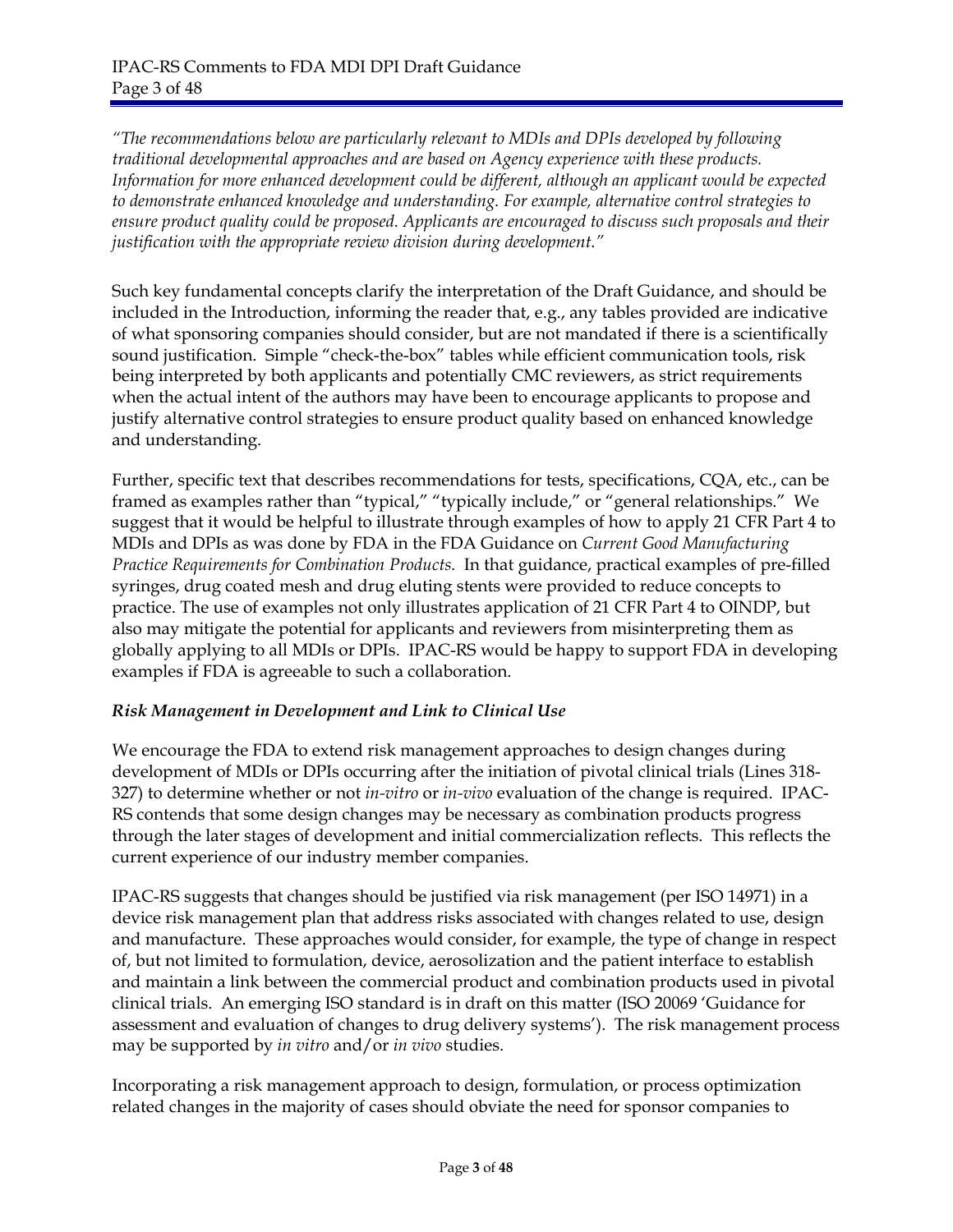perform unnecessary additional clinical studies. A strict, non-risk based requirement for additional clinical studies would increase development costs and lengthen timelines for new inhalation combination products. Burdensome requirements that disproportionately weigh risk over benefit are not in alignment with FDA's overarching mission to protect and advance public health by helping to speed innovations that provide our nation with safe and effective combination products.

#### *Supporting Innovation*

There are several areas where scientifically justified alternate approaches within a QbD and risk-based framework would be welcomed. We suggest the inclusion of Abbreviated Impactor Measurement (AIM) as an alternative test for implementation in routine quality control assessment, along with the use of Efficient Data Analysis (EDA) to characterize the data across the combination product lifecycle. Moving the spray pattern (and plume geometry) tests upstream from the combination product to the device component is a move in the right direction, as suggested in line 940 where spray pattern of the drug product can be assured by measurement of the spray pattern of actuators during incoming device component release testing. Further innovation like correlation of dimensional controls to spray pattern performance could obviate the need for spray pattern (and plume geometry) testing for drug product routine control strategy.

#### **2. Regulatory Alignment**

#### *Alignment with Regulation, FDA Guidance, Standards, and International Guidelines*

We welcome reference in the Draft Guidance to international guidelines, standards and industry best practices (e.g., ICH, PQRI extractables and leachables recommendations, ISO standards). IPAC-RS interprets this as a move to accept internally agreed standards and approaches. We note that despite this general acceptance of established international guidelines, ISO and USP standards and other FDA guidance, there are some regional inconsistencies that need to be resolved. For example, misalignment persists between FDA/USP and EMA/Ph. Eur., e.g., volume of air to be used in DDU and APSD tests (lines 853- 928).

Further there are instances where the Draft Guidance provides detailed suggestions, which tend toward a prescriptive approach, as well as potential over-interpretation of international guidelines. For example, the inclusion of Table 1, *Attributes Usually Tested at Release and on Stability for Drug Substances Used in MDIs and DPIs* (line 640, page 16), in addition to referencing ICH Q6A (page 15), which already provides a list of tests for consideration, for new drug substances.

Finally, human factors is only mentioned under *Section J. Labeling* of the Draft Guidance where in reality the evaluation of combination product usability is an integral topic throughout device development lifecycle and risk management activities. IPAC-RS recommends that the FDA reference other recently published FDA Guidance on the subject of Human Factors in combination products in sections that discuss development or risk management: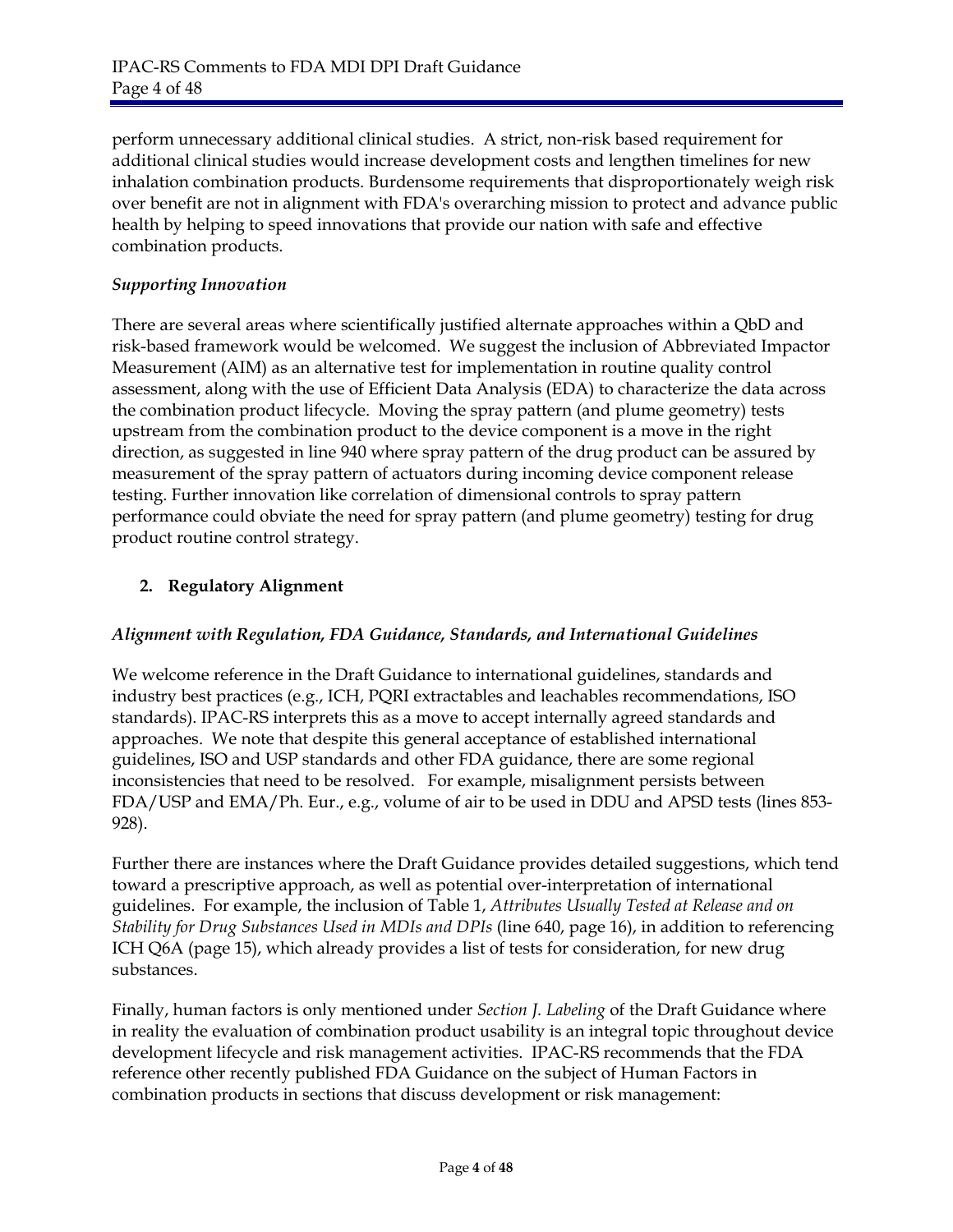- Applying Human Factors and Usability Engineering to Medical Devices (February 2016)
- Human Factors Studies and Related Clinical Study Considerations in Combination Product Design and Development (Draft Guidance, February 2016)
- Comparative Analyses and Related Comparative Use Human Factors Studies for a Drug-Device Combination Product Submitted in an ANDA: Draft Guidance for Industry (Draft Guidance, January 2017)

The Draft Guidance would also benefit from human factors being further referenced in the context of design validation and overall risk management documentation related to use of the product beyond the current footnote in the labeling section (with respect to instructions for use, p. 32).

## *Terminology and Consistency of Terms*

We suggest that a glossary of terms be included in the Draft Guidance as this would provide needed clarity and consistency, and that such glossary reference other relevant guidance where possible and appropriate, where the same concepts and/or terminology are used. There seem to be some key terms where alignment of understanding is needed, e.g., differentiation between container closure system and device constituent part, drug delivery system, use of "heavy metals" rather than ICH Q3D terminology.

The technical and statistical terminology used throughout the document should be aligned to appropriate consensus standard acceptance sampling terminology or should be explicitly defined to facilitate understanding by non-statisticians.

## **3. Application of the PTIT Concept**

Parametric tolerance interval testing is one part of an overall quality demonstration strategy that has been utilized by various national and international consensus standard organizations for over 50 years. Inclusion of parametric tolerance interval testing as an alternate statistical approach to the counting test for assessing the delivered dose uniformity of MDI or DPI product batches is supported. However, further detailed dialogue is requested regarding the confidence, coverage proportion and limits proposed in the updated guidance, as these should be established scientifically and justified by relevant clinical and non-clinical data. FDA has clearly stated reasons for recommending the use of parametric tolerance interval testing, but it is not clear as to how FDA determined the appropriateness or clinical relevance regarding 90% coverage of 80 to 120% TDD limits, in light of FDA's previous position on 87.5% coverage knowing that the clinical variability in patients is substantial.

## **4. Scope of Application and Implementation**

The Draft Guidance is clear about FDA's intent to apply the recommendations to MDIs and DPIs in both NDAs and ANDAs and encourages its applicability to products currently in development as well as legacy products in post-marketing lifecycle management. As described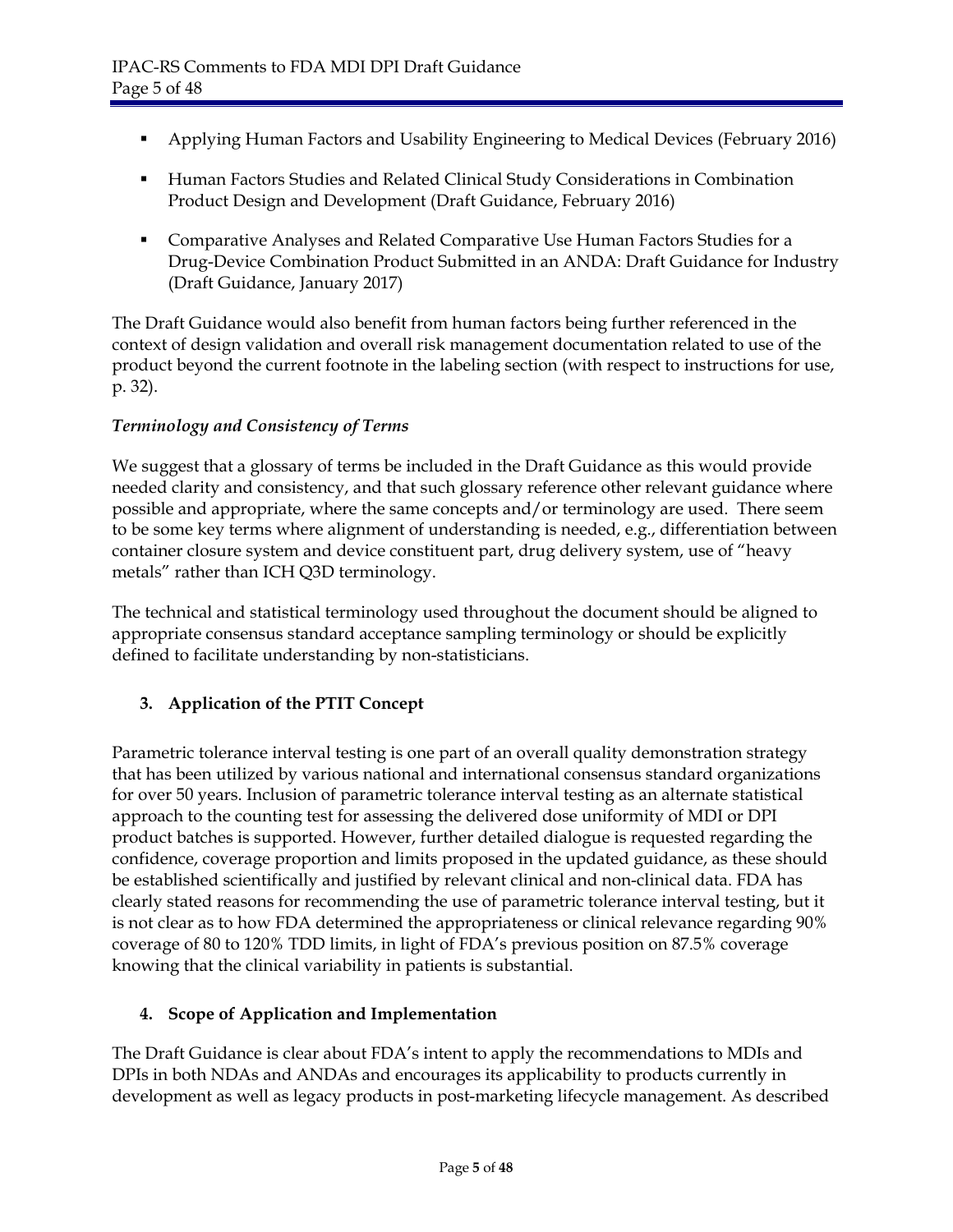in the specific comments below, there are several examples that illustrate tensions in the application of the Draft Guidance across these different stages of the product lifecycle, and differences in requirements for NDAs and ANDAs. In the specific comments, we highlight cases that deserve further clarity or require exemptions and present proposed changes that we believe would make the applicability less ambiguous.

As new requirements are recommended in the updated Draft Guidance (for example recommendations for temperature cycling, in-use storage temperature, and performance of specific characterization tests at or near the end of shelf life), a suitable transition or implementation period should be provided where previous recommendations and new recommendations in the current draft are both acceptable.

#### **5. Request for Public Workshop**

We recognize that the finalized guidance must serve broad and diverse stakeholders and the challenges inherent in that endeavor. We thank the FDA for considering these general comments and the following specific comments on these important topics. As noted previously, due to the significance of this Draft Guidance and the number of important topics addressed, we believe that a public meeting is needed to advance effective scientific discussion of these topics, addressing implementation across life-cycle stages (products in development, legacy products and generics). IPAC-RS is willing to participate in and plan such meeting jointly with the FDA.

Sincerely,

Robert L Berger

Robert Berger IPAC-RS Chair, Board of Directors Director, Device Development, Merck

Paul J Atkins

Paul J. Atkins, PhD IPAC-RS Vice Chair, Board of Directors Vice President, Oriel Therapeutics (a Novartis company)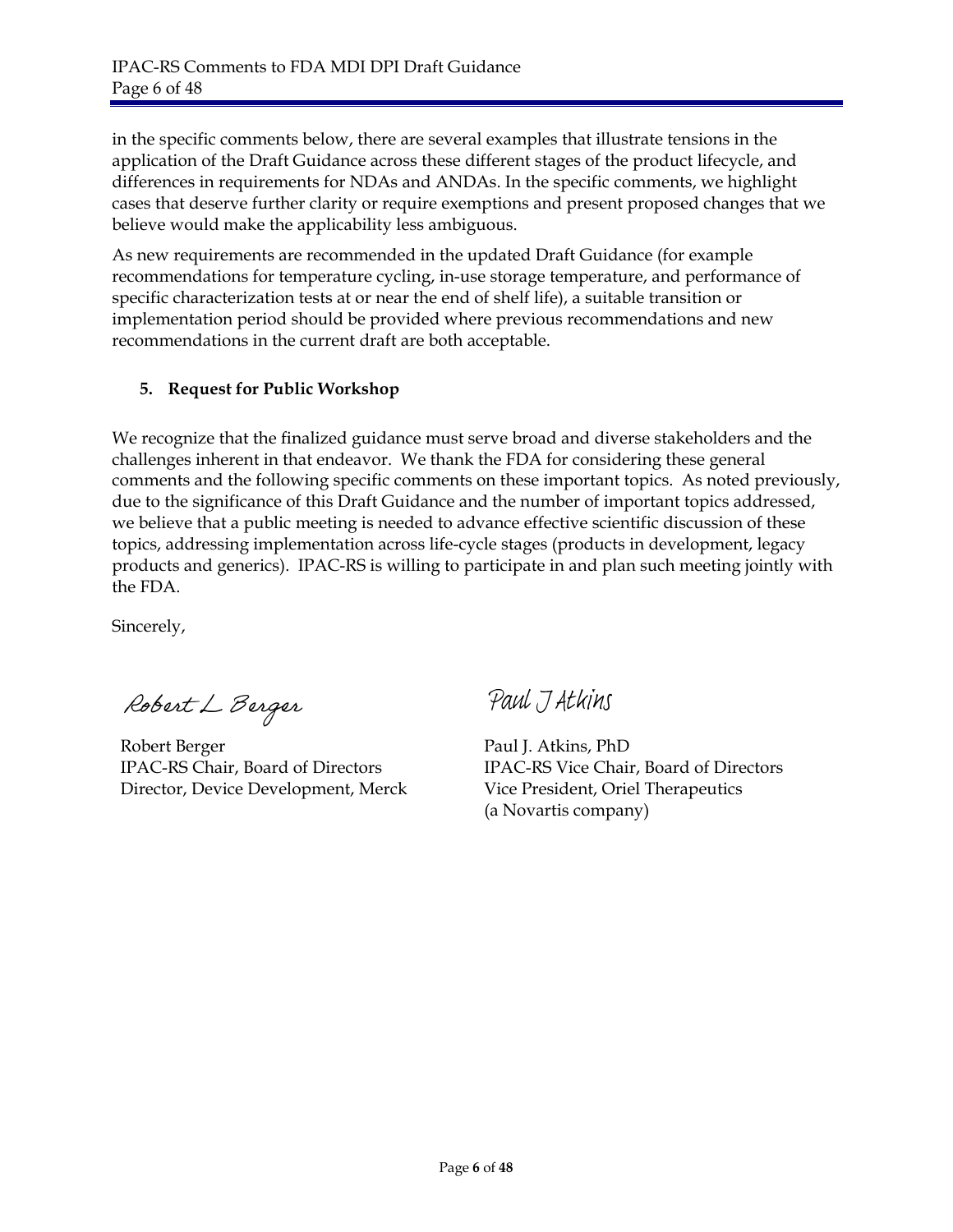## SPECIFIC COMMENTS

| Page, Line         | <b>Original Language</b>                                                                                                                                                                                                                                                                                                       | <b>Proposed Language</b>                                                                                                                                                                                                                                                  | <b>Justification of Proposed Change</b>                                                                                                                                                                                                                                                                                                                                                                                                                                                                                                                                                                                                                                                                                                                                                                                                                                                                                                                                             |
|--------------------|--------------------------------------------------------------------------------------------------------------------------------------------------------------------------------------------------------------------------------------------------------------------------------------------------------------------------------|---------------------------------------------------------------------------------------------------------------------------------------------------------------------------------------------------------------------------------------------------------------------------|-------------------------------------------------------------------------------------------------------------------------------------------------------------------------------------------------------------------------------------------------------------------------------------------------------------------------------------------------------------------------------------------------------------------------------------------------------------------------------------------------------------------------------------------------------------------------------------------------------------------------------------------------------------------------------------------------------------------------------------------------------------------------------------------------------------------------------------------------------------------------------------------------------------------------------------------------------------------------------------|
| Lines 16-19        | The purpose of this guidance is to<br>provide recommendations to industry<br>on the development and manufacture<br>of inhalation aerosols (also known as<br>metered dose inhalers (or MDIs)) and<br>inhalation powders (also known as<br>dry powder inhalers (or DPIs)).                                                       | The purpose of this guidance is to provide<br>recommendations to industry on the<br>development and manufacture of oral and<br>nasal aerosols (also known as metered dose<br>inhalers (or MDIs)) and inhalation powders<br>(also known as dry powder inhalers (or DPIs)). | The scope of the guidance needs to be clearer, especially in<br>regard to the types of products that are included. While there is<br>a separate guidance for nasal sprays it is not clear which parts of<br>this guidance applies to orally inhaled products and which if any<br>should be applied to nasal aerosols and nasal powders.                                                                                                                                                                                                                                                                                                                                                                                                                                                                                                                                                                                                                                             |
| <b>Lines 22-25</b> | It describes chemistry, manufacturing,<br>and controls (CMC) information<br>recommended for inclusion in new<br>drug applications (NDAs) and<br>abbreviated new drug applications<br>(ANDAs); however, the principles are<br>applicable to products used during<br>clinical trials, and over the product<br>lifecycle as well. | The scope of the guidance as far as legacy<br>products and clinical products should be<br>clarified                                                                                                                                                                       | If this guidance is to be applied to existing marketed products,<br>clarification on the applicability of this guidance to the product<br>life cycle is requested, as legacy products have been developed<br>and approved in line with previous guidance. A section on<br>lifecycle management would be helpful with examples of studies<br>required and criteria to follow under various categories of<br>change.<br>Consider clarifying FDA's expectations in terms of CMC<br>recommended information for clinical trials (what is mandatory<br>for a specific clinical phase, what can be postponed to later<br>phases). Chapter IV refers to "Information to be submitted in an<br>application" meaning marketing applications such as NDA and<br>ANDA, CMC requirements for earlier and later clinical phase is is<br>left to the applicant's judgement. A section on information<br>requirements during the clinical phase of development would<br>therefore also be helpful. |
| Lines 28-30        | This guidance does not discuss<br>aqueous-based nasal spray drug<br>products and inhalation solution,<br>suspension, and spray drug products,<br>or the manufacture of drug<br>substances. However, some of the                                                                                                                | Provide more clarity as to which nasal<br>delivered products the guidance is relevant,<br>or refer to relevant guidance (e.g., do you<br>mean only nasal aerosols?)                                                                                                       |                                                                                                                                                                                                                                                                                                                                                                                                                                                                                                                                                                                                                                                                                                                                                                                                                                                                                                                                                                                     |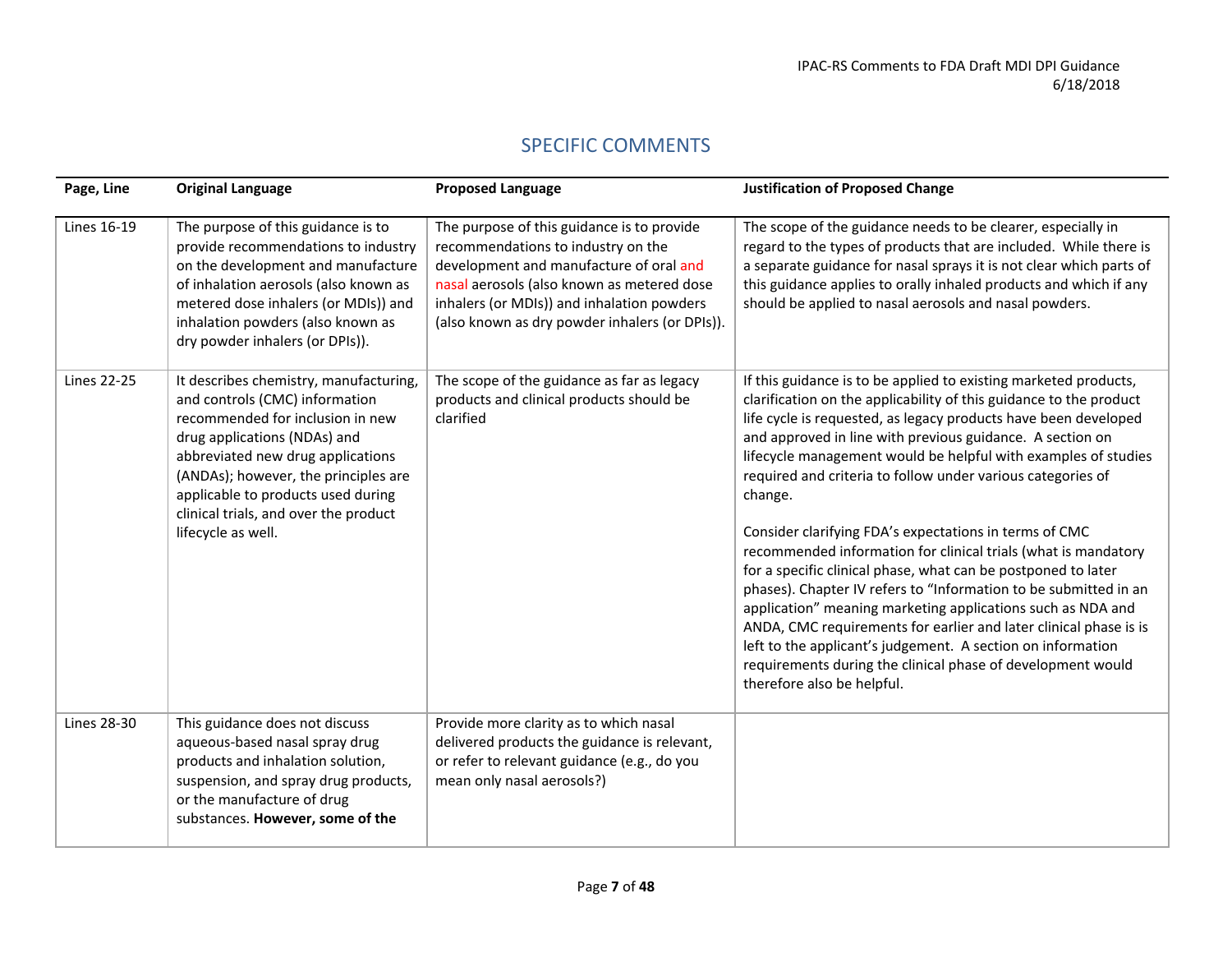| Page, Line                           | <b>Original Language</b>                                                                                                                                                                                                                                                                                                                                                                                                                                                                                                                                                                                                                                                                                                                                                                                                                                                                                                | <b>Proposed Language</b>                                                                                                                                                    | <b>Justification of Proposed Change</b>                                                                                                                                                                                                                                           |
|--------------------------------------|-------------------------------------------------------------------------------------------------------------------------------------------------------------------------------------------------------------------------------------------------------------------------------------------------------------------------------------------------------------------------------------------------------------------------------------------------------------------------------------------------------------------------------------------------------------------------------------------------------------------------------------------------------------------------------------------------------------------------------------------------------------------------------------------------------------------------------------------------------------------------------------------------------------------------|-----------------------------------------------------------------------------------------------------------------------------------------------------------------------------|-----------------------------------------------------------------------------------------------------------------------------------------------------------------------------------------------------------------------------------------------------------------------------------|
|                                      | principles of this guidance may be<br>applicable to nasal delivery products.                                                                                                                                                                                                                                                                                                                                                                                                                                                                                                                                                                                                                                                                                                                                                                                                                                            |                                                                                                                                                                             |                                                                                                                                                                                                                                                                                   |
| Lines 30-33                          | this guidance does not discuss<br>considerations for when an MDI or<br>DPI includes electronic components,<br>software, or novel inhaler<br>components that might affect the<br>performance or reliability of the<br>product.                                                                                                                                                                                                                                                                                                                                                                                                                                                                                                                                                                                                                                                                                           | At a minimum, add a reference to USP<br>Chapter <1602>, which provides validated<br>methodologies for assessing the performance<br>of pMDI-spacer and pMDI-VHC combinations | It would be helpful if the guidance included a<br>discussion/reference to the use of valved holding<br>chambers/spacers as these are important "add-ons" for use of<br>MDIs in pediatric and geriatric populations.                                                               |
| Lines 37-40<br>and Lines 615-<br>621 | FDA previously published a draft<br>guidance on this topic on November<br>13, 1998. The present guidance is a<br>revision of the previous draft,<br>updated to reflect current standards<br>and requirements to enhance<br>understanding of appropriate<br>development approaches for these<br>products consistent with the quality<br>by design (QbD) paradigm<br>The recommendations below are<br>particularly relevant to MDIs and DPIs<br>developed by following traditional<br>developmental approaches and are<br>based on Agency experience with<br>these products. Information for more<br>enhanced development could be<br>different, although an applicant<br>would be expected to demonstrate<br>enhanced knowledge and<br>understanding. For example,<br>alternative control strategies to<br>ensure product quality could be<br>proposed. Applicants are encouraged<br>to discuss such proposals and their | Please move lines 615-621, or repeat its<br>concepts in the Introduction, perhaps after<br>lines 37-40                                                                      | We appreciate the FDA expressing the concepts in lines 615-621,<br>and believe that this text provides appropriate context and<br>overarching concepts that inform and clarify many parts of the<br>Draft Guidance. The text should therefore be included in the<br>Introduction. |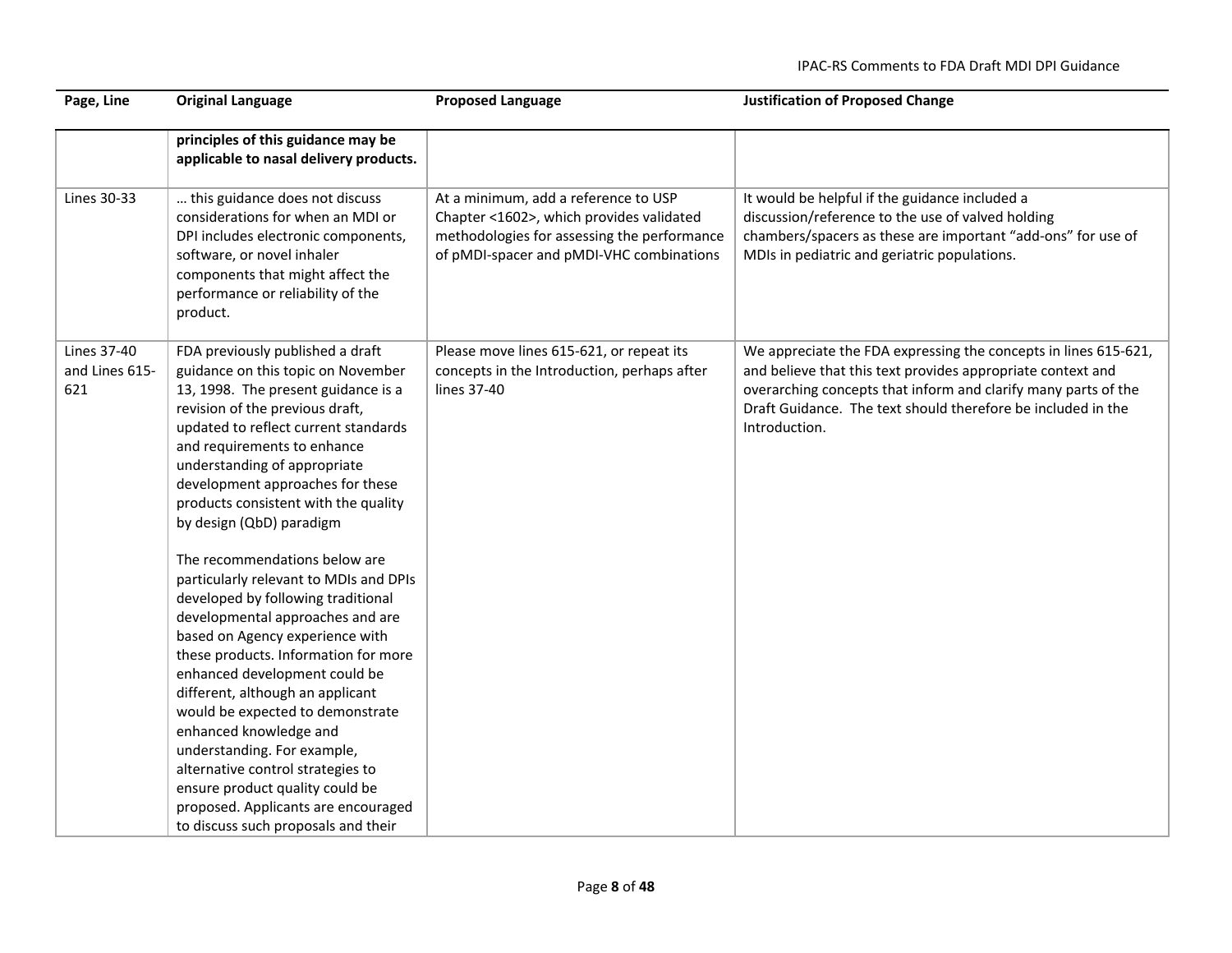| Page, Line         | <b>Original Language</b>                                                                                                                                                                                                                                                                                                                                                   | <b>Proposed Language</b>                                                                                                                                                                                                                                                                                                                                                                                                | <b>Justification of Proposed Change</b>                                                                                                                                                                                                                                                           |
|--------------------|----------------------------------------------------------------------------------------------------------------------------------------------------------------------------------------------------------------------------------------------------------------------------------------------------------------------------------------------------------------------------|-------------------------------------------------------------------------------------------------------------------------------------------------------------------------------------------------------------------------------------------------------------------------------------------------------------------------------------------------------------------------------------------------------------------------|---------------------------------------------------------------------------------------------------------------------------------------------------------------------------------------------------------------------------------------------------------------------------------------------------|
|                    | justification with the appropriate<br>review division during development.                                                                                                                                                                                                                                                                                                  |                                                                                                                                                                                                                                                                                                                                                                                                                         |                                                                                                                                                                                                                                                                                                   |
| <b>Lines 59-66</b> | MDI products consist of a drug<br>formulation (the drug constituent<br>part) and a container closure system.<br>An MDI drug formulation contains the<br>drug substance(s), either dissolved or<br>suspended, in a (1) propellant, (2)<br>mixture of propellants, or (3) mixture<br>of solvents, propellants, and/or other<br>excipients.<br>The performance of MDI and DPI | MDI products consist of a drug formulation<br>(the drug constituent part) and a drug<br>delivery system. An MDI drug formulation<br>contains the drug substance(s), either<br>dissolved or suspended, in a (1) propellant,<br>(2) mixture of propellants, or (3) mixture of<br>solvents, propellants, and/or other<br>excipients.<br>The performance of MDI and DPI products<br>depends on many key aspects of the drug | The parts in the drug delivery system are critical to function. Not<br>all of these parts are container closure parts.<br>The actuator might be a device constituent part but should not be<br>considered part of the container closure<br>For consistency with previous comments on terminology. |
| Lines 87 - 89      | products depends on many key<br>aspects of the drug formulation,<br>container closure system (including<br>the device constituent part),<br>manufacturing, and patient handling.                                                                                                                                                                                           | formulation, the device constituent part<br>(including the drug delivery system (including<br>the device constituent part), manufacturing,<br>and patient handling and interaction therein.                                                                                                                                                                                                                             |                                                                                                                                                                                                                                                                                                   |
| Lines 154 - 157    | The list of product CQAs can be<br>modified as product development<br>progresses and new knowledge is<br>gained. CQAs for the drug<br>substance(s), excipients, and<br>container closure system (including<br>the device constituent part) should<br>also be developed (see below).                                                                                        | The list of product CQAs can be modified as<br>product development progresses and new<br>knowledge is gained. CQAs for the drug<br>substance(s), excipients, and drug delivery<br>system should also be developed (see below).                                                                                                                                                                                          | For consistency with other comments (lines 59-63 and lines 87-<br>89).                                                                                                                                                                                                                            |
| <b>Line 224</b>    | Container Closure System (Including<br>the Device Constituent Part) for MDIs                                                                                                                                                                                                                                                                                               | Drug Delivery System for MDIs                                                                                                                                                                                                                                                                                                                                                                                           |                                                                                                                                                                                                                                                                                                   |
| Line $226 - 230$   | The container closure system for an<br>MDI consists of the device constituent<br>part (i.e., canister, the actuator, the<br>metering valve), including any<br>additional features (e.g., integrated                                                                                                                                                                        | The drug delivery system for an MDI consists<br>of the container closure system (i.e., canister,<br>the metering valve) and an actuator,<br>including any additional features (e.g                                                                                                                                                                                                                                      |                                                                                                                                                                                                                                                                                                   |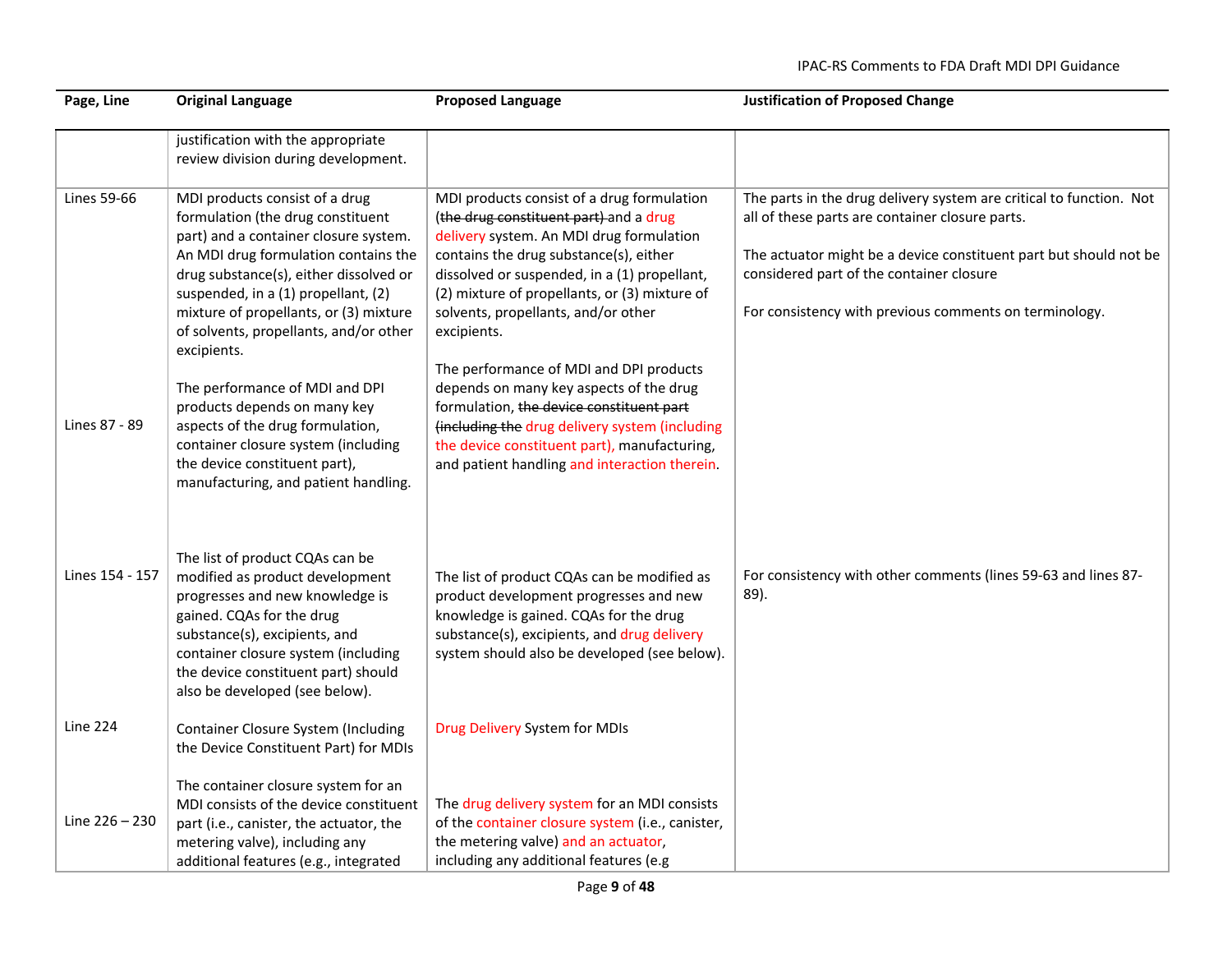| Page, Line    | <b>Original Language</b>                                                                                                                                                                                                                                                                                                                                                                   | <b>Proposed Language</b>                                                                                                                                                                                                                                                                                                                                                     | <b>Justification of Proposed Change</b>                                                                                                                                                                                                                                                        |
|---------------|--------------------------------------------------------------------------------------------------------------------------------------------------------------------------------------------------------------------------------------------------------------------------------------------------------------------------------------------------------------------------------------------|------------------------------------------------------------------------------------------------------------------------------------------------------------------------------------------------------------------------------------------------------------------------------------------------------------------------------------------------------------------------------|------------------------------------------------------------------------------------------------------------------------------------------------------------------------------------------------------------------------------------------------------------------------------------------------|
|               | spacer, integrated dose counter). It<br>can also include protective secondary<br>packaging. Critical device constituent<br>part components are those that may<br>come into contact with the<br>formulation or the patient, or are<br>necessary for device function.                                                                                                                        | integrated spacer, integrated dose counter).<br>These components are collectively the device<br>constituent part. Critical device constituent<br>part components are those that may come<br>into contact with the formulation or the<br>patient, or are necessary for device function.<br>The container closure system can also include<br>protective secondary packaging.   |                                                                                                                                                                                                                                                                                                |
|               |                                                                                                                                                                                                                                                                                                                                                                                            | Regarding nasal delivery products, refer to<br>Guidance for Industry on Nasal Spray and<br>Inhalation Solution, Suspension, and Spray<br>Drug Products-Chemistry, Manufacturing, and<br>Controls Documentation (2002).                                                                                                                                                       |                                                                                                                                                                                                                                                                                                |
| Lines 674 677 | As described in ICH M4Q, section<br>3.2.P.2 of the application should<br>contain information on studies<br>conducted to establish that the<br>dosage form, formulation,<br>manufacturing process, container<br>closure system, microbiological<br>attributes, and usage instructions<br>specified in the application are<br>appropriate for the intended use of<br>the MDI or DPI product. | As described in ICH M4Q, section 3.2.P.2 of<br>the application should contain information on<br>studies conducted to establish that the<br>dosage form, formulation, manufacturing<br>process, drug delivery system microbiological<br>attributes, and usage instructions specified in<br>the application are appropriate for the<br>intended use of the MDI or DPI product. |                                                                                                                                                                                                                                                                                                |
| Lines 70-71   | A DPI formulation contains the drug<br>substance and excipients including a<br>drug carrier                                                                                                                                                                                                                                                                                                | A DPI drug formulation typically contains the<br>drug substance(s) and one or more functional<br>excipients, such as a carrier (e.g., lactose).                                                                                                                                                                                                                              | The original statement is not always true, as there are DPI<br>formulations based on API particles alone.<br>Expanded to allow for more than one drug substance.<br>The description is not broad enough to encompass the current<br>status of the functionality of excipients in DPI products. |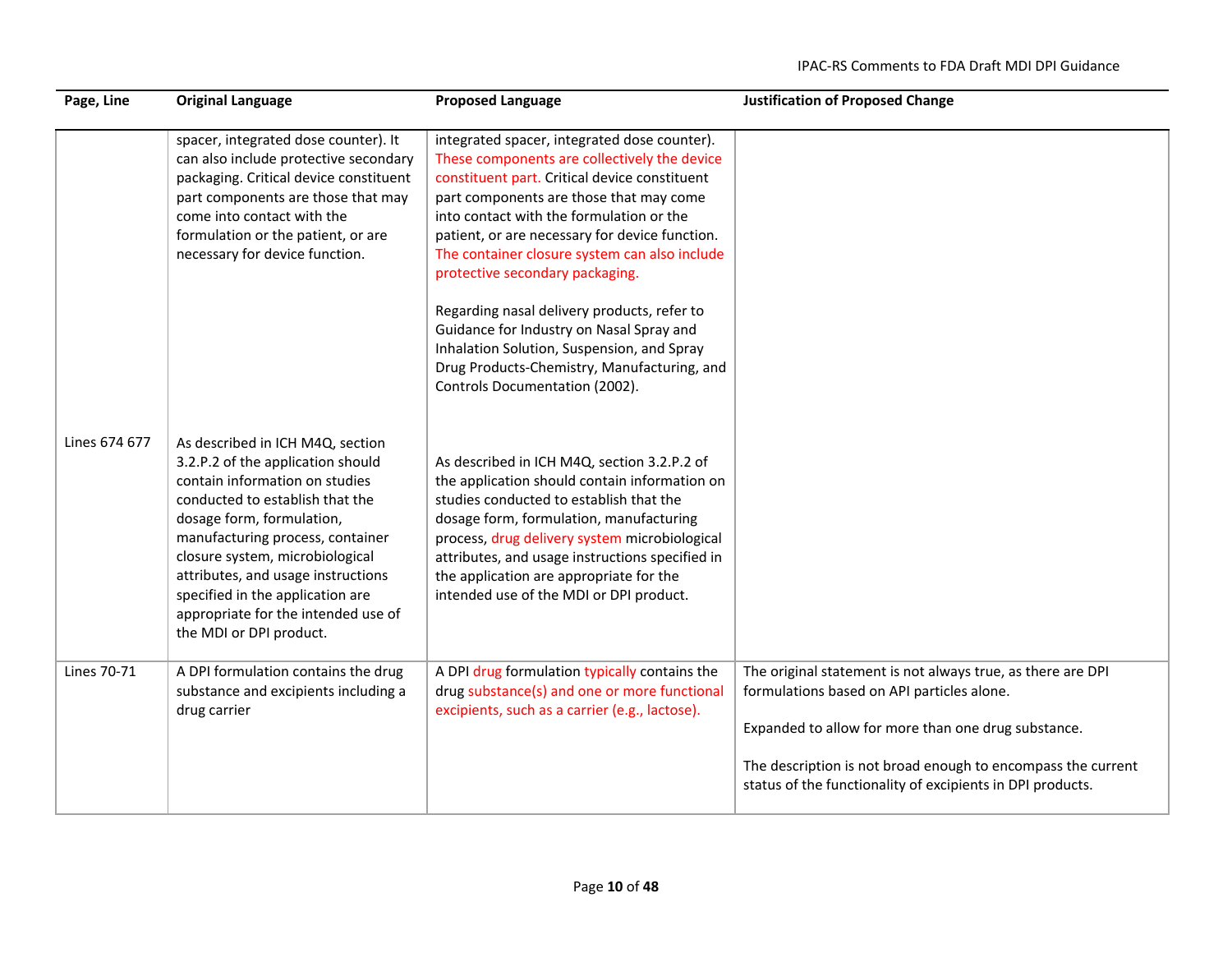| Page, Line                                                                                                   | <b>Original Language</b>                                                                                                                    | <b>Proposed Language</b>                                                                                                                                                                                                                                                                                                                                                                                                                                                                                                                                                                                                                                                                                                                                           | <b>Justification of Proposed Change</b>                                                                                                                                                                                                                                                                                                                                                                                                                                                                                                                                                                                                                                                                                                                                                                                                                                                                                                                                                                                                                                                                                                                                                                                                                                                                                                                                                                                                                                                                                                                                                       |
|--------------------------------------------------------------------------------------------------------------|---------------------------------------------------------------------------------------------------------------------------------------------|--------------------------------------------------------------------------------------------------------------------------------------------------------------------------------------------------------------------------------------------------------------------------------------------------------------------------------------------------------------------------------------------------------------------------------------------------------------------------------------------------------------------------------------------------------------------------------------------------------------------------------------------------------------------------------------------------------------------------------------------------------------------|-----------------------------------------------------------------------------------------------------------------------------------------------------------------------------------------------------------------------------------------------------------------------------------------------------------------------------------------------------------------------------------------------------------------------------------------------------------------------------------------------------------------------------------------------------------------------------------------------------------------------------------------------------------------------------------------------------------------------------------------------------------------------------------------------------------------------------------------------------------------------------------------------------------------------------------------------------------------------------------------------------------------------------------------------------------------------------------------------------------------------------------------------------------------------------------------------------------------------------------------------------------------------------------------------------------------------------------------------------------------------------------------------------------------------------------------------------------------------------------------------------------------------------------------------------------------------------------------------|
| <b>Lines 71-72</b>                                                                                           | A DPI container closure system<br>consists of the device constituent part<br>and any protective secondary<br>packaging (e.g., an overwrap). | A DPI container closure system consists of the<br>device components (or subassemblies of<br>components) that contain and protect the<br>drug product. This includes any protective<br>secondary packaging (e.g., an overwrap).                                                                                                                                                                                                                                                                                                                                                                                                                                                                                                                                     | From the Combination Product Guidance: "A container closure<br>system is the sum of packaging components that together contain<br>and protect the drug product. This includes primary and<br>secondary packaging components if the latter are intended to<br>provide additional protection to the drug product." Components<br>that relate to drug delivery and or other functions (e.g. dose<br>counters, lockouts etc.) are solely device components not<br>controlled under 21 CFR 211.84.                                                                                                                                                                                                                                                                                                                                                                                                                                                                                                                                                                                                                                                                                                                                                                                                                                                                                                                                                                                                                                                                                                 |
| Line 78                                                                                                      | Formulation in individual containers<br>(e.g. capsules, blisters, cartridges,<br>dosing discs)                                              | Formulation in individual containers (e.g.<br>capsules, blisters, cartridges, dosing discs,<br>disposable devices)                                                                                                                                                                                                                                                                                                                                                                                                                                                                                                                                                                                                                                                 | In disposable devices amounts of drug formulation can be<br>previously measured in the device itself                                                                                                                                                                                                                                                                                                                                                                                                                                                                                                                                                                                                                                                                                                                                                                                                                                                                                                                                                                                                                                                                                                                                                                                                                                                                                                                                                                                                                                                                                          |
| Lines 94 - 128<br>(Regulatory<br>status) and<br>224 segg.<br>(4. Container<br>closure system<br>[] for MDIs) |                                                                                                                                             | Lines 224: Make these sections consistent<br>with the definitions, explanations and<br>requirements set out in the Jurisdictional<br>Update: Metered Dose Inhalers, Spacers and<br>Other Accessories, and reference the<br>jurisdictional update.<br>Provide reference to FDA Guidance for<br>Industry and Staff, Applying Human Factors<br>and Usability Engineering to Optimize<br>Medical Device Design; FDA Draft Guidance<br>for Industry, Human Factors Studies and<br>Related Clinical Study Considerations in<br>Combination Product Design and<br>Development; and FDA Draft Guidance for<br>Industry, Comparative Analyses and Related<br>Comparative Use Human Factors Studies for a<br><b>Drug-Device Combination Product Submitted</b><br>in an ANDA. | Lines 94 - 128 provide guidance on the regulatory status of MDIs<br>and DPIs as combination products. There seems to be incomplete<br>referencing in this draft guidance to other relevant FDA guidance.<br>As examples, lines 94 - 128 make reference to some FDA<br>publications; however, they do not make reference to the Human<br>Factors guidance documents (final and drafts, e.g., FDA Guidance<br>for Industry and Staff, Applying Human Factors and Usability<br>Engineering to Optimize Medical Device Design; FDA Draft<br>Guidance for Industry, Human Factors Studies and Related Clinical<br>Study Considerations in Combination Product Design and<br>Development; and FDA Draft Guidance for Industry, Comparative<br>Analyses and Related Comparative Use Human Factors Studies for<br>a Drug-Device Combination Product Submitted in an ANDA.). We<br>recognize that these guidances are included in the Labelling part<br>of the Draft Guidance, but reference to them in these earlier<br>stages would be helpful.<br>Further, there seems to be inconsistency with the Jurisdictional<br>Update: Metered Dose Inhalers, Spacers and Other Accessories<br>(https://www.fda.gov/CombinationProducts/JurisdictionalInform<br>ation/JurisdictionalUpdates/ucm103179.htm). As above, this FDA<br>publication has not been added as reference. In addition, the new<br>draft guidance uses the term 'integrated spacer' (lines 63, 227,<br>654, 865) and 'integrated dose counters' which are not used in<br>the above Jurisdictional Update. Either, these two terms should |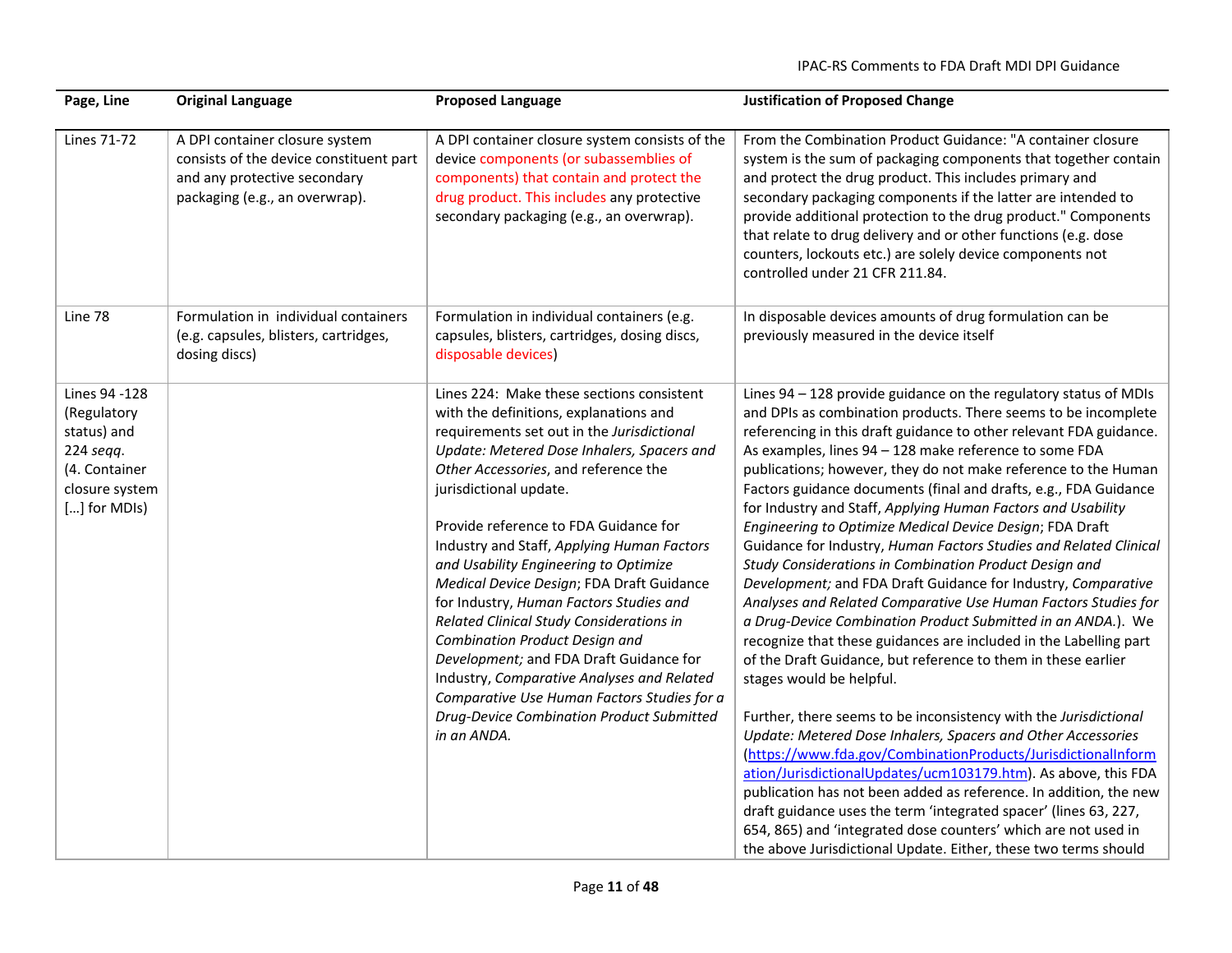| Page, Line                                                                               | <b>Original Language</b>                                                                                                                                                                                                                                                                                                                                                                                                                                                                                                                                                                                                                                                              | <b>Proposed Language</b>                                                                                                                                                                                                                                                                                                                                                                                                                                                                                                                                                                                                                                                                                                                                                                                                                         | <b>Justification of Proposed Change</b>                                                                                                                                                                                                                                                                                                                                                               |
|------------------------------------------------------------------------------------------|---------------------------------------------------------------------------------------------------------------------------------------------------------------------------------------------------------------------------------------------------------------------------------------------------------------------------------------------------------------------------------------------------------------------------------------------------------------------------------------------------------------------------------------------------------------------------------------------------------------------------------------------------------------------------------------|--------------------------------------------------------------------------------------------------------------------------------------------------------------------------------------------------------------------------------------------------------------------------------------------------------------------------------------------------------------------------------------------------------------------------------------------------------------------------------------------------------------------------------------------------------------------------------------------------------------------------------------------------------------------------------------------------------------------------------------------------------------------------------------------------------------------------------------------------|-------------------------------------------------------------------------------------------------------------------------------------------------------------------------------------------------------------------------------------------------------------------------------------------------------------------------------------------------------------------------------------------------------|
|                                                                                          |                                                                                                                                                                                                                                                                                                                                                                                                                                                                                                                                                                                                                                                                                       |                                                                                                                                                                                                                                                                                                                                                                                                                                                                                                                                                                                                                                                                                                                                                                                                                                                  | be defined in the April 2018 draft guidance, or only words defined<br>in the Jurisdictional Update should be used                                                                                                                                                                                                                                                                                     |
| Page 4, Lines<br>135-141                                                                 | Prior to the development of an MDI<br>or DPI, the applicant should establish<br>the desired quality target product<br>profile (QTPP). The QTPP is a<br>prospective summary of the quality<br>characteristics of a drug product, and<br>in this case, the combination product,<br>that ideally will be achieved to ensure<br>the desired quality, taking into<br>account safety and efficacy of the<br>MDI or DPI (ICH Q8(R2)). Examples of<br>QTPP elements for MDIs and DPIs<br>include: proposed dosage form and<br>delivery system, strength (e.g.,<br>targeted metered dose for DPIs,<br>targeted delivered dose for MDIs),<br>purity, stability, and aerodynamic<br>performance. | Suggest adding the following text after line<br>141:<br>While generating the QTPP is traditionally the<br>pharmaceutical route of establishing drug<br>product characteristics, since MDIs and DPIs<br>are combination products, per 21 CFR<br>820, elements of QTPP may also be defined<br>and documented by establishing design<br>controls. Specifically development of design<br>inputs, design outputs, and generating a<br>design and development plan can lead to<br>defining the drug product (including device<br>constituent) characteristics. It should be<br>clearly articulated in the introduction of the<br>drug development if the generation of QTPP<br>of the combination product originated from<br>traditional pharmaceutical development<br>definition of QTPPs or development<br>originated with defining design controls. | 21 CFR 820.30 is a regulation and must be followed for single<br>entity combination products and device constituent parts on co-<br>packaged combination products with discrete device constituent<br>parts.                                                                                                                                                                                          |
| Lines 159-164<br>See also Lines<br>240-1, 245-7,<br>250-1, 261-4,<br>270, 273-4,<br>823. | For MDIs, potential product CQAs<br>typically include assay, impurities and<br>degradants, delivered dose,<br>aerodynamic particle size distribution<br>(APSD), spray pattern, leachables,<br>alcohol/excipient content, foreign<br>particulate matter, moisture content,<br>net content (drug substance and<br>excipients), microbial load and device<br>constituent part characteristics such<br>as component dimensions and valve<br>delivery (shot weight). The force and<br>distance necessary to advance the<br>dose counter and the product                                                                                                                                    | Ensure consistency throughout document.<br>Change "are" to "may be" when referring to<br>potential CQAs, or revise to provide general<br>guidance rather than specific, for example:<br>A QbD risk based development approach that<br>includes defining the TPP and QTPP and from<br>that identifying the CQAs appropriate for the<br>product under development should be<br>adopted. CQAs are generally associated with<br>the drug substance, the excipients, the in-<br>process materials and container<br>closure/device of the drug product. The<br>applicant should justify their selection of                                                                                                                                                                                                                                             | The potential CQAs listed are not consistent with those in Table C,<br>Appendix. Also, these are not CQAs for all MDIs.<br>Specific examples of CQAs listed in the document are not fully<br>inclusive of all options, so better to have a general point rather<br>than a selective list which may be seen as a 'tick list' and may<br>distract from a 'risk based approach' and encourage tick list. |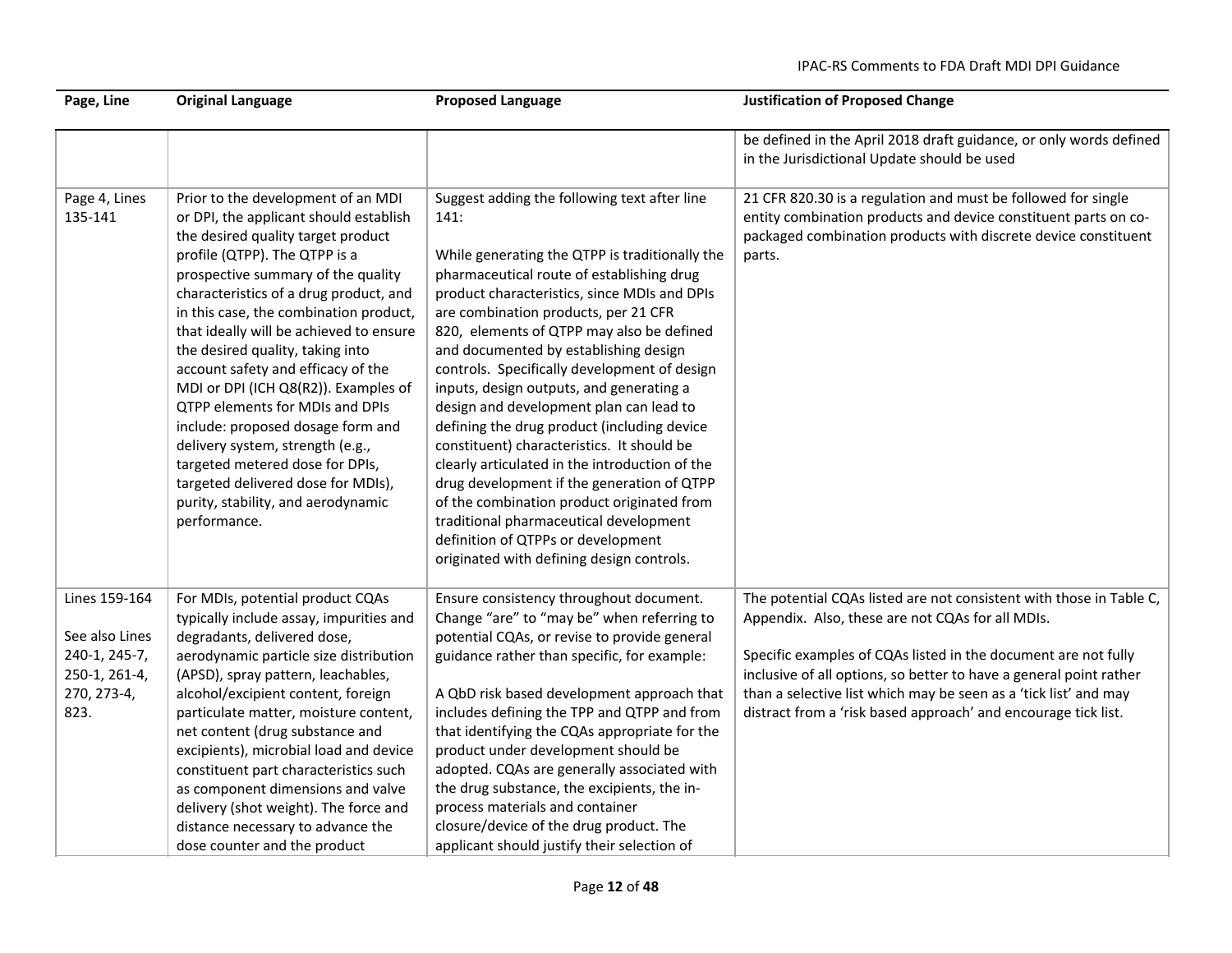| Page, Line                                                                                                                                                                  | <b>Original Language</b>                                                                                                                                                                                                                                                                                                                                                                                                                                                                                                                                | <b>Proposed Language</b>                                                                                                                                                                                                                                                                                                                                                                                                                                                                                                       | <b>Justification of Proposed Change</b>                                                                                                                                                                                                                  |
|-----------------------------------------------------------------------------------------------------------------------------------------------------------------------------|---------------------------------------------------------------------------------------------------------------------------------------------------------------------------------------------------------------------------------------------------------------------------------------------------------------------------------------------------------------------------------------------------------------------------------------------------------------------------------------------------------------------------------------------------------|--------------------------------------------------------------------------------------------------------------------------------------------------------------------------------------------------------------------------------------------------------------------------------------------------------------------------------------------------------------------------------------------------------------------------------------------------------------------------------------------------------------------------------|----------------------------------------------------------------------------------------------------------------------------------------------------------------------------------------------------------------------------------------------------------|
|                                                                                                                                                                             | actuation force (force to deliver the<br>drug from the device constituent<br>part) are CQAs.                                                                                                                                                                                                                                                                                                                                                                                                                                                            | CQAs as being appropriate to the product<br>under development                                                                                                                                                                                                                                                                                                                                                                                                                                                                  |                                                                                                                                                                                                                                                          |
| Lines 160, 185-<br>187<br>See also<br>similar<br>comments to<br>pages23, 29,<br>38-39<br>Lines 160, 822,<br>1035, 1380-<br>1390<br>(including<br><b>APPENDIX</b><br>Tables) |                                                                                                                                                                                                                                                                                                                                                                                                                                                                                                                                                         | Remove spray pattern/plume geometry from<br>the example list of drug product CQAs in-line<br>with the suggestion in line 940 where spray<br>pattern of the drug product can be assured by<br>measurement of the spray pattern of<br>actuators during incoming raw material<br>testing.                                                                                                                                                                                                                                         | Spray pattern could be considered as a drug delivery system CQA<br>rather than a drug product CQA. It does not provide empirical<br>information about the drug product performance. APSD is a more<br>discerning test than Spray Pattern/Plume Geometry. |
| Lines 173-194                                                                                                                                                               | Each CQA, either alone or in concert<br>with other CQAs, should relate to one<br>or more elements of the product<br>QTPP. Some of the elements of the<br>QTPP can be related to CQAs of the<br>device constituent part as well as to<br>CQAs of the product formulation. For<br>example:<br>• Delivered drug purity is usually<br>related to the following CQAs:<br>impurities and degradants of the drug<br>substance and excipients, foreign<br>particulate matter, and amount of<br>leachables (e.g., from the device<br>constituent part, container | Replace text from lines 173-194 with the<br>following:<br>For single entity combination products such<br>as MDIs and some DPIs a clear relationship<br>between Design Inputs (21 CFR 820.30(c)),<br>Design Outputs (21 CFR 820.30(d)) and Design<br>Transfer (21 CFR 820.30(h)) can be<br>established and communicated. CQAs should<br>be associated with design outputs (typically,<br>essential design outputs) and linkages of<br>design outputs can be traced back to design<br>requirements and ultimately design inputs. | Alignment with the requirements outlined 21 CFR Part 4.                                                                                                                                                                                                  |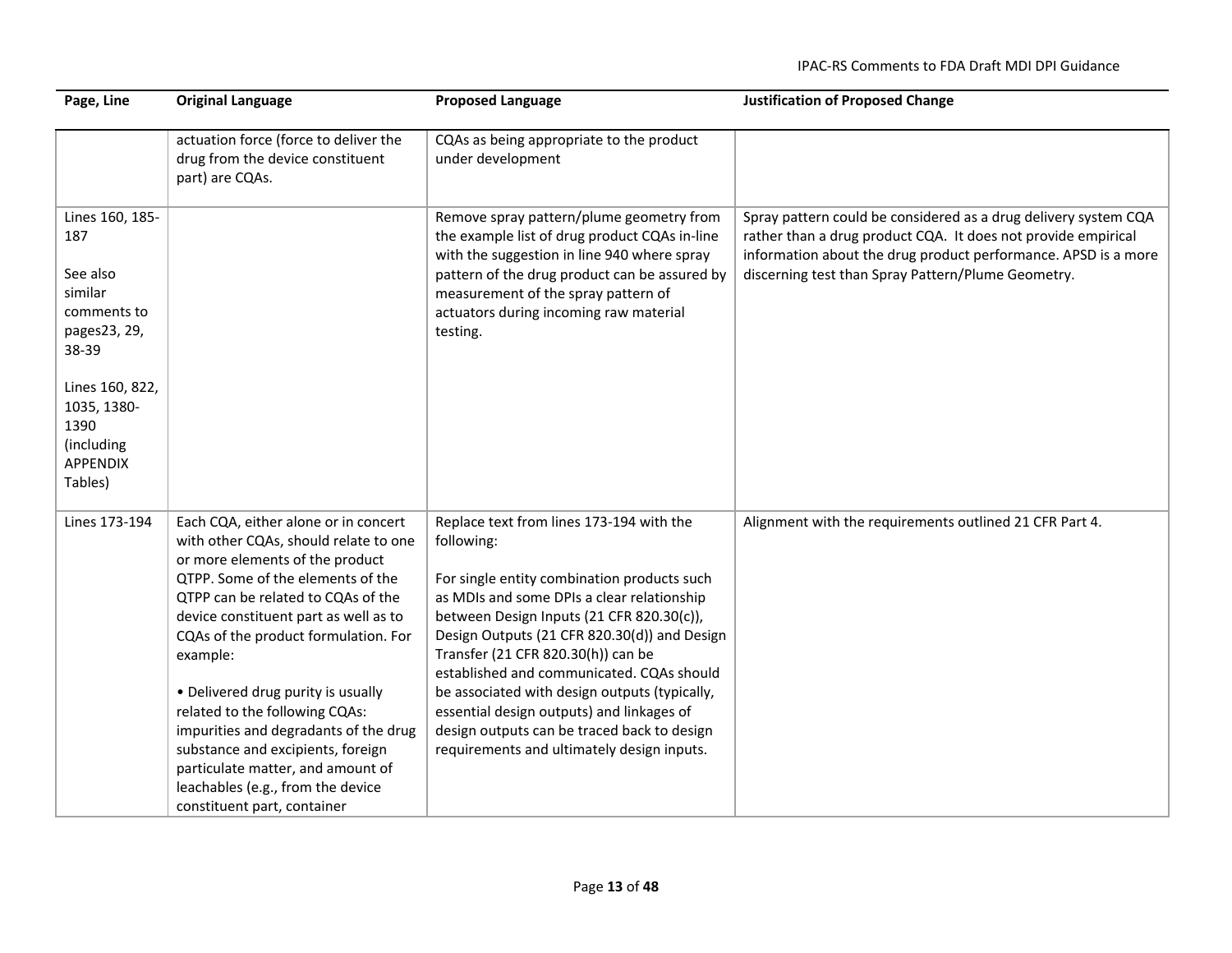| Page, Line      | <b>Original Language</b>                                                                                                                                                                                                                                                                                             | <b>Proposed Language</b> | <b>Justification of Proposed Change</b>                                                                                                                                                                                                                 |
|-----------------|----------------------------------------------------------------------------------------------------------------------------------------------------------------------------------------------------------------------------------------------------------------------------------------------------------------------|--------------------------|---------------------------------------------------------------------------------------------------------------------------------------------------------------------------------------------------------------------------------------------------------|
|                 | components, or manufacturing<br>environment).                                                                                                                                                                                                                                                                        |                          |                                                                                                                                                                                                                                                         |
|                 | • Targeted delivered dose (product<br>strength) for MDIs is usually related<br>to the following CQAs: assay, metered<br>dose, and net content.                                                                                                                                                                       |                          |                                                                                                                                                                                                                                                         |
|                 | • Aerodynamic performance for MDIs<br>is usually related to the following<br>CQAs: delivered dose, APSD, spray<br>pattern, moisture content, net<br>content, device constituent part<br>CQAs, and drug substance CQAs.                                                                                               |                          |                                                                                                                                                                                                                                                         |
|                 | • Targeted metered dose in a device-<br>metered DPI is usually related to the<br>following CQAs: the device<br>constituent part CQAs (e.g.,<br>dimensions of metering components)<br>and the physicochemical properties of<br>the formulation.                                                                       |                          |                                                                                                                                                                                                                                                         |
|                 | Additional relationships between<br>QTPP elements and CQAs for MDIs<br>and DPIs are shown in Table A, Table<br>B, and Table C in the Appendix,<br>section V.A                                                                                                                                                        |                          |                                                                                                                                                                                                                                                         |
| <b>Line 204</b> | For drug substances used in MDIs or<br>DPIs, potential CQAs can include<br>assay, particle size distribution (PSD),<br>moisture content, bulk density, flow<br>properties, morphic form (e.g.,<br>amorphous, crystalline, hydrate),<br>morphology of drug particles (e.g.,<br>shape, crystal habit, texture, surface | Remove paragraph         | The listing of these potential CQAs for drug substances is not<br>required - recommend removing this paragraph of examples as<br>the prior paragraph (lines 198-202) outlines the need to identify<br>and characterize attributes of the drug substance |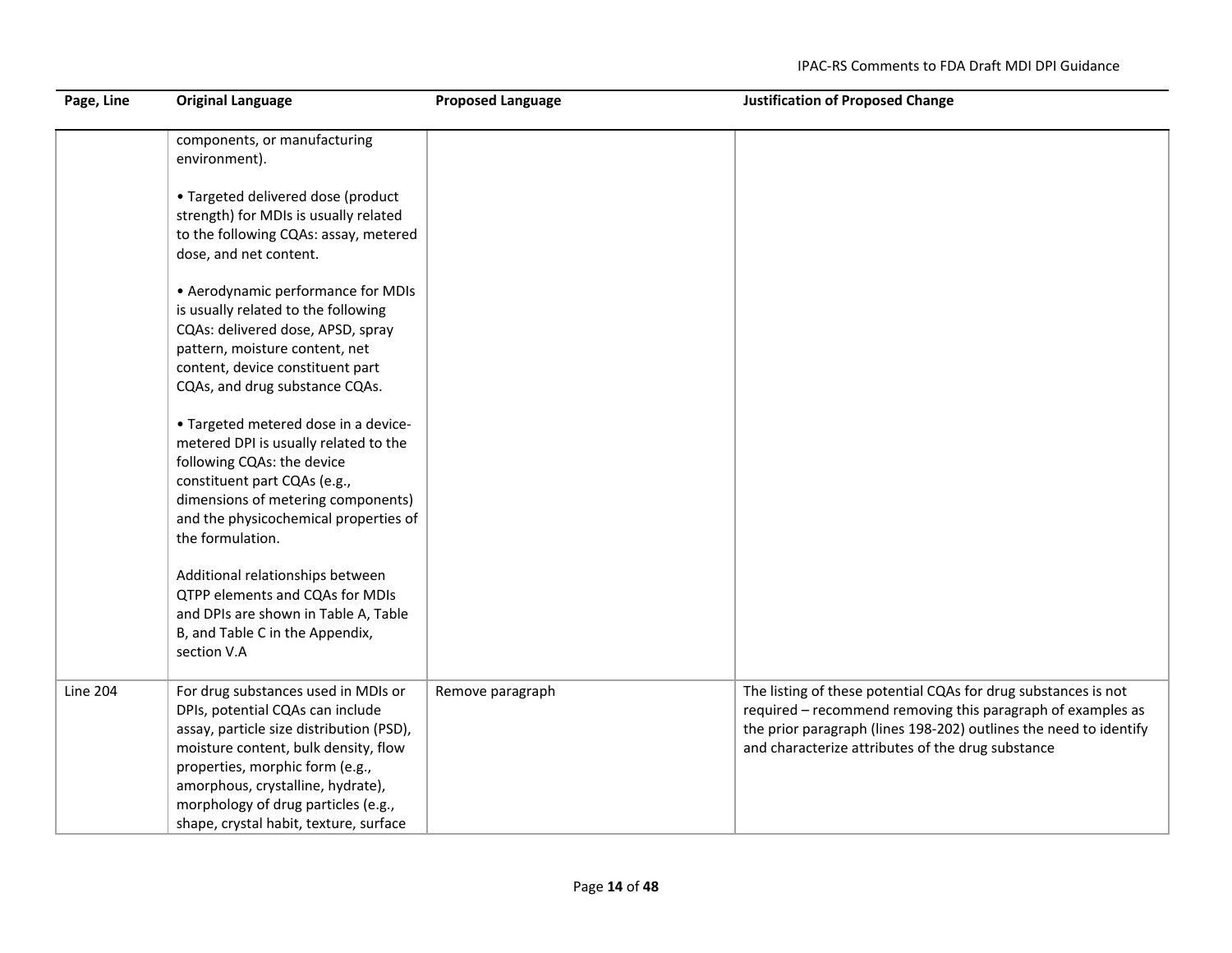| Page, Line      | <b>Original Language</b>                                                                                                                                                                                                                                                                                                                                                                                                                                                                          | <b>Proposed Language</b>                                                                                                                                                                                                                                                                                                                                                                                                                                                                           | <b>Justification of Proposed Change</b>                                                                                                                                                                                                                                                                                                                                  |
|-----------------|---------------------------------------------------------------------------------------------------------------------------------------------------------------------------------------------------------------------------------------------------------------------------------------------------------------------------------------------------------------------------------------------------------------------------------------------------------------------------------------------------|----------------------------------------------------------------------------------------------------------------------------------------------------------------------------------------------------------------------------------------------------------------------------------------------------------------------------------------------------------------------------------------------------------------------------------------------------------------------------------------------------|--------------------------------------------------------------------------------------------------------------------------------------------------------------------------------------------------------------------------------------------------------------------------------------------------------------------------------------------------------------------------|
|                 | area, rugosity), residual solvent<br>content, and impurities.                                                                                                                                                                                                                                                                                                                                                                                                                                     |                                                                                                                                                                                                                                                                                                                                                                                                                                                                                                    |                                                                                                                                                                                                                                                                                                                                                                          |
| <b>Line 206</b> | (e.g., amorphous, crystalline,<br>hydrate), morphology of drug<br>particles (e.g., shape, crystal habit,<br>texture, surface area, rugosity),<br>residual solvent content, and<br>impurities.                                                                                                                                                                                                                                                                                                     | Recommend 'shape, crystal habit and texture'<br>are replaced by "microscopic evaluation" for<br>the evaluation of API and excipients.                                                                                                                                                                                                                                                                                                                                                              | For micronized particles, both shape and crystal habit are<br>challenging to establish.                                                                                                                                                                                                                                                                                  |
| <b>Line 221</b> | Morphology (e.g., shape, crystal<br>habit, texture, surface area, rugosity),<br>flow properties, amorphous content,<br>microbial limits, pyrogens or bacterial<br>endotoxins, and PSD.                                                                                                                                                                                                                                                                                                            |                                                                                                                                                                                                                                                                                                                                                                                                                                                                                                    |                                                                                                                                                                                                                                                                                                                                                                          |
| Lines 228-230   | Critical device constituent part<br>components are those that may come<br>into contact with the formulation or<br>the patient, or are necessary for<br>device function.                                                                                                                                                                                                                                                                                                                           | The criticality of the drug delivery system<br>should be identified by the applicant through<br>an ISO 14971 risk management process.<br>Device components that are also primary<br>packaging components are considered critical<br>by CDER (refer to 1999 container closure<br>system guidance).                                                                                                                                                                                                  | Prescriptive identification of which components are "critical" in<br>the absence of methodical approach is arbitrary and not<br>consistent with the expectations of CDRH.<br>The statement implies that spacers/VHCs should be within scope,<br>as the pMDI mouthpiece does not come into contact with the<br>patient, but the spacer/VHC mouthpiece (or facemask) does. |
| Lines 286-291   | Applicants should consider using risk<br>assessment tools such as those listed<br>in ICH Q9 or ISO 14971 Risk<br>Management - Medical Devices (e.g.,<br>Failure Modes and Effects Analysis<br>(FMEA), Failure Modes, Effects, and<br>Criticality Analysis (FEMCA), Fault<br>Tree Analysis (FTA), Ishikawa diagram)<br>starting from early product<br>development to identify factors (e.g.,<br>material attributes, process<br>parameters) which have the potential<br>to impact product quality. | Applicants should consider using risk<br>assessment tools such as those listed in ICH<br>Q9 or ISO 14971 Risk Management - Medical<br>Devices (e.g., Failure Modes and Effects<br>Analysis (FMEA), Failure Modes, Effects, and<br><b>Criticality Analysis (FEMCA), Fault Tree</b><br>Analysis (FTA), Ishikawa diagram) starting<br>from early product development to identify<br>factors (e.g., material attributes, process<br>parameters) which have the potential to<br>impact product quality. | Recommend that this list of example tools is removed as it is<br>sufficient to refer to the references (ICH Q9 and ISO 14971) as<br>these contain all the relevant information and risk assessment<br>tools.                                                                                                                                                             |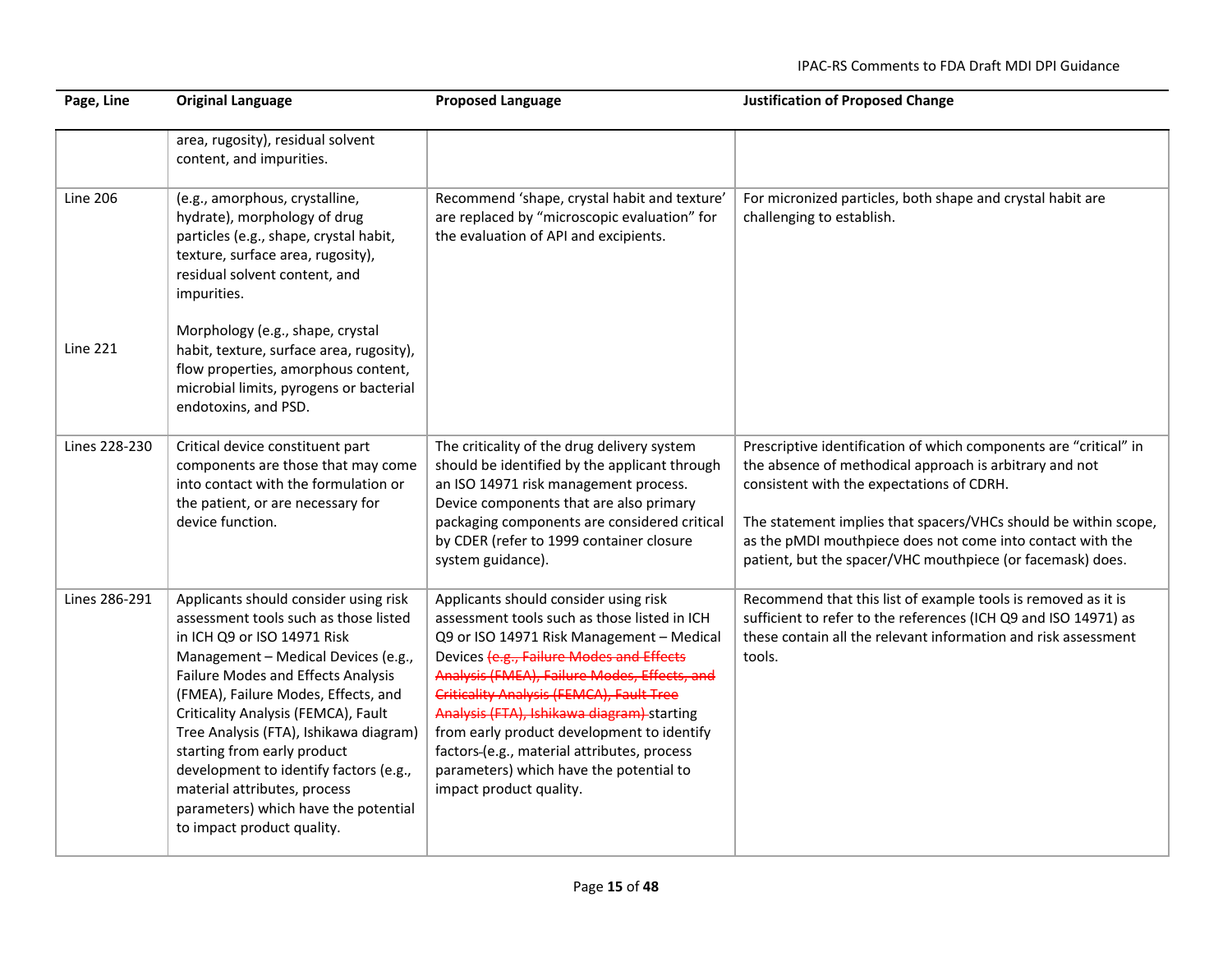| Page, Line    | <b>Original Language</b>                                                                                                                                                                                                                                                                                                                                                                                                              | <b>Proposed Language</b>                                                                                                                                                                                                                                                                                                                   | <b>Justification of Proposed Change</b>                                                                                                                                                                                                                                                                                                                                                                                                                          |
|---------------|---------------------------------------------------------------------------------------------------------------------------------------------------------------------------------------------------------------------------------------------------------------------------------------------------------------------------------------------------------------------------------------------------------------------------------------|--------------------------------------------------------------------------------------------------------------------------------------------------------------------------------------------------------------------------------------------------------------------------------------------------------------------------------------------|------------------------------------------------------------------------------------------------------------------------------------------------------------------------------------------------------------------------------------------------------------------------------------------------------------------------------------------------------------------------------------------------------------------------------------------------------------------|
| Line 295-308  | Examples of some of the factors the<br>applicant should consider, to<br>understand potential impacts on MDI<br>or DPI product CQAs, include the<br>following:<br>• Physiochemical properties of the<br>drug substance(s) and excipients and<br>their interactions (e.g., densities,<br>amorphous or crystalline forms, flow                                                                                                           | The risk assessment should highlight factors<br>the applicant should consider, to understand<br>the potential impact on MDI or DPI product<br>CQAs. These may include physicochemical<br>and/or microbiological properties, lot to lot<br>variability of the input drug substance(s) and<br>excipients, and any potential for interaction. | As the specific examples provided do not apply to both MDI and<br>DPIs, and consideration of additional factors may be necessary<br>depending on the specific formulation selected, it is better to<br>keep this section general and emphasize the risk assessment<br>process for identifying the factors which potentially impact MDI<br>or DPI CQAs. This aligns with ICHQ8 (R2) and links with the<br>preceding paragraph that details risk assessment tools. |
|               | properties, adhesive and cohesive<br>properties).<br>• Lot-to-lot variability of drug<br>substance and excipient properties<br>(e.g., PSD, moisture content, impurity<br>profiles, surface morphology) and<br>device constituent part composition<br>and properties (e.g., surface<br>contamination, leachables content).<br>• Interaction of two or more drug<br>substances when co-formulated.<br>• Potential for microbial growth. | Physicochemical properties of the drug<br>substance(s) and excipients and their<br>interactions (e.g., densities, amorphous or<br>crystalline forms, and flow properties).<br>adhesive and cohesive properties.                                                                                                                            | If the paragraph is not being removed as requested above, please<br>amend this text as noted. The technology for accurately<br>measuring adhesive and cohesive properties is not well<br>established. Thus we propose specific reference to these<br>properties is removed.                                                                                                                                                                                      |
| Lines 318-321 | Another factor to consider concerns<br>the stage of development when<br>pivotal clinical trials (i.e., phase 2b,<br>phase 3) are conducted. Dose-ranging<br>studies are considered pivotal trials,<br>and the to- be-marketed MDI should<br>be used during dose-ranging studies<br>to avoid potential therapeutic<br>differences.                                                                                                     | Another factor to consider concerns the stage<br>of development when pivotal clinical trials<br>(i.e., phase 2b, phase 3) are conducted.<br>Dose-ranging studies are considered pivotal<br>trials, and the to-be-marketed MDI or DPI<br>should be used during dose-ranging studies<br>to avoid potential therapeutic differences.          | Clarification that the statement applies to both MDI and DPI<br>products to achieve consistency with the rest of the text in the<br>section.                                                                                                                                                                                                                                                                                                                     |
| Lines 321-327 | If an applicant completes<br>optimization of the MDI or DPI                                                                                                                                                                                                                                                                                                                                                                           | Please consider revising as follows:                                                                                                                                                                                                                                                                                                       | The recognition that some changes may be necessary as<br>combination drug products progress through the later stages of                                                                                                                                                                                                                                                                                                                                          |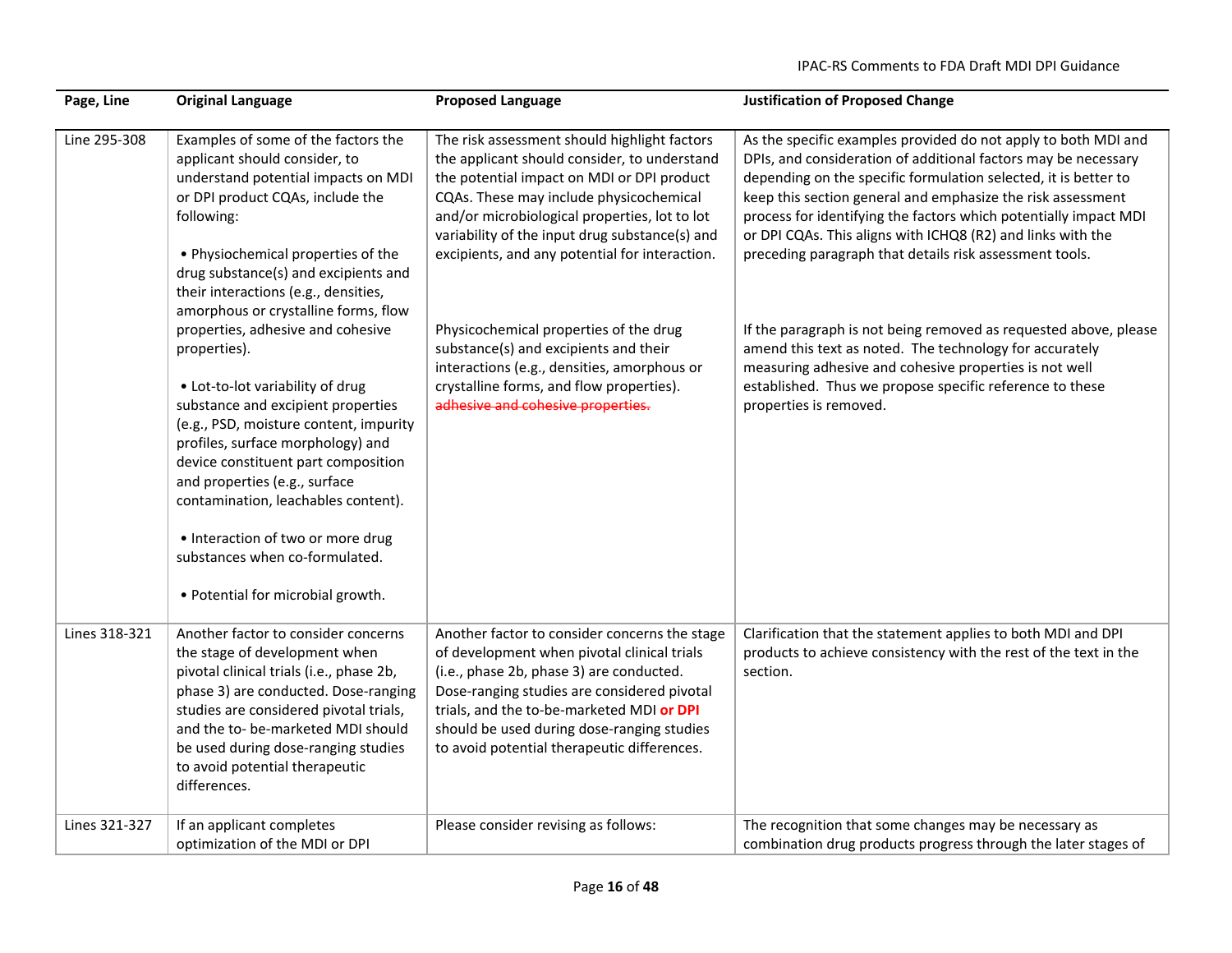| Page, Line    | <b>Original Language</b>                                                                                                                                                                                                                                                                                                                                                                            | <b>Proposed Language</b>                                                                                                                                                                                                                                                                                                                                                                                                                                                                                                                                                                                                                                                                                                                                                                                                                                                                                                                                                                                                                        | <b>Justification of Proposed Change</b>                                                                                                                                                                                                                                                                                                                                                                                                                                                                                                                                                                                                                                                                                                                                                                                                                                                                                                                                                                                                                                                                  |
|---------------|-----------------------------------------------------------------------------------------------------------------------------------------------------------------------------------------------------------------------------------------------------------------------------------------------------------------------------------------------------------------------------------------------------|-------------------------------------------------------------------------------------------------------------------------------------------------------------------------------------------------------------------------------------------------------------------------------------------------------------------------------------------------------------------------------------------------------------------------------------------------------------------------------------------------------------------------------------------------------------------------------------------------------------------------------------------------------------------------------------------------------------------------------------------------------------------------------------------------------------------------------------------------------------------------------------------------------------------------------------------------------------------------------------------------------------------------------------------------|----------------------------------------------------------------------------------------------------------------------------------------------------------------------------------------------------------------------------------------------------------------------------------------------------------------------------------------------------------------------------------------------------------------------------------------------------------------------------------------------------------------------------------------------------------------------------------------------------------------------------------------------------------------------------------------------------------------------------------------------------------------------------------------------------------------------------------------------------------------------------------------------------------------------------------------------------------------------------------------------------------------------------------------------------------------------------------------------------------|
|               | product and manufacturing process<br>only after the pivotal clinical trials<br>have been completed, the applicant<br>should consider establishing a                                                                                                                                                                                                                                                 | If an applicant completes design and<br>formulation optimization of the MDI or DPI<br>product and or manufacturing process only<br>after the pivotal clinical trials have been                                                                                                                                                                                                                                                                                                                                                                                                                                                                                                                                                                                                                                                                                                                                                                                                                                                                  | development and initial commercialization reflects current<br>experience, and is welcome. An update to the section to include<br>established risk management practice is requested.                                                                                                                                                                                                                                                                                                                                                                                                                                                                                                                                                                                                                                                                                                                                                                                                                                                                                                                      |
|               | relationship between the in vitro<br>characterization of the product and<br>its in vivo performance. In the<br>absence of such a relationship,<br>additional in vivo studies (e.g., clinical<br>studies) might be warranted to<br>determine whether the product<br>manufactured for clinical trials and<br>the product proposed for commercial<br>distribution have the same<br>therapeutic effect. | completed, the applicant should assess and<br>support any changes as part of their risk<br>management documentation. In some cases,<br>this may require only in-vitro testing with<br>appropriate acceptance criteria (e.g., design<br>verification), but more significant changes in<br>some cases may require establishment of a<br>relationship between the in vitro<br>characterization of the product and its in-vivo<br>performance.<br>In these cases, in the absence of such a<br>relationship, additional in vivo studies (e.g.,<br>clinical studies) might be warranted to<br>determine whether the product<br>manufactured for clinical trials and the<br>product proposed for commercial distribution<br>have the same therapeutic effect.<br>Risk management of changes related to<br>process scale up for launch in parallel with<br>pivotal clinical trials, or to facilitate post<br>approval improvements, can usually be<br>supported by in-vitro design verification to<br>confirm that design outputs meet design<br>inputs | Changes should be justified via risk management (per ISO 14971)<br>in a device risk management plan that address risks associated<br>with changes related to use, design and manufacture. These<br>approaches would consider, for example, the type of change in<br>respect of, but not limited to formulation, device, aerosolization<br>and the patient interface to establish and maintain a link<br>between the commercial product and pivotal clinical data. An<br>emerging ISO standard is in draft on this matter (ISO20069<br>'Guidance for assessment and evaluation of changes to drug<br>delivery systems'). The risk management process may be<br>supported by in vitro and/or in vivo studies.<br>Incorporating the risk management approach to design,<br>formulation, or process optimization related changes should<br>obviate the need for unnecessary additional clinical studies.<br>Additional clinical studies would lengthen the development<br>timeline for new inhalation products and could have a major<br>effect on product development and ANDA/NDA strategy and<br>process. |
| Lines 336-339 | The selection or design of the device<br>constituent part (canister, valve<br>components, actuator, and dose<br>counter) is generally informed by<br>prior knowledge or experience, and<br>can be optimized during development<br>as early as feasible and should be                                                                                                                                | The selection or design of the device or<br>packaging components (canister, valve<br>components, actuator, and dose counter) is<br>generally informed by prior knowledge or<br>experience, and can be optimized during<br>development as early as feasible and should<br>be completed prior to phase III study pivotal                                                                                                                                                                                                                                                                                                                                                                                                                                                                                                                                                                                                                                                                                                                          | Alignment with 318-319 (Another factor to consider concerns the<br>stage of development when pivotal clinical trials (i.e., phase 2b,<br>phase 3) are conducted).                                                                                                                                                                                                                                                                                                                                                                                                                                                                                                                                                                                                                                                                                                                                                                                                                                                                                                                                        |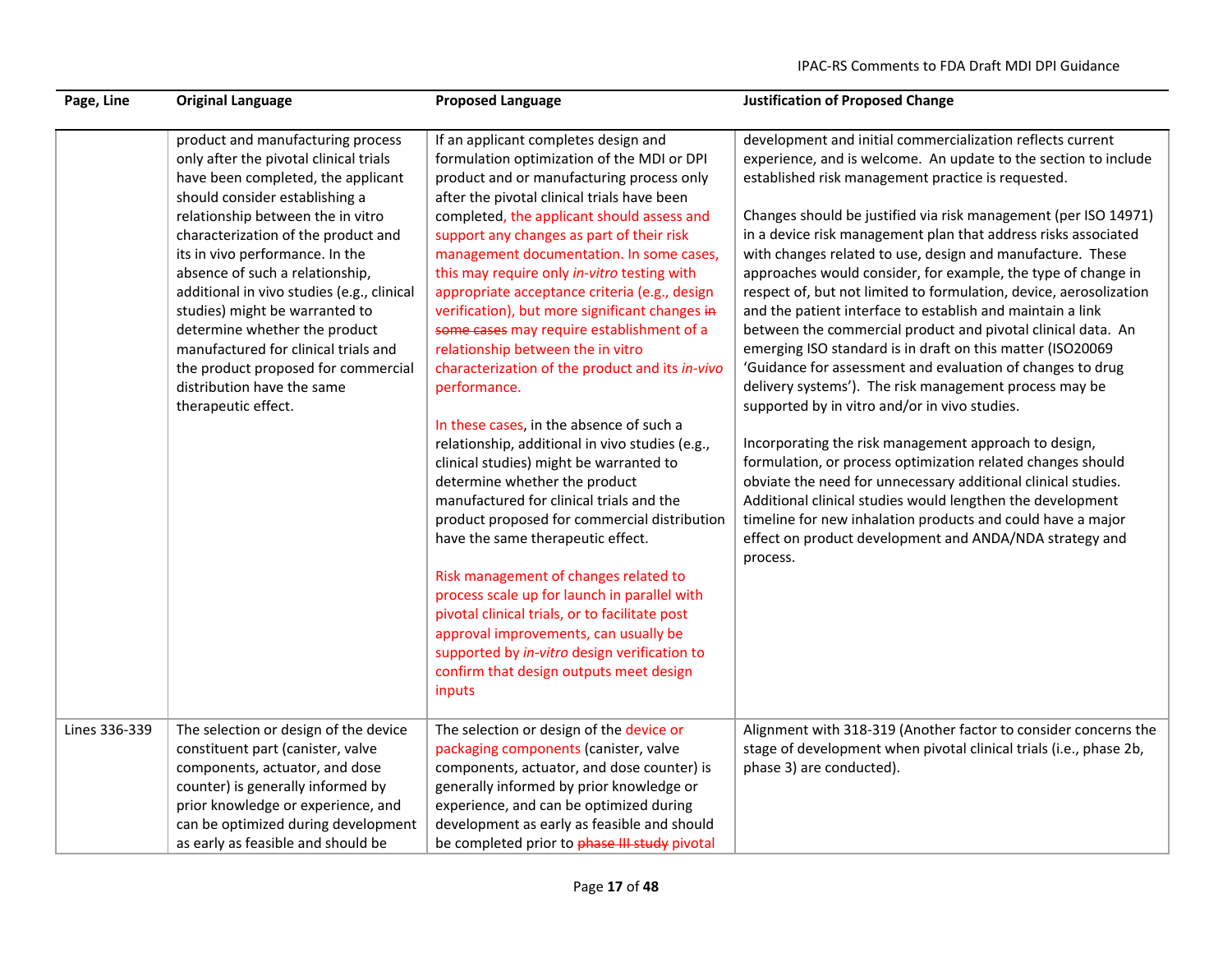| Page, Line      | <b>Original Language</b>                                                                                                                                                                                                                                                                                                                                                                                                                                                                                                                                                                                                                                                                                                                                                                                                                                                                                                            | <b>Proposed Language</b>                                                                                                                                                                                                                                                                                                                                                                                                           | <b>Justification of Proposed Change</b>                                                                                                                                                                                                                                                                                                                   |
|-----------------|-------------------------------------------------------------------------------------------------------------------------------------------------------------------------------------------------------------------------------------------------------------------------------------------------------------------------------------------------------------------------------------------------------------------------------------------------------------------------------------------------------------------------------------------------------------------------------------------------------------------------------------------------------------------------------------------------------------------------------------------------------------------------------------------------------------------------------------------------------------------------------------------------------------------------------------|------------------------------------------------------------------------------------------------------------------------------------------------------------------------------------------------------------------------------------------------------------------------------------------------------------------------------------------------------------------------------------------------------------------------------------|-----------------------------------------------------------------------------------------------------------------------------------------------------------------------------------------------------------------------------------------------------------------------------------------------------------------------------------------------------------|
|                 | completed prior to phase III study of<br>the combination product if possible.                                                                                                                                                                                                                                                                                                                                                                                                                                                                                                                                                                                                                                                                                                                                                                                                                                                       | clinical trials of the combination product if<br>possible.                                                                                                                                                                                                                                                                                                                                                                         |                                                                                                                                                                                                                                                                                                                                                           |
| <b>Line 348</b> | The internal pressure of the device<br>constituent part and vaporization rate<br>of the aerosol produced upon<br>actuation                                                                                                                                                                                                                                                                                                                                                                                                                                                                                                                                                                                                                                                                                                                                                                                                          | The internal pressure within the container<br>closure system and vaporization rate of the<br>aerosol produced upon actuation                                                                                                                                                                                                                                                                                                       | Device constituent parts is not appropriate in this context - only<br>can and valve impacted by pressure not the device constituent<br>parts (valve is both a primary packaging component and a device<br>component - not a constituent part), so better to use container<br>closure system in this instance as the terminology is not<br>interchangeable |
| Lines 374-397   | b. DPIs<br>The following are examples of<br>potential design and development<br>issues that should typically be<br>considered during the selection and<br>development of a DPI:<br>• Carriers such as lactose can<br>promote uniformity and flowability of<br>a blend during manufacturing.<br>Carriers can also enhance the<br>reproducibility of the metered,<br>delivered, and fine particle dose of<br>the DPI product (by reducing<br>agglomeration of the drug substance).<br>• Properties that can be important to<br>consider for selection of carriers<br>during product development include:<br>ratio of drug substance to excipient,<br>physical and chemical compatibility,<br>and PSD. Interparticulate interactions<br>between the drug substance and<br>excipients and with the container<br>closure/device constituent part at a<br>microscopic level (e.g., cohesive and<br>adhesive properties, surface activity, | Remove paragraphs<br>However, if the information is retained then<br>consider keeping the level of comments on<br>DPIs the same as MDIs and reference<br>consideration of the influence of<br>electrostatics of the DPI product/device, and<br>change text referring to lactose to the<br>following:<br>"Excipients which can promote uniformity<br>and flowability of a blend during<br>manufacturing, such as lactose carriers." | Text should focus on regulatory requirements or<br>recommendations rather than extended discussion related to<br>general information on formulation of a DPI - recommend that<br>these are not included.                                                                                                                                                  |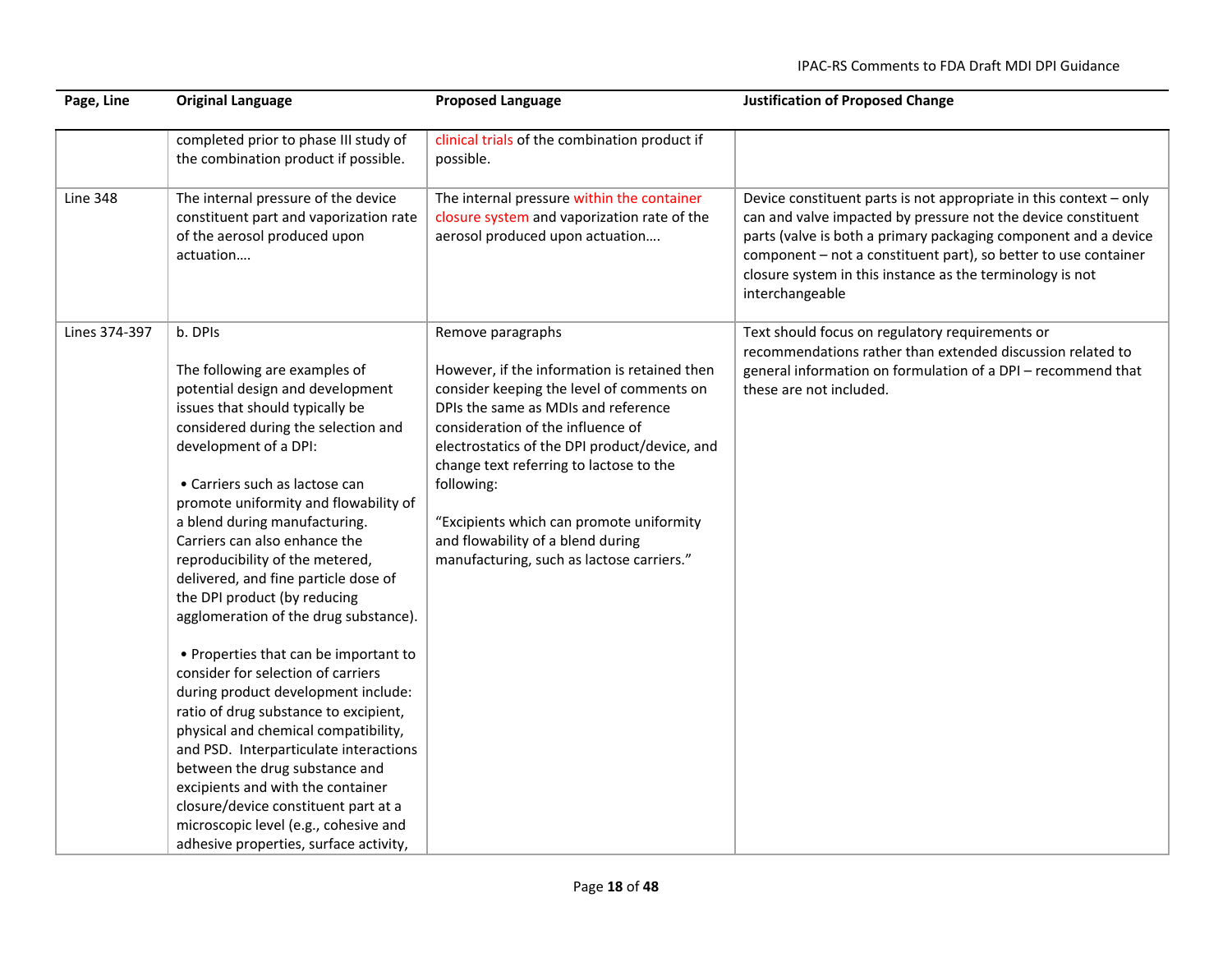| Page, Line    | <b>Original Language</b>                                                                                                                                                                                                                                                                                                                                                                                                                                                                                                                                                                                                                                                                                 | <b>Proposed Language</b>                                                                                                                                                                                                                                                                                                                                                                                                                                                                                                                                                                                                                                                                                                                                                                                                               | <b>Justification of Proposed Change</b>                                                                                                                                                                                                                                                                                                                                                                                                                                                                                                                                                                                                                                                 |
|---------------|----------------------------------------------------------------------------------------------------------------------------------------------------------------------------------------------------------------------------------------------------------------------------------------------------------------------------------------------------------------------------------------------------------------------------------------------------------------------------------------------------------------------------------------------------------------------------------------------------------------------------------------------------------------------------------------------------------|----------------------------------------------------------------------------------------------------------------------------------------------------------------------------------------------------------------------------------------------------------------------------------------------------------------------------------------------------------------------------------------------------------------------------------------------------------------------------------------------------------------------------------------------------------------------------------------------------------------------------------------------------------------------------------------------------------------------------------------------------------------------------------------------------------------------------------------|-----------------------------------------------------------------------------------------------------------------------------------------------------------------------------------------------------------------------------------------------------------------------------------------------------------------------------------------------------------------------------------------------------------------------------------------------------------------------------------------------------------------------------------------------------------------------------------------------------------------------------------------------------------------------------------------|
|               | specific surface area, static charge<br>properties of the formulation) can<br>also be important. These properties<br>and interactions can affect, for<br>example, blend uniformity, powder<br>flow, and delivered dose.<br>• The stability of the formulation can<br>be affected by ambient humidity. For<br>example, exposing hygroscopic<br>excipients to moisture can result in a<br>decrease in the fine particle dose of<br>the drug substance. If moisture<br>ingress into the device constituent<br>part affects product performance,<br>additional protective container<br>closure components (e.g., desiccants,<br>foil overwraps) can be used.                                                 |                                                                                                                                                                                                                                                                                                                                                                                                                                                                                                                                                                                                                                                                                                                                                                                                                                        |                                                                                                                                                                                                                                                                                                                                                                                                                                                                                                                                                                                                                                                                                         |
| Lines 416-422 | The crystallinity of the drug substance<br>in MDIs and DPIs can be affected by<br>mechanical processing, including<br>micronization. This can lead to the<br>generation of amorphous particles<br>that are thermodynamically unstable,<br>with a tendency to convert to a more<br>stable crystalline state with time. This<br>recrystallization of micronized<br>material could lead to uncontrolled<br>particle growth, thereby affecting the<br>MDI or DPI product CQAs (e.g., APSD,<br>DDU). Therefore, a conditioning step<br>should be considered following<br>micronization to allow conversion of<br>amorphous to crystalline form under<br>controlled conditions of temperature<br>and humidity. | The crystallinity of the drug substance in<br>MDIs and DPIs can be affected by mechanical<br>processing, including some particle size<br>reduction techniques. This can lead to the<br>generation of amorphous particles that are<br>thermodynamically unstable, with a tendency<br>to convert to a more stable crystalline state<br>with time. This recrystallization of particle<br>size reduced material could lead to<br>uncontrolled particle growth, thereby<br>affecting the MDI or DPI product CQAs (e.g.,<br>APSD, DDU). Therefore, a conditioning step<br>should be considered following particle size<br>reduction to allow conversion of amorphous<br>to crystalline form under controlled<br>conditions of temperature and humidity<br>Therefore a conditioning step should be<br>considered, when the particle reduction | There are a number of methods for achieving reduction of<br>particle size, therefore this paragraph should talk about the<br>approach rather than a specific method (this will then align with<br>earlier in the document where 3 techniques for particle size<br>reduction are referenced).<br>The information on the processing of the API would sit better in<br>the drug substance section of the submission rather than the<br>drug product section<br>There are a number of particle reduction processes, namely<br>processes based on microfluidization, that don't generate<br>amorphous materials and as such result into a more stable<br>product, not requiring conditioning |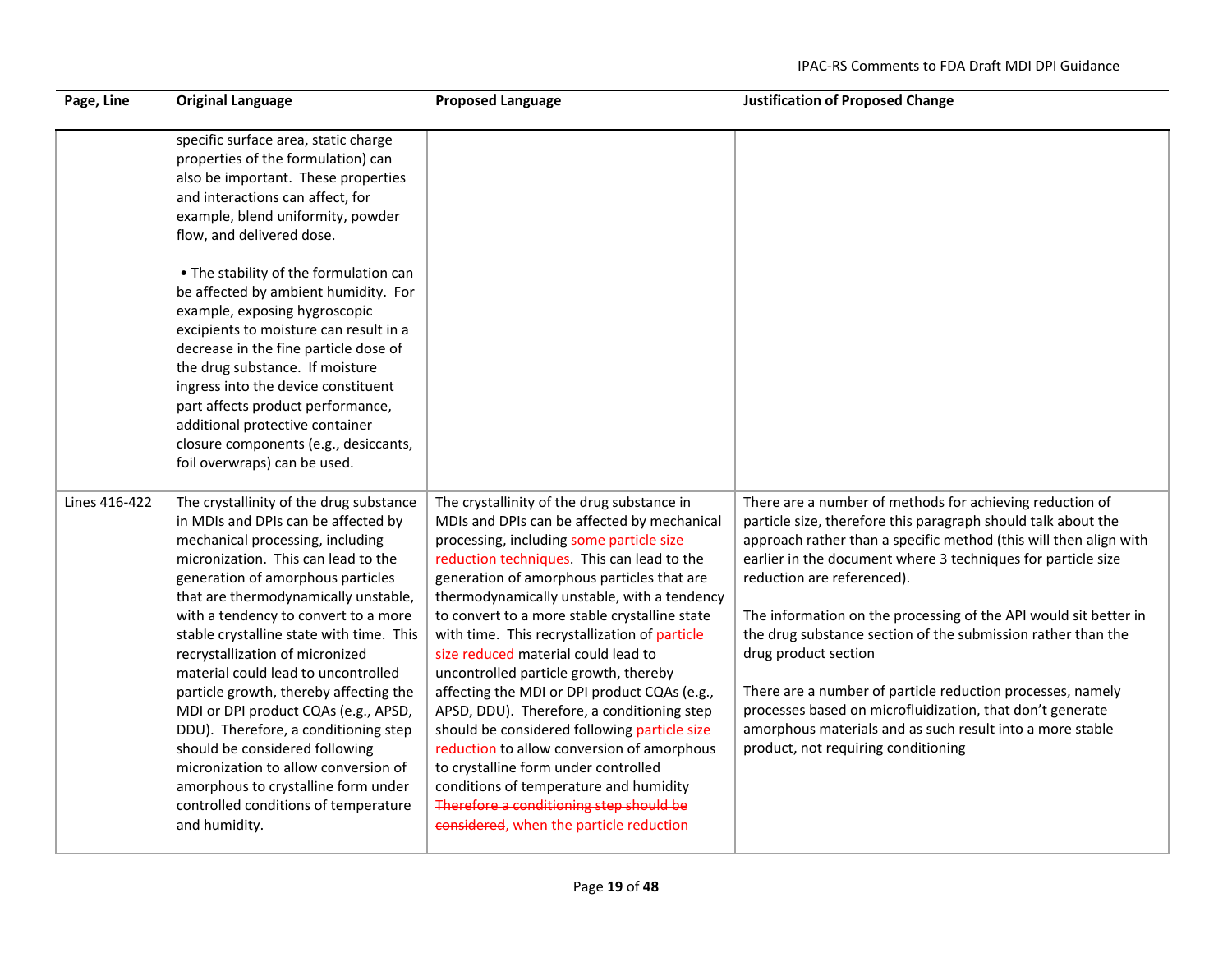| Page, Line      | <b>Original Language</b>                                                                                                                                                                                                                                                                                                                                         | <b>Proposed Language</b>                                                                                                                                                                                                                                                                                                                                                        | <b>Justification of Proposed Change</b>                                                                                                                                                                             |
|-----------------|------------------------------------------------------------------------------------------------------------------------------------------------------------------------------------------------------------------------------------------------------------------------------------------------------------------------------------------------------------------|---------------------------------------------------------------------------------------------------------------------------------------------------------------------------------------------------------------------------------------------------------------------------------------------------------------------------------------------------------------------------------|---------------------------------------------------------------------------------------------------------------------------------------------------------------------------------------------------------------------|
|                 |                                                                                                                                                                                                                                                                                                                                                                  | process leads to the generation of<br>amorphous material                                                                                                                                                                                                                                                                                                                        |                                                                                                                                                                                                                     |
| Lines 447-451   | For example, the filling operation of<br>an MDI can be optimized by<br>evaluating the change in<br>concentration of the drug substance<br>in the formulation tank during the<br>filling process (due to the volatility of<br>the propellants) and determining the<br>amount of propellant to be added to<br>maintain the concentration of the<br>drug substance. | For example, the pressure filling operation of<br>an MDI can be optimized by evaluating the<br>change in concentration of the drug<br>substance in the formulation tank during the<br>pressure filling process (due to the volatility<br>of the propellants) and determining the<br>amount of propellant to be added to<br>maintain the concentration of the drug<br>substance. | The example given is specific to pressure filling and should be<br>highlighted as such                                                                                                                              |
| Lines 453-454   | Results from testing of product from<br>trial runs can form the basis for<br>further optimization of the<br>formulation or manufacturing<br>process.                                                                                                                                                                                                             | Delete these lines.                                                                                                                                                                                                                                                                                                                                                             | Noting the use of testing from trial runs to form the basis for<br>optimization does not add value to the overall discussion of<br>process development for MDIs.                                                    |
| <b>Line 458</b> | Typical manufacturing operations for<br>a DPI are dry powder blending or<br>spray drying of the drug substance(s)<br>and excipients (carrier), blister or<br>capsule filling (reservoir filling for<br>device-metered DPIs), device<br>constituent part assembly, and<br>packaging                                                                               | Typical manufacturing operations for a DPI<br>include dry powder blending or spray drying<br>of the drug substance(s) and any excipient(s),<br>such as a carrier.                                                                                                                                                                                                               | This proposed revision provides possibility to encompass other<br>possible manufacturing steps.<br>Expanded to include excipients which may exhibit functionality<br>different to that as understood for 'carriers' |
| <b>Line 459</b> | blister or capsule filling                                                                                                                                                                                                                                                                                                                                       | Include disposable device filling                                                                                                                                                                                                                                                                                                                                               | The manufacturing operation of filling of disposable devices are<br>done in the device                                                                                                                              |
| <b>Line 464</b> | Particle generation or modification<br>processes can include spheronization,<br>spray drying and micronization                                                                                                                                                                                                                                                   | Particle generation or modification processes<br>can include spheronization, spray drying,<br>micronization and microfluidization                                                                                                                                                                                                                                               | Include as example wet milling / microfluidization                                                                                                                                                                  |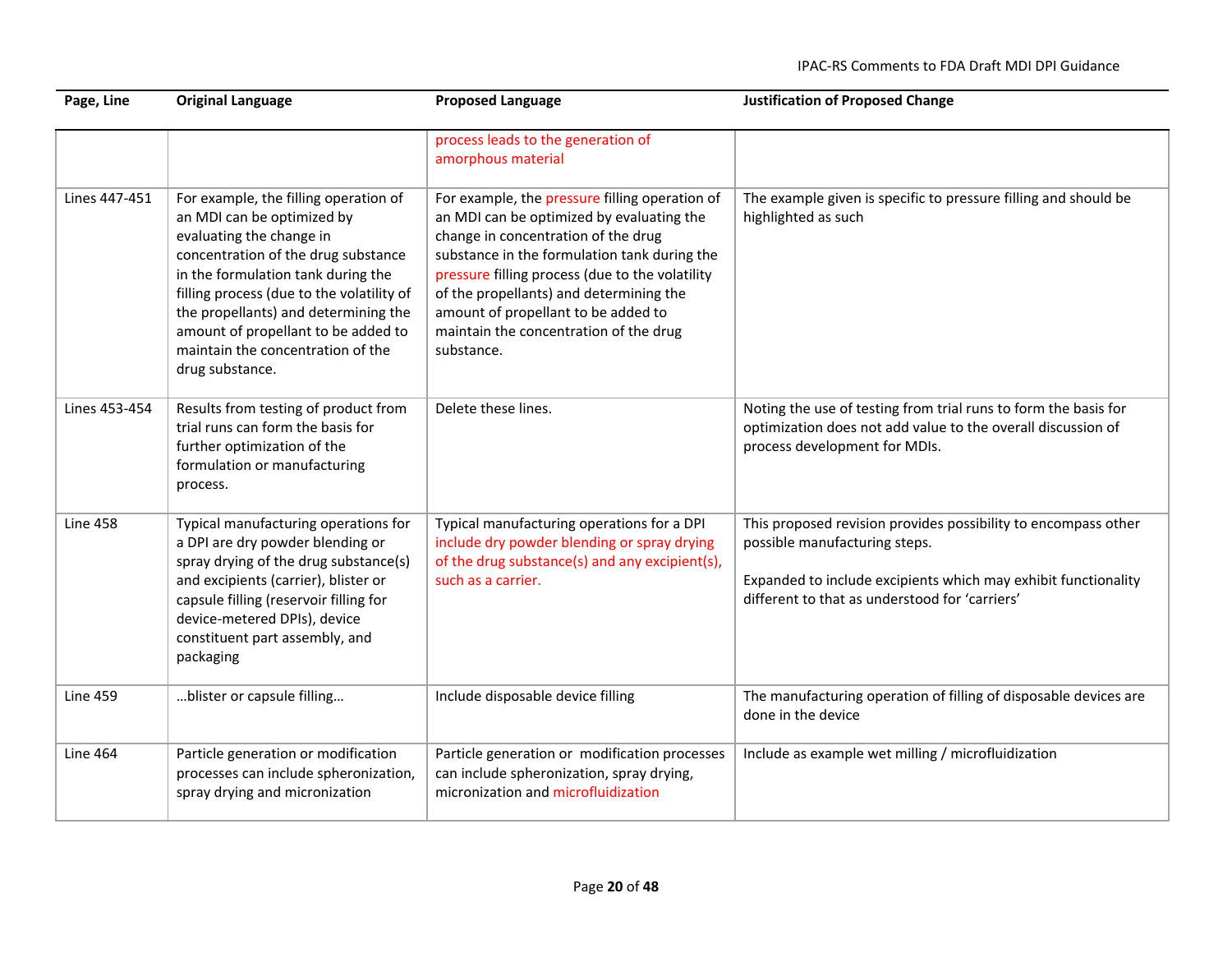| Page, Line    | <b>Original Language</b>                                                                                                                                                                                                                                                                                                                                                                                                                                                                                                                        | <b>Proposed Language</b>                                                                                                                                                                                                                                                                                                                                                                                                                                                                                                                                                                                                                                                                                                                                                                                                                                                                                                                                                         | <b>Justification of Proposed Change</b>                                                                                                                                                                                                                                                                                                                                                                                                                                                                                                                                                                                                                                                                                                                                                                                                                                                                                                                                                                                                                                                                                                                                                                                                                                                                  |
|---------------|-------------------------------------------------------------------------------------------------------------------------------------------------------------------------------------------------------------------------------------------------------------------------------------------------------------------------------------------------------------------------------------------------------------------------------------------------------------------------------------------------------------------------------------------------|----------------------------------------------------------------------------------------------------------------------------------------------------------------------------------------------------------------------------------------------------------------------------------------------------------------------------------------------------------------------------------------------------------------------------------------------------------------------------------------------------------------------------------------------------------------------------------------------------------------------------------------------------------------------------------------------------------------------------------------------------------------------------------------------------------------------------------------------------------------------------------------------------------------------------------------------------------------------------------|----------------------------------------------------------------------------------------------------------------------------------------------------------------------------------------------------------------------------------------------------------------------------------------------------------------------------------------------------------------------------------------------------------------------------------------------------------------------------------------------------------------------------------------------------------------------------------------------------------------------------------------------------------------------------------------------------------------------------------------------------------------------------------------------------------------------------------------------------------------------------------------------------------------------------------------------------------------------------------------------------------------------------------------------------------------------------------------------------------------------------------------------------------------------------------------------------------------------------------------------------------------------------------------------------------|
| Lines 524-527 | Performance testing of the device<br>constituent part (e.g., dimensions,<br>valve functionality, dose counter,<br>actuator-orifice, extractables) is<br>typically done by the vendors or<br>fabricators of the device constituent<br>part and verified initially and on an<br>annual basis by the applicant under<br>their internal quality system.                                                                                                                                                                                             | Performance testing of the device<br>components (e.g., dimensions, valve<br>functionality, dose counter, actuator-orifice,<br>extractables) is typically done by suppliers of<br>the device components, contract laboratories<br>or applicants. If an applicant selects to have<br>the device component supplier or contract<br>laboratory conduct routine testing of<br>components on their behalf, they should<br>provide information on how their internal<br>quality system provides oversight.                                                                                                                                                                                                                                                                                                                                                                                                                                                                              | Language is too prescriptive. Applicants have individual quality<br>systems that provide supplier oversight. Defining the appropriate<br>level is not necessary.<br>21 CFR 211.84 does not state any periodicity. Frequency is not<br>included.<br>We also note that the device constituent part is the totality of<br>assembled components and not the individual ones. They are<br>"device components" per 21 CFR 820 ((c) Component means any<br>raw material, substance, piece, part, software, firmware, labeling,<br>or assembly which is intended to be included as part of the<br>finished, packaged, and labeled device.)                                                                                                                                                                                                                                                                                                                                                                                                                                                                                                                                                                                                                                                                       |
| Lines 528-533 | For device constituent part<br>components that will be in contact<br>with the formulation or the patient's<br>mouth, appropriate testing for<br>extractables can be used as a<br>substitute for leachables testing in<br>the product if a valid extractables-<br>leachables correlation is established.<br>Suitability of the materials used for<br>the device constituent part<br>components can be addressed by<br>their compliance to biocompatibility<br>testing standards (e.g., United States<br>Pharmacopoeia (USP), USP, ISO<br>10993). | For device constituent part components that<br>will be in contact with the formulation or the<br>patient's mouth, appropriate evaluation of<br>extractables can be used to determine an<br>overall materials control strategy. This would<br>include evaluation of extractables as a<br>substitute for leachables testing in the<br>product if a valid extractables-leachables<br>correlation is established.<br>For DPIs where the risk of leachables is<br>generally lower than for MDI's, extractables<br>and risk assessment information can be<br>generated to inform the need for leachables<br>studies. In the case where leachables testing<br>is not needed, additional appropriate testing<br>for extractables would also not be needed.<br>Suitability of the materials used for the device<br>constituent part components, which are in<br>contact with the mouth or mucosa, can be<br>addressed by their compliance to<br>biocompatibility testing standards (e.g., | Approaches to control of device and container closure system<br>materials after material selection, are product specific.<br>Extractables studies and risk assessment can guide the need for<br>leachables studies.<br>IPAC-RS would like to discuss with FDA whether ISO 10993 or USP<br>biocompatibility testing is more appropriate for OINDP<br>components. Mixed messages have been received within<br>industry regarding which standards FDA believes are appropriate<br>standards to apply. For example, CDRH issued the 2016<br>guidance: Use of International Standard ISO 10993-1, "Biological<br>evaluation of medical devices - Part 1: Evaluation and testing<br>within a risk management process." According to this guidance, a<br>combination product needs to follow ISO 10993. Also, since the<br>ISO 18562 standard has been published it would be helpful if for<br>FDA to confirm and clarify that this standard is not applicable to<br>MDIs and DPIs.<br>Some inhalation products have been classified by CDRH as<br>external communicating with prolonged or permanent duration,<br>which places a testing burden on the sponsor that is not<br>commensurate with the risk. MDI and DPI Inhalation devices are<br>neither implanted nor in long-term continuous contact with the |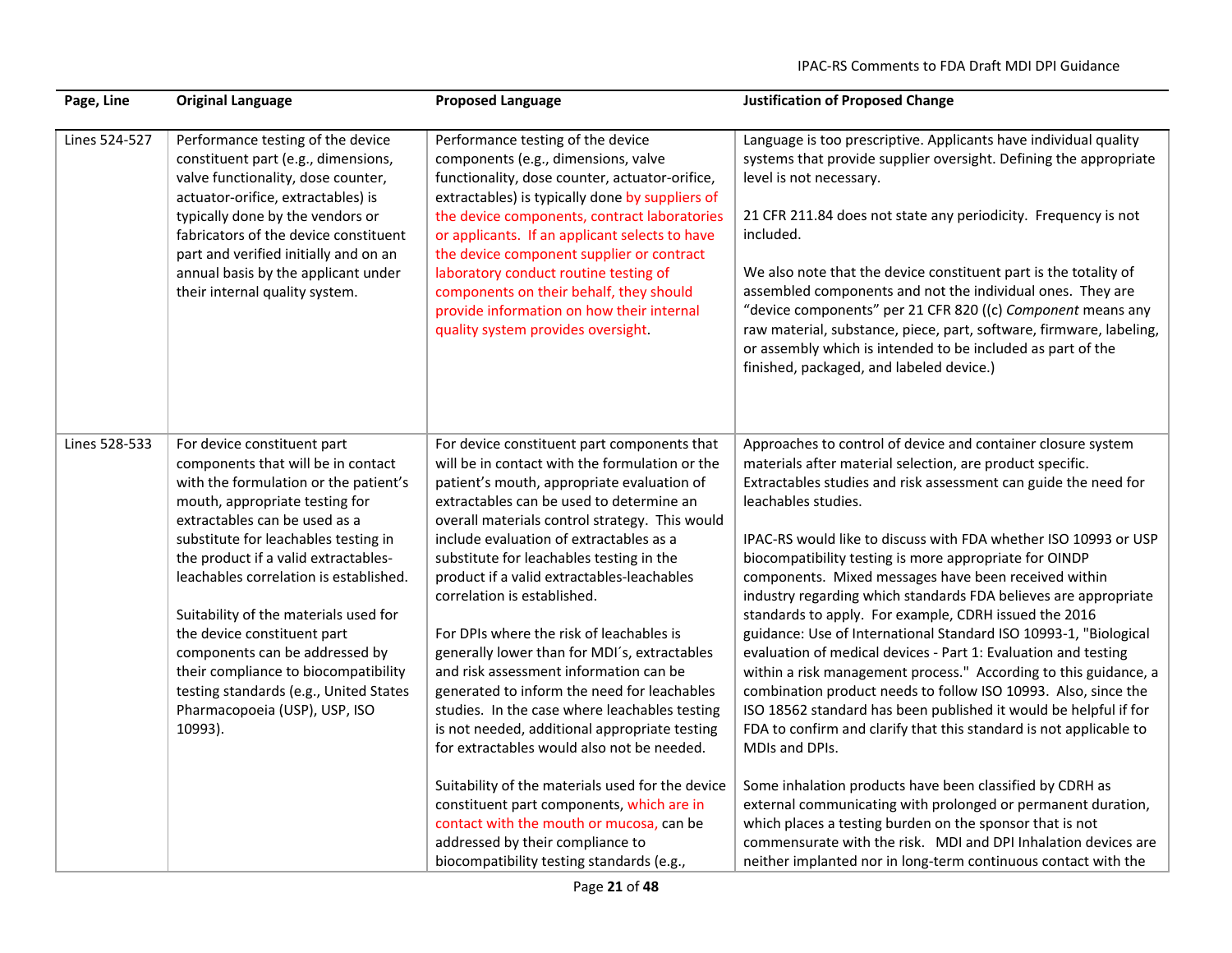| Page, Line      | <b>Original Language</b>                                                                                                                                                    | <b>Proposed Language</b>                                                                                                                                                                                                                                                           | <b>Justification of Proposed Change</b>                                                                                                                                                                                                                                                                                                                                                                                                                                                                                                                                                                                                                                                                                                                                                                                                                                                                                                                                                                                                                                                                                                                                                                |
|-----------------|-----------------------------------------------------------------------------------------------------------------------------------------------------------------------------|------------------------------------------------------------------------------------------------------------------------------------------------------------------------------------------------------------------------------------------------------------------------------------|--------------------------------------------------------------------------------------------------------------------------------------------------------------------------------------------------------------------------------------------------------------------------------------------------------------------------------------------------------------------------------------------------------------------------------------------------------------------------------------------------------------------------------------------------------------------------------------------------------------------------------------------------------------------------------------------------------------------------------------------------------------------------------------------------------------------------------------------------------------------------------------------------------------------------------------------------------------------------------------------------------------------------------------------------------------------------------------------------------------------------------------------------------------------------------------------------------|
|                 |                                                                                                                                                                             | United States Pharmacopoeia (USP), USP, ISO<br>10993).                                                                                                                                                                                                                             | patient. Since some of the components are only<br>functional/mechanical and others may only be in the aerosolized<br>drug path, which is very unlikely to contribute leachables, the<br>biocompatibility risk for the device constituent part is mainly with<br>the patient contacting components. Only those parts in direct<br>contact with the patient mucosa should require relevant testing<br>(e.g., irritation, sensitization). It would be anticipated that the<br>materials used in critical components of the device constituent<br>parts would meet some basic requirements (e.g., food contact<br>grade compliance or appropriate extractable testing has been<br>conducted).<br>Regarding comments to this section of the guidance, please<br>consider the concepts in the IPAC-RS Baseline Requirements<br>document. <sup>1</sup>                                                                                                                                                                                                                                                                                                                                                        |
| <b>Line 541</b> | Additional monitoring of content<br>uniformity using a stratified sampling<br>approach during manufacturing<br>should be used for pre-metered DPIs<br>with low drug loading | Remove footnote reference to 2003 PDA<br>article.<br>And revise as per the following:<br>Additional monitoring of content uniformity<br>using appropriately justified sampling<br>approaches during manufacturing should be<br>used for pre-metered DPIs with low drug<br>loading. | The FDA draft guidance for industry, "Powder Blends and Finished<br>Dosage Units - Stratified In-Process Dosage Unit Sampling and<br>Assessment" issued in 2003 was based on the recommendations<br>of the cited reference. In August 2013, the FDA withdrew the<br>2003 draft guidance indicating that it was no longer consistent<br>with current Agency thinking (See Federal Register/Vol78, No<br>152, p 48175-48176 August 7, 2013/Notices)<br>The reasons for withdrawal are addressed at FDA.gov--Questions<br>and Answers on Current Good Manufacturing Practices-<br><b>Production and Process Controls</b><br>Section VII (Routine Manufacturing Batch Testing Methods)<br>acceptance criteria designated to the Standard Criteria Method<br>and the Marginal Criteria Method were based upon the limits<br>published in the United States Pharmacopeia (USP) General<br>Chapter <905> Uniformity of Dosage Units. However, the<br>procedures and acceptance criteria in General Chapter <905> are<br>not a statistical sampling plan and so the results of the<br>procedures should not be extrapolated to larger populations.<br>Therefore, because the procedure and acceptance criteria |

<sup>1</sup> https://ipacrs.org/news‐events/news/ipac‐rs‐updates‐recommended‐baseline‐requirements‐for‐materials‐used‐in‐oin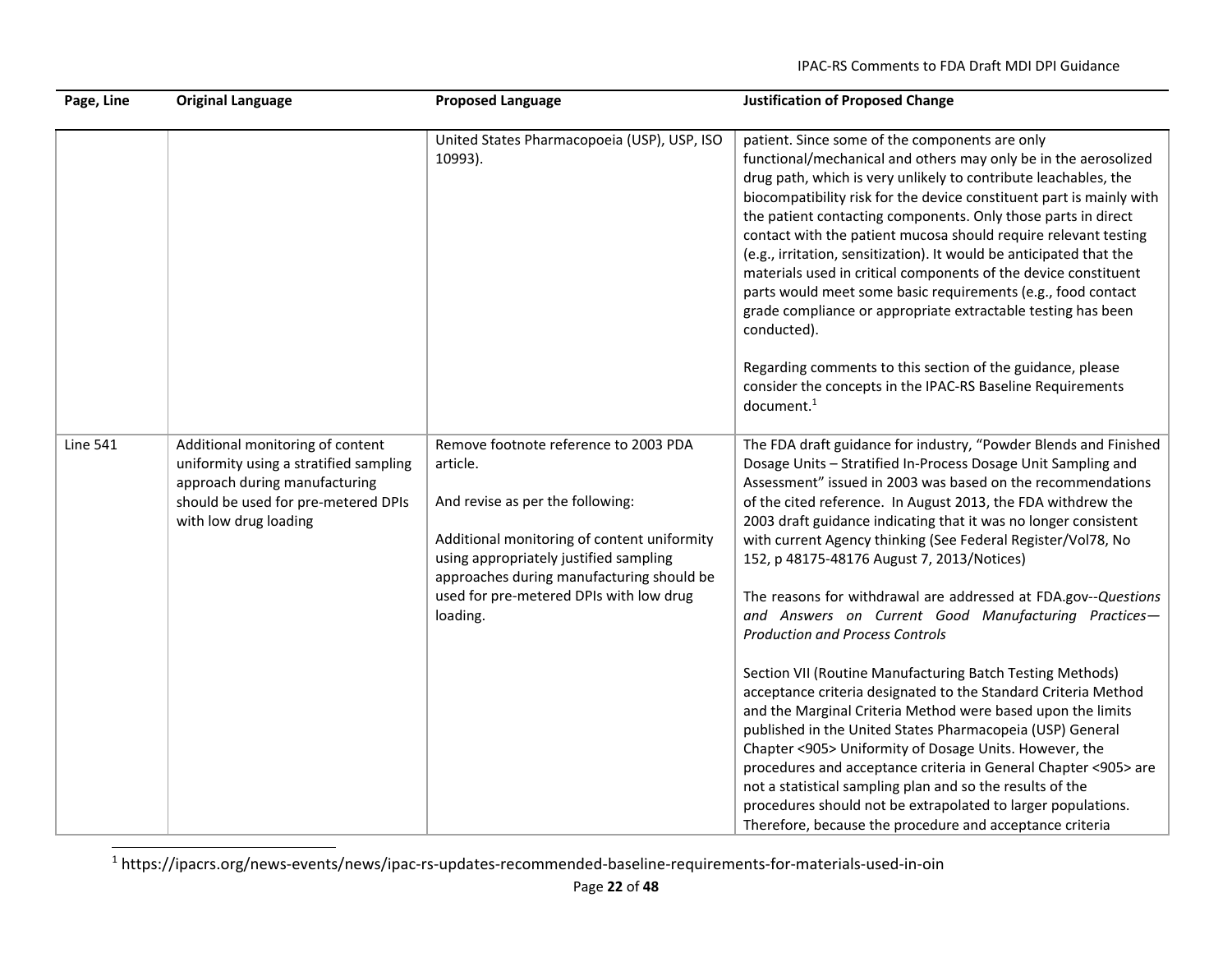| Page, Line                         | <b>Original Language</b>                                                                                                                                                                                                                                                                                                                                                                                                                                                                                                                                  | <b>Proposed Language</b>                                                                                                                                                                                                                                                                                                                                                                                                                                                                                                                                                                                  | <b>Justification of Proposed Change</b>                                                                                                                                                                                                                                                                                                                                                                                                                                                                                                                                                                                                                                                                                                                                                                                                                                                                                                                                                                                                                                                                                                            |
|------------------------------------|-----------------------------------------------------------------------------------------------------------------------------------------------------------------------------------------------------------------------------------------------------------------------------------------------------------------------------------------------------------------------------------------------------------------------------------------------------------------------------------------------------------------------------------------------------------|-----------------------------------------------------------------------------------------------------------------------------------------------------------------------------------------------------------------------------------------------------------------------------------------------------------------------------------------------------------------------------------------------------------------------------------------------------------------------------------------------------------------------------------------------------------------------------------------------------------|----------------------------------------------------------------------------------------------------------------------------------------------------------------------------------------------------------------------------------------------------------------------------------------------------------------------------------------------------------------------------------------------------------------------------------------------------------------------------------------------------------------------------------------------------------------------------------------------------------------------------------------------------------------------------------------------------------------------------------------------------------------------------------------------------------------------------------------------------------------------------------------------------------------------------------------------------------------------------------------------------------------------------------------------------------------------------------------------------------------------------------------------------|
|                                    |                                                                                                                                                                                                                                                                                                                                                                                                                                                                                                                                                           |                                                                                                                                                                                                                                                                                                                                                                                                                                                                                                                                                                                                           | prescribed in section VII provided only limited statistical<br>assurance that batches of drug products met appropriate<br>specifications and statistical quality control criteria, FDA no<br>longer supports their use for batch release. Currently, there are<br>several standard statistical practices that, if used correctly, can<br>help to ensure compliance with CGMP regulations, including 21<br>CFR 211.110, 21 CFR 211.160, and 21 CFR 211.165.                                                                                                                                                                                                                                                                                                                                                                                                                                                                                                                                                                                                                                                                                         |
| <b>Line 580</b><br><b>Line 876</b> | For DDU, the Agency also supports<br>alternative statistical approaches<br>using parametric tolerance interval<br>testing (PTIT), because these<br>approaches are more relevant for<br>assuring the overall quality of the<br>entire batch of an MDI or DPI.<br>The Agency recommends that<br>applicants adopt a PTIT approach to<br>measuring DDU. However, alternative<br>approaches can be used if<br>appropriately justified. The Appendix<br>(section V.C.) includes two examples<br>of approaches to measuring DDU,<br>including the PTIT approach. | Revise line 580 as per the following:<br>For DDU, the Agency supports the use of<br>appropriate statistical practices for<br>determining the acceptance criteria utilized<br>by the quality control unit for the sampling<br>and testing of drug product batches as a<br>condition for approval and release as<br>mandated in 21 CFR 211.110 and 211.165 (d).<br>Revise line 876 as per the following:<br>The Agency recommends that applicants<br>adopt appropriate statistical approaches for<br>assessing DDU. The Appendix (section V.C.)<br>illustrates two approaches for assessing DDU<br>results. | National and international consensus standards organizations<br>(e.g. ASTM and ISO) provide a detailed framework for the non-<br>statistician and statistician on how to use statistical process<br>control and statistical quality control methodologies to<br>demonstrate conformance to product specifications consistent<br>with cGMP requirements<br>Specifically,<br>ISO/TR 18532 provides practical guidance on how to use<br>statistical tolerance intervals (e.g., the parametric tolerance<br>interval testing--PTIT) to establish appropriate quality<br>demonstration tests throughout the product lifecycle for<br>traditional and enhanced control strategies.<br>ISO 16269-6:2014(E) Statistical interpretation of data -Part 6:<br>Determination of statistical tolerance Intervals provides details,<br>terminology, equations, as well as examples on the use statistical<br>tolerance intervals. The PTIT approach recommended by the FDA<br>for single sample is the same method referred to as the "one-<br>sided statistical tolerance interval with unknown mean and<br>unknown standard deviation" in ISO 16269-6:2014(E). |
| Lines 584-585                      | APSD testing for an MDI or DPI<br>confirms that the APSD profile of the<br>product remains consistent from the<br>beginning of device constituent part<br>use to the end. APSD testing is also<br>used to confirm that the product used<br>in the clinical trials has similar drug<br>delivery characteristics to the to-be-<br>marketed product. APSD is typically                                                                                                                                                                                       | APSD testing for an MDI or DPI confirms that<br>the APSD profile of the product remains<br>consistent from the beginning of device<br>constituent part use to the end. APSD testing<br>is also used to confirm that the product used<br>in the clinical trials has similar drug delivery<br>characteristics to the to-be-marketed<br>product. APSD is typically tested using an<br>appropriate cascade impactor and is                                                                                                                                                                                    | For consistency with previous comments on terminology.                                                                                                                                                                                                                                                                                                                                                                                                                                                                                                                                                                                                                                                                                                                                                                                                                                                                                                                                                                                                                                                                                             |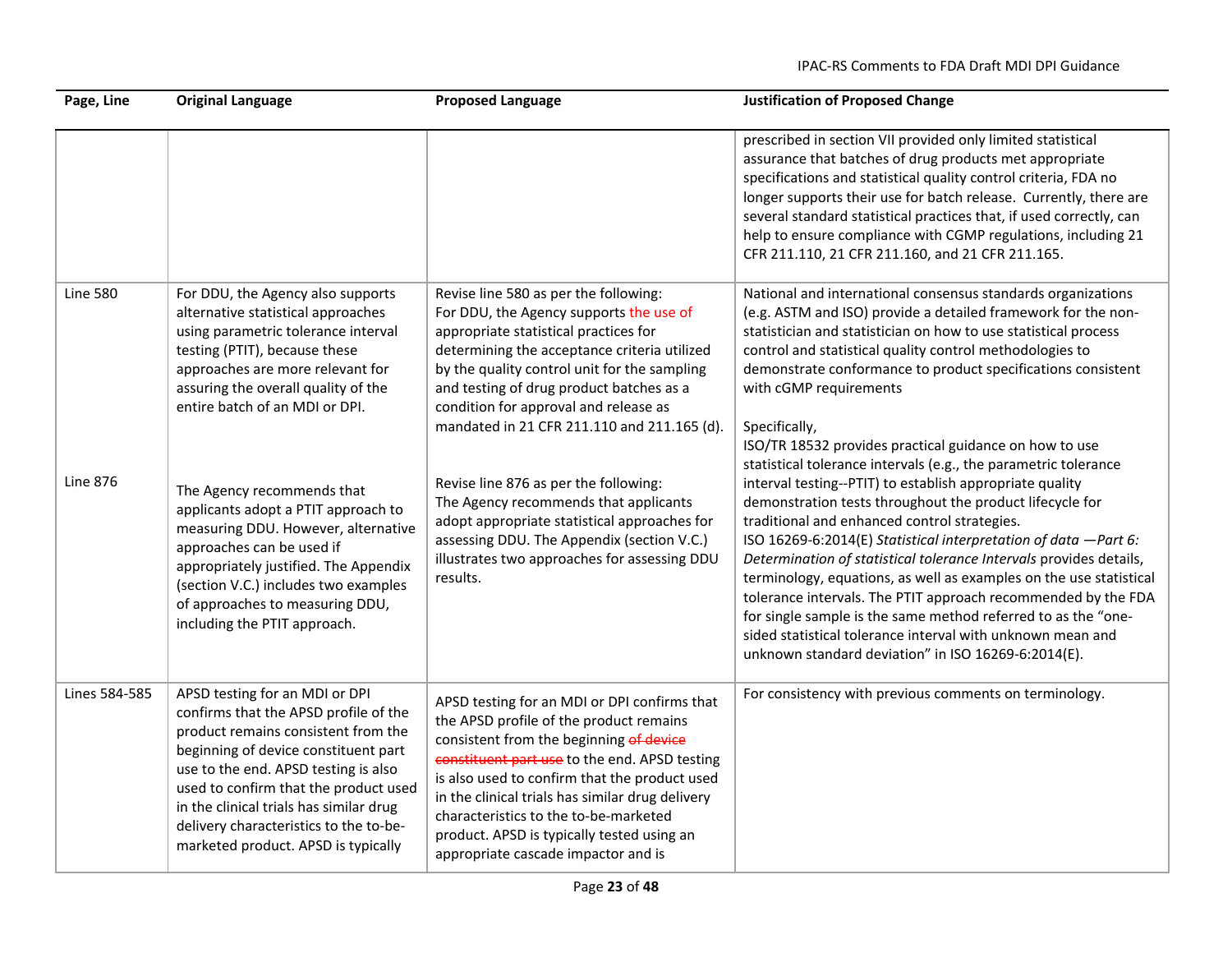| Page, Line      | <b>Original Language</b>                                                                                                                                                                                                                                                                                                                                                                                                                                                                                                                                                                                     | <b>Proposed Language</b>                                                                                                                                                                                                                                                                                                                                                                                                                                                                                                                                                                                                                                                                                           | <b>Justification of Proposed Change</b>                                                                                                                                                                                                                                                                                                                                                                                                                                                                                                                                                                                                                                                |
|-----------------|--------------------------------------------------------------------------------------------------------------------------------------------------------------------------------------------------------------------------------------------------------------------------------------------------------------------------------------------------------------------------------------------------------------------------------------------------------------------------------------------------------------------------------------------------------------------------------------------------------------|--------------------------------------------------------------------------------------------------------------------------------------------------------------------------------------------------------------------------------------------------------------------------------------------------------------------------------------------------------------------------------------------------------------------------------------------------------------------------------------------------------------------------------------------------------------------------------------------------------------------------------------------------------------------------------------------------------------------|----------------------------------------------------------------------------------------------------------------------------------------------------------------------------------------------------------------------------------------------------------------------------------------------------------------------------------------------------------------------------------------------------------------------------------------------------------------------------------------------------------------------------------------------------------------------------------------------------------------------------------------------------------------------------------------|
|                 | tested using an appropriate cascade<br>impactor and is dependent on both<br>the formulation and the container<br>closure system.                                                                                                                                                                                                                                                                                                                                                                                                                                                                             | dependent on both the formulation and the<br>drug delivery system.<br>If sufficient data to demonstrate no change<br>through the device, then APSD testing may be<br>performed from the beginning of device use.                                                                                                                                                                                                                                                                                                                                                                                                                                                                                                   | Describes APSD testing from beginning to end of device use,<br>which is not consistent with line 914 which describes beginning-<br>of-unit life for routine commercial testing.                                                                                                                                                                                                                                                                                                                                                                                                                                                                                                        |
| Lines 591-595   | The impactor should have enough<br>sizing stages to measure the total<br>distribution. The Agency<br>recommends that all of the cascade<br>impactors used to test the MDI or DPI<br>product throughout development<br>should have the same design (e.g.,<br>Andersen Cascade Impactor or Next<br>Generation Impactor) and<br>configuration. DPIs with low flow<br>resistance require high flow rates to<br>achieve optimal pressure drop across<br>the device constituent part. These<br>device constituent parts should be<br>tested using impactors with<br>alternative validated stage<br>configurations. | The Agency recommends that all of the<br>cascade impactors used to test the MDI or<br>DPI product throughout development should<br>have the same design (e.g., Andersen Cascade<br>Impactor or Next Generation Impactor) and<br>configuration. Where appropriately validated<br>during development, alternate impactor<br>configurations (for example the AIM-EDA<br>concept <sup>2</sup> ) may be used for release and<br>stability testing.<br>DPIs with low flow resistance require high<br>flow rates to achieve optimal pressure drop<br>across the device constituent part. These<br>device constituent parts should be tested<br>using impactors which have been validated at<br>the appropriate flow rate. | Inclusion of the AIM-EDA concept in the guidance update.<br>We acknowledge that the FDA is requiring consistent use of<br>cascade impactor design and configuration, and acceptance<br>criteria for groupings of consecutive stages, however<br>consideration of the use of an abbreviated impactor<br>measurement (AIM) should be able to be justified at appropriate<br>stages of the product lifecycle. Does Line 591 cover the potential<br>use of an abbreviated impactor?<br>Remove "alternative" to reduce confusion e.g., NGI does not<br>require alternative configuration. Proposed wording: "using<br>impactors which have been validated at the appropriate flow<br>rate." |
| <b>Line 597</b> | It can be appropriate to refer to the<br>current USP chapter for APSD<br>procedures                                                                                                                                                                                                                                                                                                                                                                                                                                                                                                                          | Re-word: It can be appropriate to refer to the<br>USP chapter for APSD procedures, if<br>published.                                                                                                                                                                                                                                                                                                                                                                                                                                                                                                                                                                                                                | The statement: 'It can be appropriate to refer to the current USP<br>chapter for APSD procedures;' at line 597 anticipates a chapter<br>that is not yet published, even as a draft for public<br>comment. There is currently only a Stimulus Article on the topic:<br>'Mitchell JP, Sandell D, Suggett J, Christopher JD, Leiner S, Walfish<br>S. Curry P, Zaidi K. Proposals for Data Interpretation in the<br>Context of Determination of Aerodynamic Particle Size<br>Distribution Profile for Orally Inhaled Products. Pharm Forum<br>2017;43(3).                                                                                                                                  |

<sup>&</sup>lt;sup>2</sup> Mitchell J. P. et al "Stimuli to the Revision Process: The Application of Abbreviated Impactor Measurement and Efficient Data Analysis in the Lifecycle of an Orally-Inhaled Product: A Roadmap", USP Pharmaceutical Forum, 42 (6).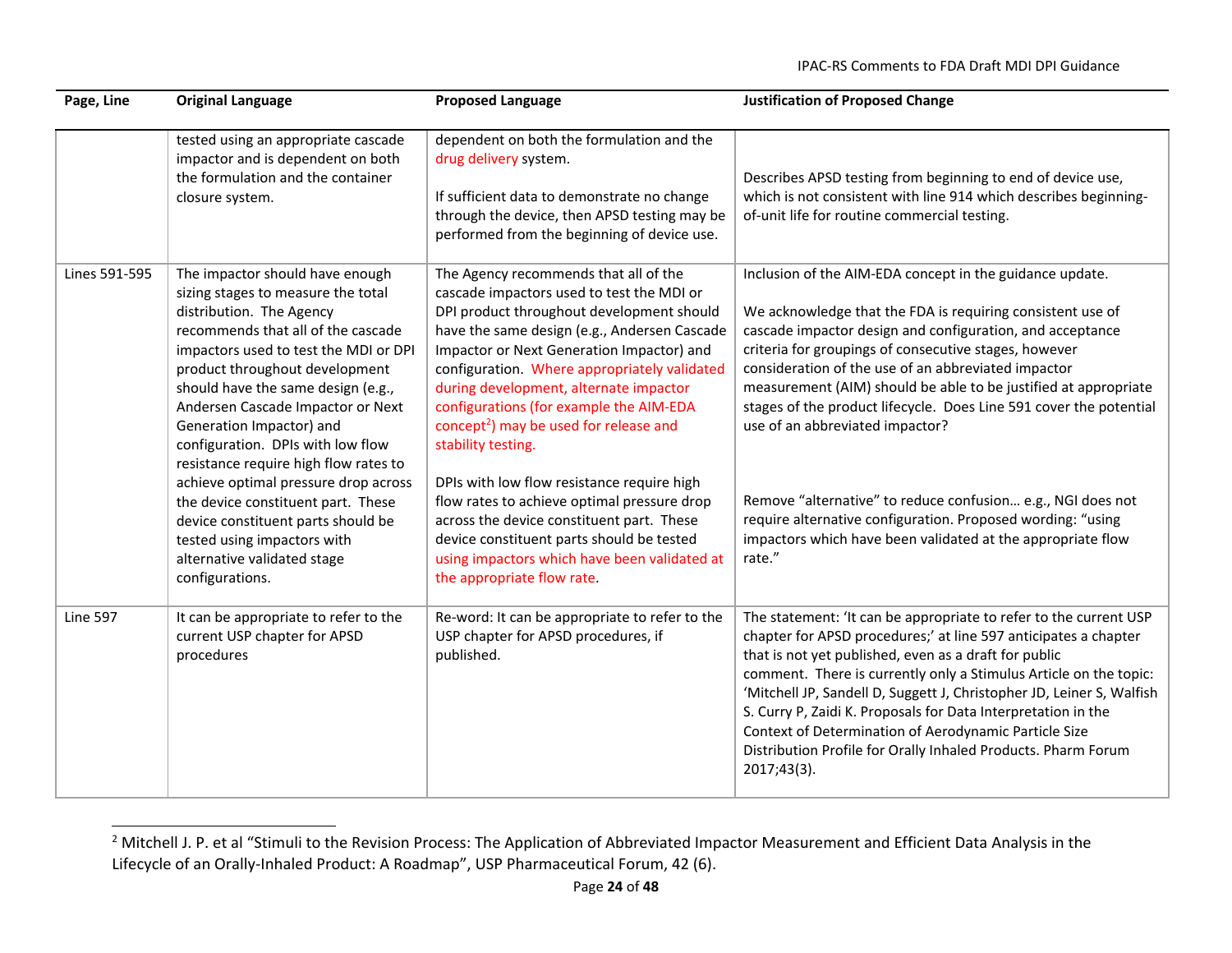| Page, Line                 | <b>Original Language</b>                                                                                                                                                                                       | <b>Proposed Language</b>                                                                                                                                                                        | <b>Justification of Proposed Change</b>                                                                                                                                                                                                                                                                                                                                                                                                                                                                                                     |
|----------------------------|----------------------------------------------------------------------------------------------------------------------------------------------------------------------------------------------------------------|-------------------------------------------------------------------------------------------------------------------------------------------------------------------------------------------------|---------------------------------------------------------------------------------------------------------------------------------------------------------------------------------------------------------------------------------------------------------------------------------------------------------------------------------------------------------------------------------------------------------------------------------------------------------------------------------------------------------------------------------------------|
|                            |                                                                                                                                                                                                                | It can be appropriate to refer to the current<br>USP general chapter for APSD procedures                                                                                                        | USP general chapter <601> provides information on aerosol<br>performance quality tests including description of appropriate<br>apparatus and test conditions.                                                                                                                                                                                                                                                                                                                                                                               |
| Page 15<br>Section IV      | IV. INFORMATION TO BE SUBMITTED<br>IN AN APPLICATION starting on page<br>15                                                                                                                                    | Need to reference Medical Devices 21 CFR<br>Part 820 and the Streamlined Approach that<br>can be adopted for Combination Products                                                               | Does not cover all CFR applicable to device constituent of<br>combination products such as design control, purchase control<br>etc.                                                                                                                                                                                                                                                                                                                                                                                                         |
| Page 16<br><b>Line 638</b> | Table 1. Attributes Usually Tested at<br>Release and on Stability for Drug<br>Substances Used in MDIs and DPIs                                                                                                 | Remove table and instead reference Q6A and<br>Q1A. Also, add that "stability testing<br>attributes should be selected according to<br>CQAs identified during development to<br>assure the QTTP" | ICH Q6A provides a list of tests and for considerations for all new<br>drug substances. The FDA guidance should refer to ICH Q6Aand<br>Q1A and not provide an example table. This will ensure<br>consistency with existing guidance and encourage dialogue with<br>the drug substance supplier instead of providing an example list<br>which is not relevant for all inhalation products.                                                                                                                                                   |
| Lines 656 --<br>658        | In addition, for suspension<br>formulations, the density of the<br>individual formulation components<br>should be included. The reported<br>densities should be measured at the<br>product storage temperature | Remove the requirement to include density<br>of the individual formulation.                                                                                                                     | Suspension formulation products are typically characterised<br>based on weight, not on the density of individual formulation<br>components. Where differences in density of an API and the<br>liquid in the suspension could impact product performance, there<br>may be a need to characterize density of the formulation<br>components at product storage conditions. Information on the<br>density of the individual formulation components should be<br>included in P2 as part of the rationale for formulation component<br>selection. |
| Lines 662-663              | The amount of each drug  per<br>capsule or blister                                                                                                                                                             | The amount of each drug  per capsule,<br>blister or device                                                                                                                                      | The situation of disposable devices needs to be addressed. One<br>unit in this case should be considered as one device.                                                                                                                                                                                                                                                                                                                                                                                                                     |
| Lines 672                  | C. Pharmaceutical Development (P2)                                                                                                                                                                             | Consider adding leachable assessment as part<br>of P.2.                                                                                                                                         | Assessment of the CQA of Leachables including risk assessment,<br>effect of storage time and temperature on leachable levels<br>(leachables stability) and control strategy, forms part of the<br>characterization of the drug product. This would be more<br>appropriately and comprehensively discussed in P2.4 or P.7<br>Container Closure. This information can then be used in P7, or<br>referenced from P7.                                                                                                                           |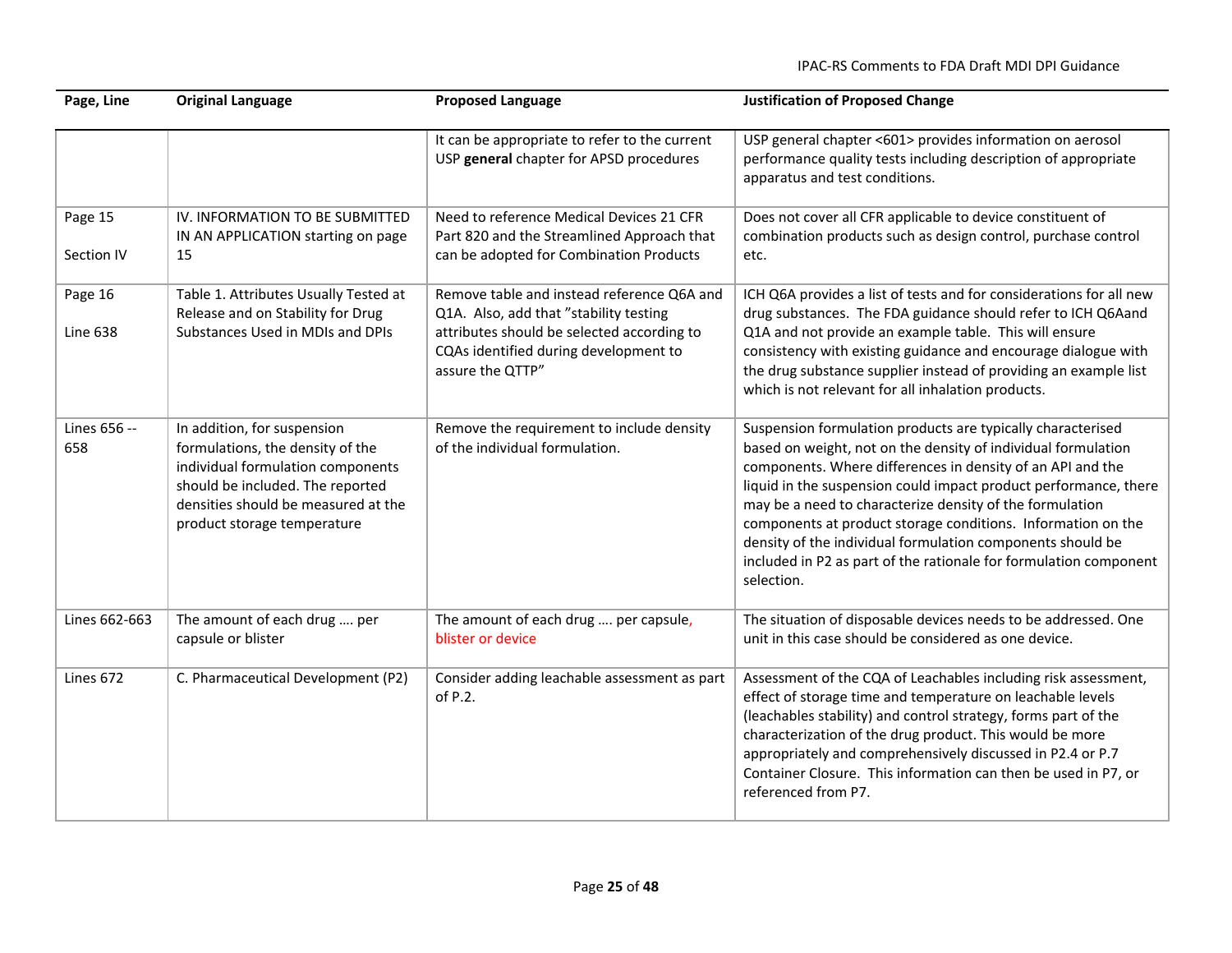| Page, Line             | <b>Original Language</b>                                                                                                                                                                                                                                                                        | <b>Proposed Language</b>                                                                                                                                                                                                                                                                                                                                                                                                                                                                                                                                                                                         | <b>Justification of Proposed Change</b>                                                                                                                                                                                                                                                                                                                                                                                                                                                                                                                                                                                                                                                                            |
|------------------------|-------------------------------------------------------------------------------------------------------------------------------------------------------------------------------------------------------------------------------------------------------------------------------------------------|------------------------------------------------------------------------------------------------------------------------------------------------------------------------------------------------------------------------------------------------------------------------------------------------------------------------------------------------------------------------------------------------------------------------------------------------------------------------------------------------------------------------------------------------------------------------------------------------------------------|--------------------------------------------------------------------------------------------------------------------------------------------------------------------------------------------------------------------------------------------------------------------------------------------------------------------------------------------------------------------------------------------------------------------------------------------------------------------------------------------------------------------------------------------------------------------------------------------------------------------------------------------------------------------------------------------------------------------|
| Lines 677-679          | Because an MDI or DPI is a<br>combination product, this section<br>should address the developmental<br>process for the entire product<br>including the device constituent part.                                                                                                                 | Add "Reference may be made to a DMF if it<br>contains the relevant information"<br>Need to reference Medical Devices 21 CFR<br>Part 820 and the Hybrid Approach that can be<br>adopted for Combination Products                                                                                                                                                                                                                                                                                                                                                                                                  | As this needs to cover all the parts (canister, valve, actuator, dose<br>counter) assumption that these can be referenced to a DMF if the<br>information is addressed by the supplier.                                                                                                                                                                                                                                                                                                                                                                                                                                                                                                                             |
| Lines 691-694          | Rationale for the selection or design<br>of the proposed container closure<br>system (including the device<br>constituent part) and storage<br>conditions, including a summary of<br>the changes in container closure<br>components used throughout the<br>development (e.g., in tabular form). | Rationale for the selection or design of the<br>proposed container closure system (including<br>the device constituent part) and storage<br>conditions, including a summary of the<br>changes in container closure components<br>used throughout the development (e.g., in<br>tabular form) and reference to the<br>extractables characterizations (P7) and<br>leachables studies (P8).<br>Propose that only changes from pivotal<br>studies onwards are provided (a risk based<br>approach is used for any changes prior to<br>this).<br>Clarify whether "storage conditions" relate to<br>secondary packaging. | We understand that this statement in the draft guidance suggests<br>focus on the changes made to container closure components<br>used in key CMC or clinical studies which would be documented<br>as changes from the initial market image to the to-be marketed<br>product.<br>It is not clear if the guidance text relates to the whole of<br>development or from pivotal studies onwards. It appears the<br>document is asking for this information to see how the sponsor<br>arrived at the design used when pivotal clinical studies were<br>conducted. This way, if a change is made, this will help to<br>understand whether the change had an impact on clinical results<br>obtained from pivotal studies. |
| Lines 414, 696-<br>719 | Pilot scale or larger scale process<br>development studies used to support<br>the proposed commercial scale<br>control strategy.<br>Prior knowledge<br>Experimental studies<br>Scale up correlations                                                                                            | Please clarify that this guidance should be<br>applied with respect to scale up requirements<br>for inclusion by ANDA applicants.                                                                                                                                                                                                                                                                                                                                                                                                                                                                                | FDA has presented elsewhere that for ANDAs commercial scale<br>up complete and representative commercial batch are required<br>at the time of ANDA submission. If there are different<br>expectations, it would be helpful if the FDA thinking/differences<br>for NDAs and ANDAs was defined in the guidance                                                                                                                                                                                                                                                                                                                                                                                                       |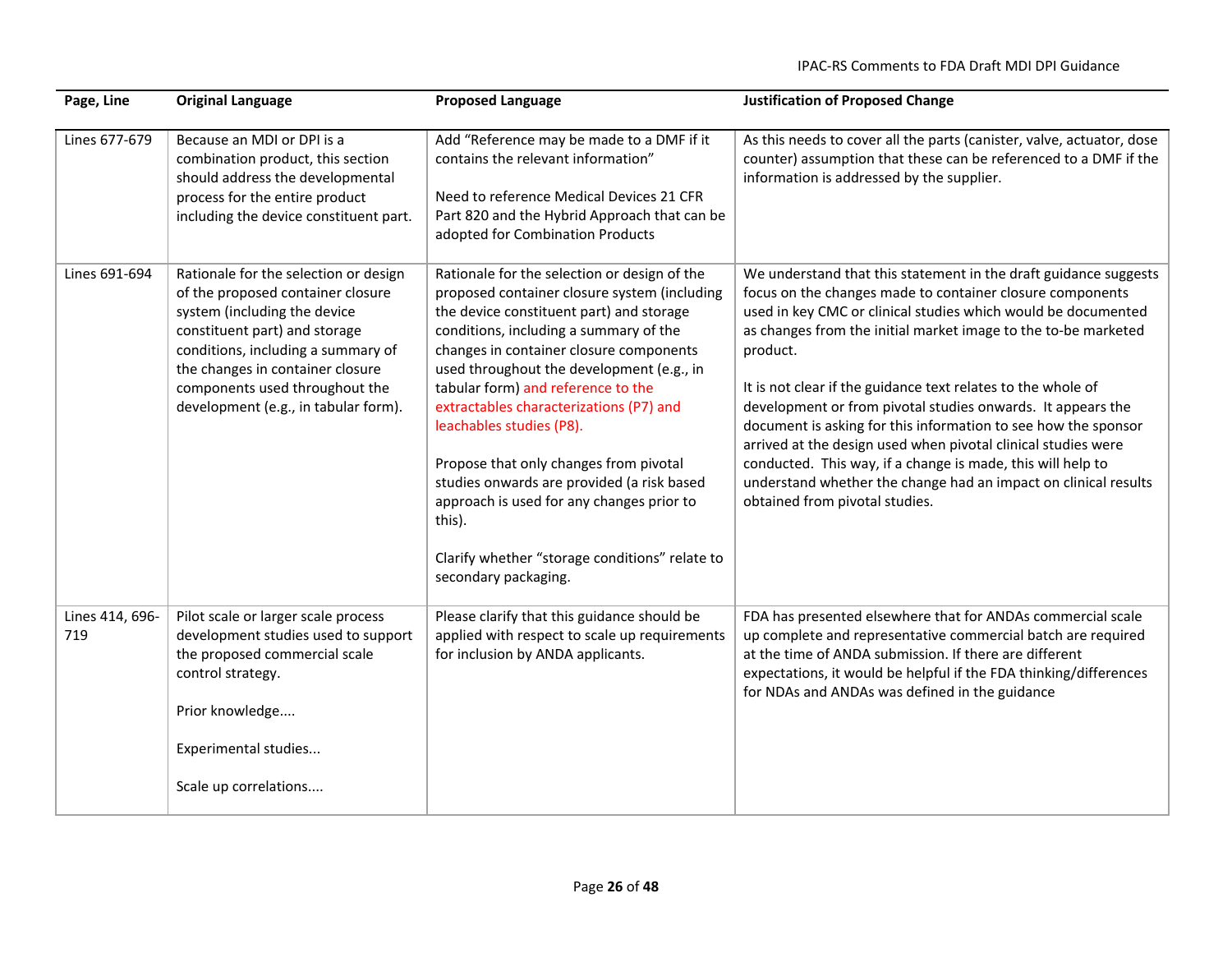| Page, Line                 | <b>Original Language</b>                                                                                                                                                                                                                                                                                                                                                                                                                                         | <b>Proposed Language</b>                                                                                                                                                                                                                                                                                                                                                                                                                                   | <b>Justification of Proposed Change</b>                                                                                                                                                                                                                                                                                                                          |
|----------------------------|------------------------------------------------------------------------------------------------------------------------------------------------------------------------------------------------------------------------------------------------------------------------------------------------------------------------------------------------------------------------------------------------------------------------------------------------------------------|------------------------------------------------------------------------------------------------------------------------------------------------------------------------------------------------------------------------------------------------------------------------------------------------------------------------------------------------------------------------------------------------------------------------------------------------------------|------------------------------------------------------------------------------------------------------------------------------------------------------------------------------------------------------------------------------------------------------------------------------------------------------------------------------------------------------------------|
| Table 2<br><b>Line 728</b> | Profiling of Actuations Near Device<br>Exhaustion                                                                                                                                                                                                                                                                                                                                                                                                                | Clarify that this requirement does not apply<br>to devices that lock out after label number of<br>doses<br>The X on the DPI should be footnoted to state<br>this is for reservoir DPIs.                                                                                                                                                                                                                                                                    | MDIs and device-metered DPIs that lock after the labeled number<br>of actuations would not require this evaluation.                                                                                                                                                                                                                                              |
| Table 2<br><b>Line 728</b> | Includes temperature cycling for DPIs                                                                                                                                                                                                                                                                                                                                                                                                                            | Remove temperature cycling for DPIs                                                                                                                                                                                                                                                                                                                                                                                                                        | Unclear why temperature cycling is now included for DPIs                                                                                                                                                                                                                                                                                                         |
| Lines 742-746              | The complete street address and<br>contact information (e.g., email,<br>phone and fax numbers) should be<br>listed in the application form 356h for<br>each facility involved in the<br>manufacturing or testing of the MDI<br>or DPI product, including the testing<br>of components of the product. If<br>manufacturing information is<br>provided in a DMF, all sites that are<br>described in the DMF should also be<br>listed in the application form 356h. | The complete street address and contact<br>information (e.g., email, phone and fax<br>numbers) should be listed in the application<br>Form 356h for each facility involved in the<br>manufacturing or testing of the MDI or DPI<br>product, including the testing of components<br>of the product. If manufacturing information<br>is provided in a DMF, all sites that are<br>described in the DMF should also be listed in<br>the application form 356h. | In accordance with the guidance for completing 356h forms,<br>establishment information on bioequivalence testing sites,<br>excipient testing sites, and container/ closure manufacturing and<br>testing establishments is not required in Field 27.<br>Consider moving the latter part of the text to a footnote                                                |
| <b>Line 753</b>            | If a drug substance or excipient is<br>micronized after being received from<br>a supplier, the process parameters for<br>micronization should be described as<br>part of the product manufacturing<br>process. If a conditioning step follows<br>micronization, the conditioning<br>parameters and process controls<br>should also be described.                                                                                                                 | If the particle size of a drug substance or<br>excipient is reduced after being received from<br>a supplier, the process parameters for<br>particle size reduction should be described as<br>part of the product manufacturing process. If<br>a conditioning step follows particle size<br>reduction, the conditioning parameters and<br>process controls should also be described.                                                                        | As exemplified in the guidance there are several processes of<br>particle reduction and as such the recommendation is to refer to<br>particle reduction instead of the specific process of micronization.<br>In the context of this paragraph, the reference is to in-house<br>particle size reduction, and not specifically to micronization -<br>please amend. |
| Lines 773-774              | E. Control of Excipients (P4)<br>As described in ICH M4Q, section<br>3.2.P.4 of the application should                                                                                                                                                                                                                                                                                                                                                           | E. Control of Excipients (P4)                                                                                                                                                                                                                                                                                                                                                                                                                              | ICH M4Q states "A brief summary of the quality of excipients, as<br>described in 3.2.P.4 of Module 3, should be included". It does not<br>state that the manufacturer and supplier needs to be listed in<br>3.2.P.4 and nor should it, unless it is novel/niche.                                                                                                 |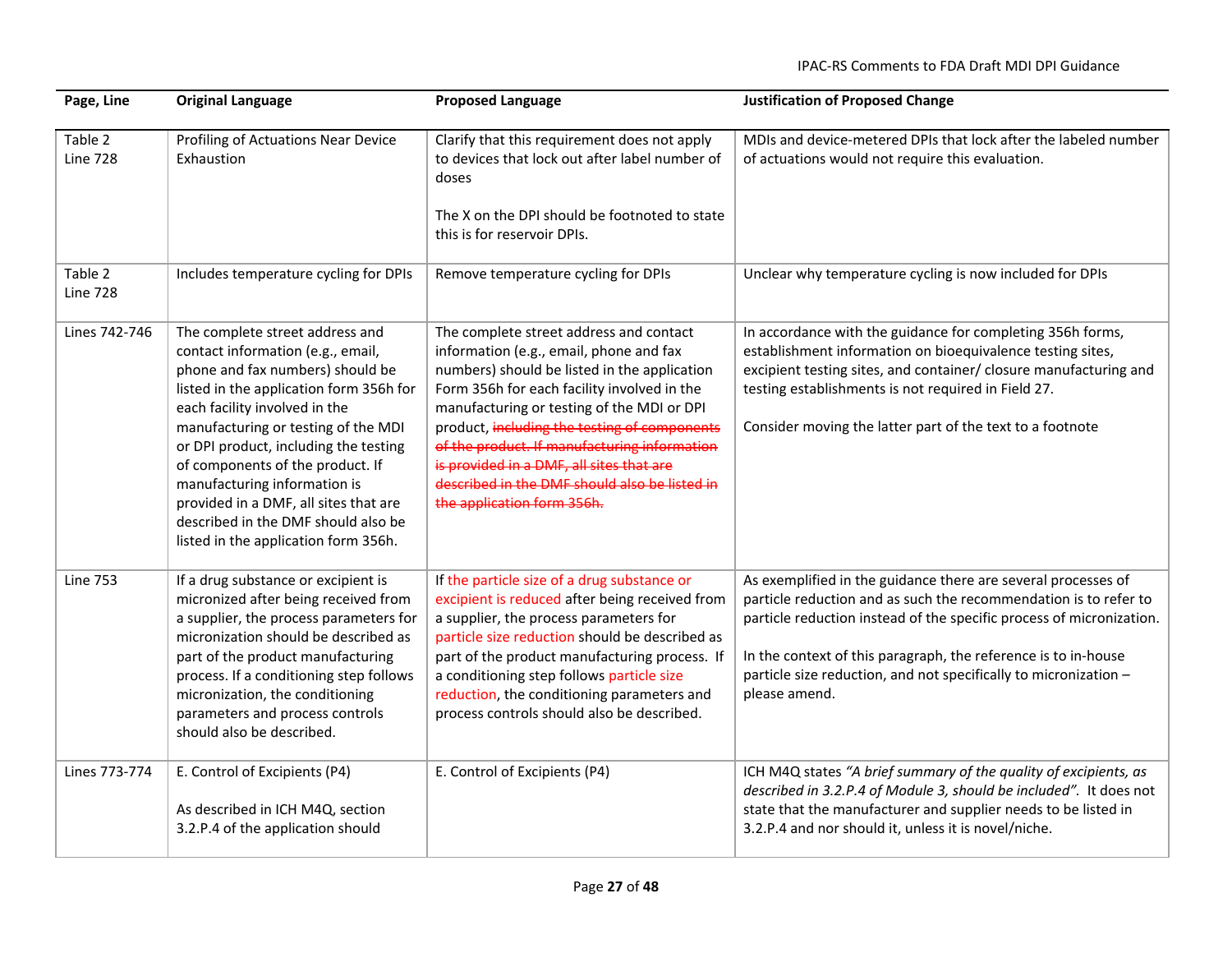| Page, Line                           | <b>Original Language</b>                                                                                                                                                                                                                                                                                                                                                                                                             | <b>Proposed Language</b>                                                                                                                                                                                                                                                                                                                                                                                                                                                                             | <b>Justification of Proposed Change</b>                                                                                                                                                                                                                  |
|--------------------------------------|--------------------------------------------------------------------------------------------------------------------------------------------------------------------------------------------------------------------------------------------------------------------------------------------------------------------------------------------------------------------------------------------------------------------------------------|------------------------------------------------------------------------------------------------------------------------------------------------------------------------------------------------------------------------------------------------------------------------------------------------------------------------------------------------------------------------------------------------------------------------------------------------------------------------------------------------------|----------------------------------------------------------------------------------------------------------------------------------------------------------------------------------------------------------------------------------------------------------|
|                                      | provide the following information on<br>control of excipients:<br>• Manufacturer, supplier,<br>characterization studies, certificate of<br>analysis and other specific<br>information should be provided as<br>appropriate, for all excipients.<br>• Specifications for excipients.<br>• Analytical procedures used for<br>testing the excipients, when<br>appropriate.<br>• Analytical validation information,<br>when appropriate. | As described in ICH M4Q, section 3.2.P.4 of<br>the application should provide the following<br>information on control of excipients.<br>- Manufacturer, supplier, characterization<br>studies, certificate of analysis and other<br>specific information should be provided as<br>appropriate, for all excipients.<br>- Specifications for excipients.<br>- Analytical procedures used for testing the<br>excipients, when appropriate.<br>• Analytical validation information, when<br>appropriate. | Recommend that align with the ICH M4Q rather than provide a<br>list of examples.                                                                                                                                                                         |
| Page 20, Table<br>3, Line 793        | Lactose monohydrate, Anhydrous<br>lactose                                                                                                                                                                                                                                                                                                                                                                                            | Microbial limits as per the lactose monograph<br>and additional tests as required by<br>USP<1111> for the respective dosage form.                                                                                                                                                                                                                                                                                                                                                                    | Adds clarification                                                                                                                                                                                                                                       |
| Lines 820-823,<br>Table 6            | Table 6. Attributes Typically Included<br>on Specifications for MDIs and DPIs                                                                                                                                                                                                                                                                                                                                                        | Provide some context, e.g., "Table 6 provides<br>an example of attributes that could be<br>included on specifications for MDIs and DPIs."<br>Companies should determine specifications<br>based on CQAs and QbD/risk based<br>approaches"                                                                                                                                                                                                                                                            | There are a large variety of MDIs and DPIs. Providing context for<br>this and other tables (e.g., see comments to APPENDIX, A. Tables)<br>will help avoid confusion.                                                                                     |
| Lines 820-823<br>Table 6             | Valve delivery testing requested at<br>release for MDIs                                                                                                                                                                                                                                                                                                                                                                              | No valve delivery testing requested at release<br>for MDIs                                                                                                                                                                                                                                                                                                                                                                                                                                           | Valve delivery should be warranted by DDU testing                                                                                                                                                                                                        |
| Page 23, Lines<br>820-825<br>Table 6 | Spray pattern testing requested at<br>release for MDIs                                                                                                                                                                                                                                                                                                                                                                               | Consider removing spray pattern for MDIs<br>from table.                                                                                                                                                                                                                                                                                                                                                                                                                                              | Spray pattern could be considered as a drug delivery system CQA<br>rather than a drug product CQA. It does not provide empirical<br>information about the drug product performance. APSD is a more<br>discerning test than Spray Pattern/Plume Geometry. |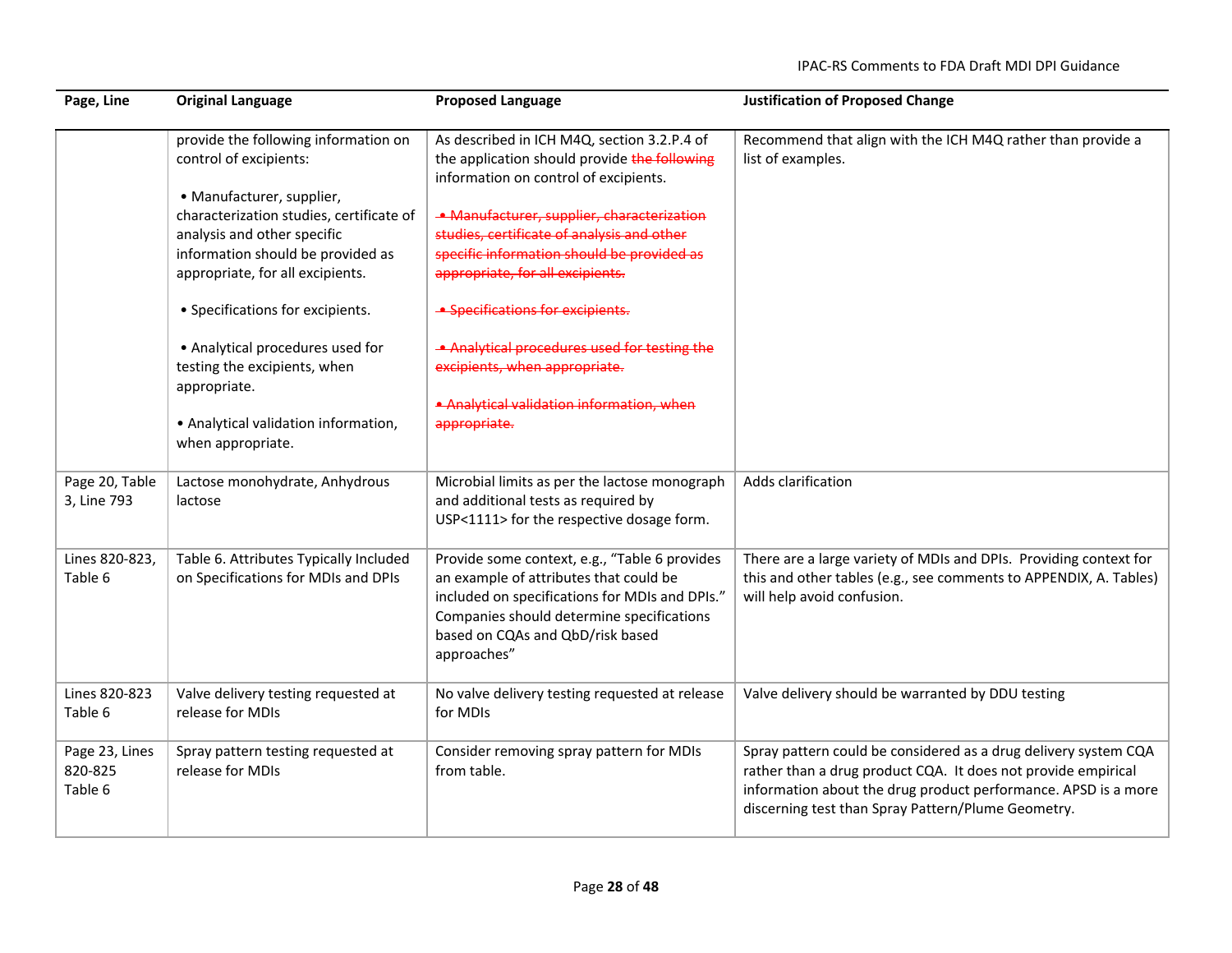| Page, Line                                                                                                                   | <b>Original Language</b>                                                                                                                                | <b>Proposed Language</b>                                                                                                                                                                                                                                            | <b>Justification of Proposed Change</b>                                                                                                                                                                                                                                                                                                                                                                                                                                                                                                                                                                                                                                        |
|------------------------------------------------------------------------------------------------------------------------------|---------------------------------------------------------------------------------------------------------------------------------------------------------|---------------------------------------------------------------------------------------------------------------------------------------------------------------------------------------------------------------------------------------------------------------------|--------------------------------------------------------------------------------------------------------------------------------------------------------------------------------------------------------------------------------------------------------------------------------------------------------------------------------------------------------------------------------------------------------------------------------------------------------------------------------------------------------------------------------------------------------------------------------------------------------------------------------------------------------------------------------|
| Lines 820-823<br>Table 6                                                                                                     | Alcohol content testing requested at<br>release for MDIs                                                                                                | No alcohol content testing requested at<br>release for MDIs                                                                                                                                                                                                         | Alcohol content should be warranted by APSD and DDU testing                                                                                                                                                                                                                                                                                                                                                                                                                                                                                                                                                                                                                    |
| Lines 820-823<br>Table 6                                                                                                     | Water or moisture content                                                                                                                               | Consider adding clarity. For example, where<br>water content is related to the use of a<br>hydrated but non-hygroscopic excipient and<br>does not vary from batch-to-batch, or on<br>storage; control through the specification is<br>not required.                 | Water or moisture content is included in the attributes typically<br>included in specifications but there is no discussion in the text<br>below. Control of moisture should only be required where it<br>impacts product QTPP elements.                                                                                                                                                                                                                                                                                                                                                                                                                                        |
|                                                                                                                              |                                                                                                                                                         | Risk based approach and consideration of ICH<br>Q8 (R2) in relation to water or moisture<br>content testing for DPIs vs moisture content<br>of excipient.                                                                                                           | Prior knowledge indicates that moisture content of DPI<br>containing lactose monohydrate and non-hygroscopic API is not<br>value added as reports only water of crystallization of lactose.                                                                                                                                                                                                                                                                                                                                                                                                                                                                                    |
| Lines 820-823<br>Table 6                                                                                                     | Leachables for DPI during stability                                                                                                                     | The table should have an asterisk and be<br>footnoted with respect to leachables for DPI.<br>The footnote should state "If relevant".                                                                                                                               | Our rationale derives from PQRI OINDP recommendations and<br>IPAC-RS best practices for extractables and leachables that utilize<br>a risk based approach.<br>For DPIs, leachables would only be performed on stability if<br>controlled extraction work demonstrates that they could be<br>present.                                                                                                                                                                                                                                                                                                                                                                           |
| Page 23, Line<br>822, Table 6<br>Table on Page<br>29, Lines 1035-<br>1036<br>See also Table<br><b>B</b> and C in<br>Appendix | Table 6 - Leachables (Stability) for<br>both MDI and DPI<br>Table on Page 29 - Does not mention<br>leachables requirement in stability of<br><b>DPI</b> | Please align and clarify leachables<br>expectations for DPI throughout the<br>document.<br>Text could note that leachables stability<br>studies should only be considered if expected<br>to be present based on extractables<br>information from primary packaging. | Section .I Stability (P8), Table on page 29, Attributes Normally<br>Tested During Stability Studies does not include leachables for<br>DPI's however, in contradiction Line 822 - Section F. Control of<br>MDI and DPI Product (P5), Table 6, Attributes Typically Included<br>on Specifications for MDIs and DPIs includes leachables (stability)<br>specifications for DPI's and Line 1384 Section V. Appendix Table<br>C. Typical MDI and DPI Product Specification, CQAs and Stability<br>Attributes which includes leachables (stability) as a typical<br>attribute does not differentiate the requirement between MDIs<br>and DPIs.<br>Clarification would be beneficial |
| Lines 832-842                                                                                                                | If any color is associated with the<br>formulation (either present initially or                                                                         | The guidance should not recommend a<br>quantitative color test. Instead, harmonize                                                                                                                                                                                  | For the color, a quantitative color test may not always be<br>appropriate, so recommend amending the guidance to stipulate                                                                                                                                                                                                                                                                                                                                                                                                                                                                                                                                                     |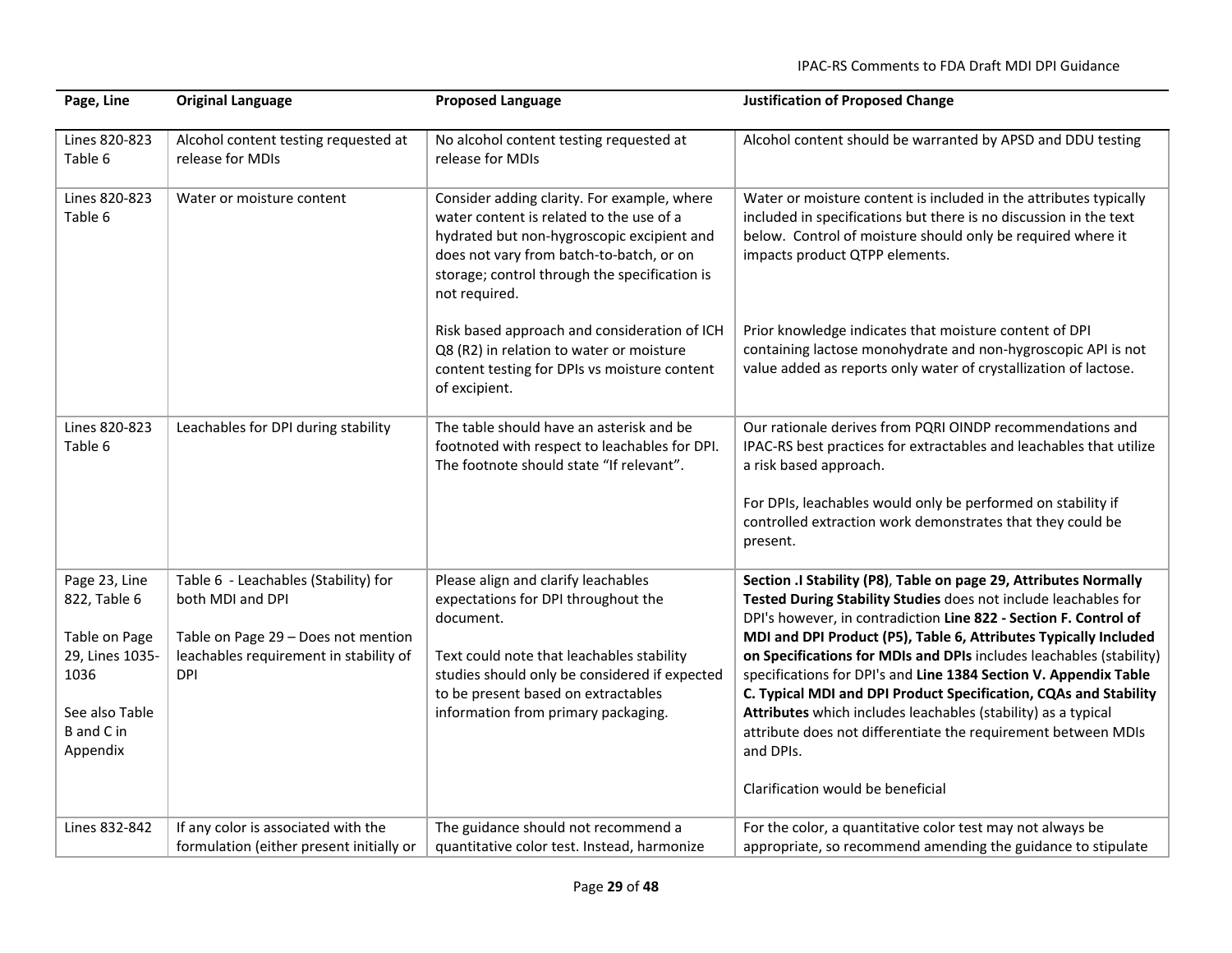| Page, Line      | <b>Original Language</b>                                                                                                                                                                                           | <b>Proposed Language</b>                                                                                                                                                                                                                                                                                                                                                                                                                                                                                                                | <b>Justification of Proposed Change</b>                                                                                                                                                                                                                                                                                                                                                                                                                                                                                                                |
|-----------------|--------------------------------------------------------------------------------------------------------------------------------------------------------------------------------------------------------------------|-----------------------------------------------------------------------------------------------------------------------------------------------------------------------------------------------------------------------------------------------------------------------------------------------------------------------------------------------------------------------------------------------------------------------------------------------------------------------------------------------------------------------------------------|--------------------------------------------------------------------------------------------------------------------------------------------------------------------------------------------------------------------------------------------------------------------------------------------------------------------------------------------------------------------------------------------------------------------------------------------------------------------------------------------------------------------------------------------------------|
|                 | from a known degradative process<br>occurring during shelf life), a<br>quantitative color test with<br>appropriate acceptance criteria<br>should be established, unless the<br>impurity causing the color has been | with EMA and allow for a visual limit test<br>using certified color standards (Clarity and<br>Degree of Opalescence of Liquids (EP9.2<br>2.2.1) and Degree of Coloration of Liquids<br>(EP9 2.2.2)).                                                                                                                                                                                                                                                                                                                                    | and appropriate test (e.g. quantitative color test) with<br>appropriate acceptance criteria as it may not be a color test                                                                                                                                                                                                                                                                                                                                                                                                                              |
|                 | identified and its concentration will<br>be monitored by another analytical<br>procedure.                                                                                                                          | If any color is associated with the formulation<br>(either present initially or from a known<br>degradative process occurring during shelf<br>life), an appropriate test (e.g., quantitative<br>color test) with appropriate acceptance<br>criteria should be established, unless the<br>impurity causing the color has been identified<br>and its concentration will be monitored by<br>another analytical procedure. A quantitative<br>test is not required for MDIs as the<br>formulation is only visible on destructive<br>testing. | Recommend that statement added for MDIs $-$ A quantitative test<br>is not required for MDIs as the formulation is only visible on<br>destructive testing. A quantitative test is not needed for the<br>visual appearance of the formulation.                                                                                                                                                                                                                                                                                                           |
| Lines 836-837   | For example, there should be no<br>visible evidence of drug substance<br>surface deposition or corrosion of<br>container closure system components<br>of an MDI, such as pitting or<br>discoloration.              | For example, there should be no visible<br>evidence of drug substance surface<br>deposition or corrosion of container closure<br>system components of an MDI, such as pitting<br>or discoloration.                                                                                                                                                                                                                                                                                                                                      | The text for description indicates that there should be no<br>evidence of drug substance surface deposition. It may be<br>acceptable to have some drug substance surface deposition for<br>some products. It is important to remember that this guidance<br>also applies for ANDA products where the RLD may have some<br>drug substance deposition.<br>As the visual assessment test for MDIs requires evaporation of<br>volatile propellant, leaving the formulation as a solid residue, the<br>assessment of surface deposition is not practicable. |
| <b>Line 860</b> | The amount of drug substance<br>discharged should be expressed both<br>as the actual weight and as a percent<br>of the label claim from the actuator.                                                              | Remove requirement to "be expressed both<br>as the actual weight and as a percent of the<br>label claim from the actuator."<br>Remove the words "from the actuator":                                                                                                                                                                                                                                                                                                                                                                    | Inclusion of limit for mass per dose (in addition to % of the target<br>emitted dose) would require the test results to be assessed<br>against two equivalent criteria which does not provide any<br>additional control and has the potential to lead to differences due<br>to rounding.                                                                                                                                                                                                                                                               |
|                 |                                                                                                                                                                                                                    | The amount of drug substance discharged<br>should be expressed both as the actual                                                                                                                                                                                                                                                                                                                                                                                                                                                       | The use of actuator terminology assumes it is a MDI product.                                                                                                                                                                                                                                                                                                                                                                                                                                                                                           |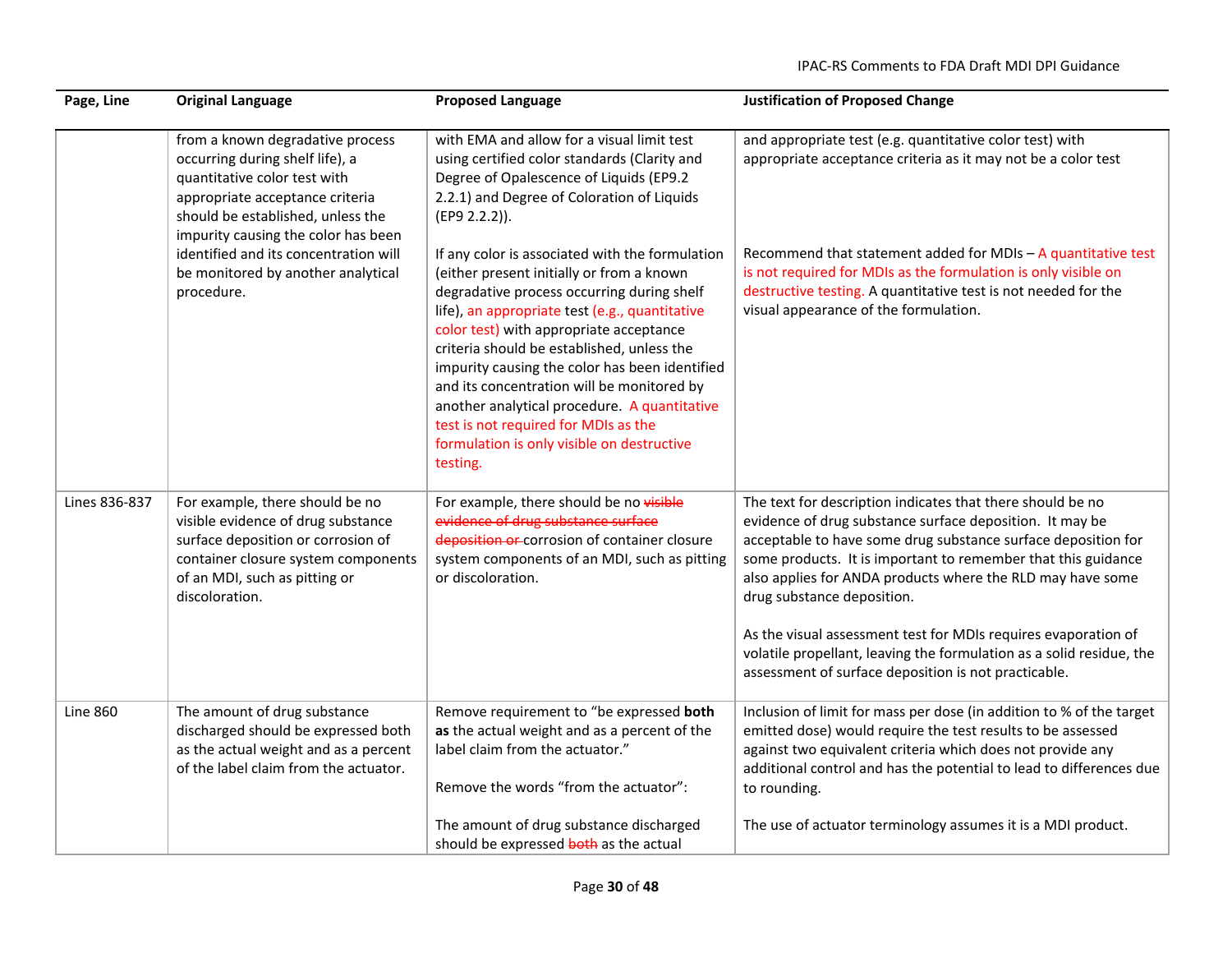| Page, Line      | <b>Original Language</b>                                                                                                                                                                                                                                                                                     | <b>Proposed Language</b>                                                                                                                                                                                                                                                                                                                                                                        | <b>Justification of Proposed Change</b>                                                                                                                                                                                                                                                                                                                                                                                                                                                  |
|-----------------|--------------------------------------------------------------------------------------------------------------------------------------------------------------------------------------------------------------------------------------------------------------------------------------------------------------|-------------------------------------------------------------------------------------------------------------------------------------------------------------------------------------------------------------------------------------------------------------------------------------------------------------------------------------------------------------------------------------------------|------------------------------------------------------------------------------------------------------------------------------------------------------------------------------------------------------------------------------------------------------------------------------------------------------------------------------------------------------------------------------------------------------------------------------------------------------------------------------------------|
|                 |                                                                                                                                                                                                                                                                                                              | weight collected per actuation and as a<br>percent of the label claim from the actuator.                                                                                                                                                                                                                                                                                                        | Question the requirement for both mcg and % to be reported -<br>recommend remove % as indicated - it should be sufficient to<br>have only the mcg reported as both attributes provide the same<br>scrutiny of the DD around the label claim and mcg is stated on the<br>label.                                                                                                                                                                                                           |
| <b>Line 864</b> | Testing should be carried out under<br>optimized conditions of air flow rate<br>and total air volume.                                                                                                                                                                                                        | Provide further clarity as to what is intended<br>by 'optimized conditions'<br>Amend the wording to indicate that control<br>of air volume is for DPI testing only.                                                                                                                                                                                                                             | This is a vague statement and needs further clarity as to what is<br>considered optimum.<br>The air volume is typically not restricted during DDU testing of<br>MDIs so this requirement is for DPIs only.                                                                                                                                                                                                                                                                               |
| Lines 865-866   | For DPIs, inhalation aerosols, and<br>inhalation aerosols with integrated<br>spacers or similar accessories, the<br>volume of collection should not<br>exceed 2 L at a constant flow rate.                                                                                                                   | For DPIs, inhalation aerosols, and inhalation<br>aerosolsMDIs with integrated spacers or<br>similar accessories, the volume of collection<br>should not exceed 2 L at a constant flow rate.                                                                                                                                                                                                     | 2 Liters (fixed volume) is not applicable to MDIs which are tested<br>with continuous flow, whereas a fixed volume is used for DPIs<br>which have fixed pressure drop/volume and when testing MDIs<br>with spacers.<br>The terminology "inhalation aerosols" is only used on line 17<br>(where it translates to MDI), so the terminology here should also<br>be MDI.<br>Terminology 'integrated spacers' is confusing - suggest remove<br>'integrated' to then refer to MDI with spacer. |
| Lines 869-871   | For MDIs and device-metered DPIs,<br>each MDI or device-metered DPI is<br>considered a unit and both the initial<br>dose and the last of the labeled<br>number of doses should be tested.<br>For pre-metered DPIs, each container<br>(capsule, single blister, or single<br>cartridge) is considered a unit. | For MDIs, pre-metered multiple dose DPIs,<br>and device-metered multiple dose DPIs, each<br>MDI or device-metered DPI is considered a<br>unit and both the initial dose and the last of<br>the labeled number of doses should be<br>tested. For single dose pre-metered DPIs,<br>each container (capsule, single blister, or<br>single cartridge or disposable device) is<br>considered a unit. | Inclusion of both pre-metered and device metered multiple dose<br>DPI products<br>Provide further clarity on what constitutes a pre-metered DPI.<br>Where a product consists of ordered assemblies of individual pre-<br>metered dose units, the distinction between individual dose units<br>and individual ordered assemblies is not clear. In the examples<br>given, is a "cartridge" a single-dose or multi-dose container?<br>Include the situation of disposable devices           |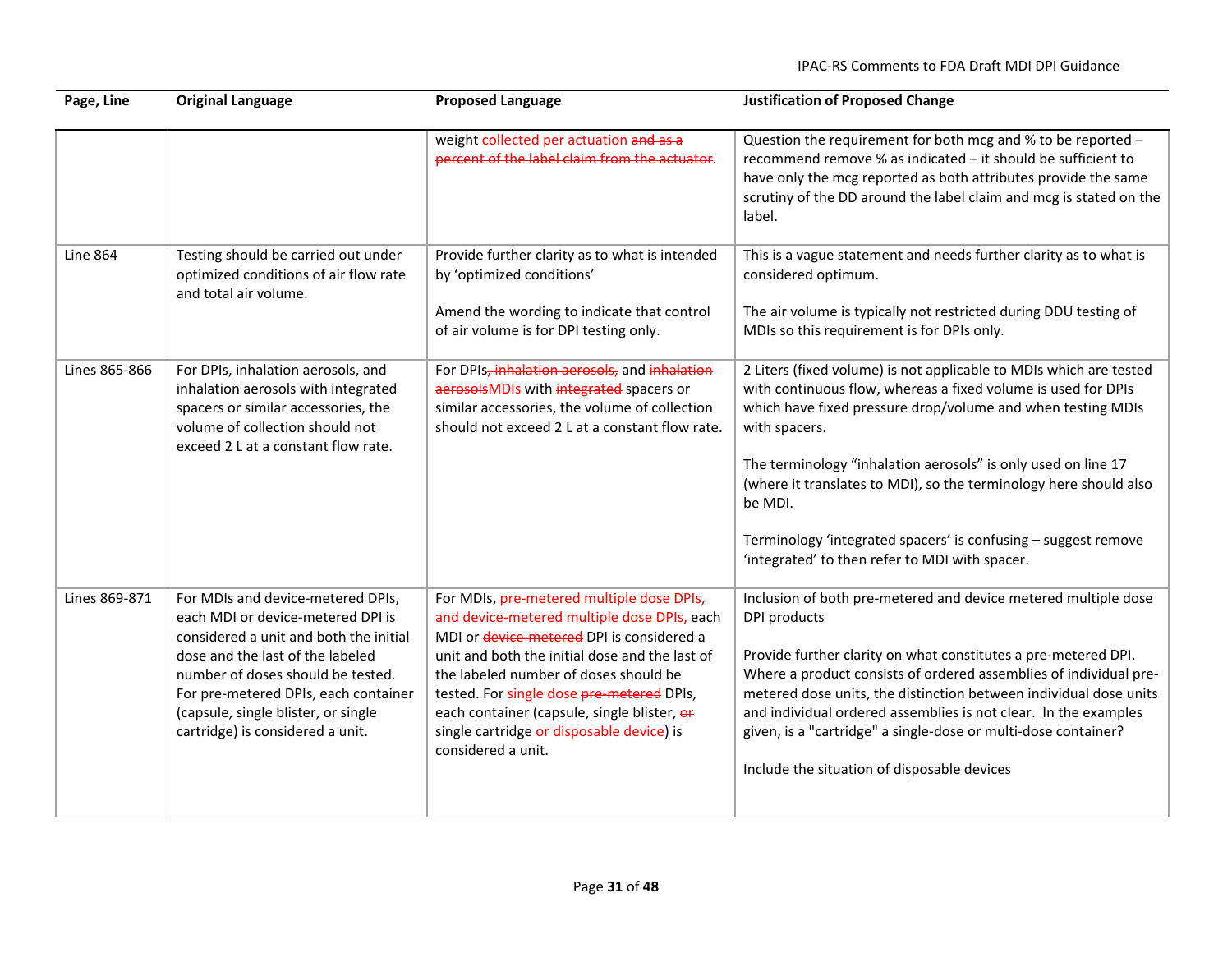| Page, Line      | <b>Original Language</b>                                                                                                 | <b>Proposed Language</b>                                                                                                                                                                                                                                                                                                                                            | <b>Justification of Proposed Change</b>                                                                                                                                                                                                                                                                                                                                                                                                                                                                                                                                                                                                                                                                                                                                                                                                                                                                                                                                                                                               |
|-----------------|--------------------------------------------------------------------------------------------------------------------------|---------------------------------------------------------------------------------------------------------------------------------------------------------------------------------------------------------------------------------------------------------------------------------------------------------------------------------------------------------------------|---------------------------------------------------------------------------------------------------------------------------------------------------------------------------------------------------------------------------------------------------------------------------------------------------------------------------------------------------------------------------------------------------------------------------------------------------------------------------------------------------------------------------------------------------------------------------------------------------------------------------------------------------------------------------------------------------------------------------------------------------------------------------------------------------------------------------------------------------------------------------------------------------------------------------------------------------------------------------------------------------------------------------------------|
|                 |                                                                                                                          |                                                                                                                                                                                                                                                                                                                                                                     | Suggest defining a unit to make clear whether such a unit is 1<br>device/1 blister or capsule (inter device testing), or 1 device with<br>multiple blisters or capsules (intra device testing).                                                                                                                                                                                                                                                                                                                                                                                                                                                                                                                                                                                                                                                                                                                                                                                                                                       |
| Line 894        | The qualification criteria for the<br>equipment should be included in the<br>description of the analytical<br>procedure. | Remove line                                                                                                                                                                                                                                                                                                                                                         | Equipment qualification is typically controlled as part of routine<br>laboratory GMP controls by standard operating procedures. They<br>are not typically included in analytical procedures.                                                                                                                                                                                                                                                                                                                                                                                                                                                                                                                                                                                                                                                                                                                                                                                                                                          |
| Lines 898 - 928 | 5. Aerodynamic Particle Size<br>Distribution (APSD)                                                                      | Include potential to use abbreviated impactor<br>measurement (AIM) in support of the<br>traditional cascade impactor for APSD-related<br>assessments                                                                                                                                                                                                                | Consider including abbreviated impactor measurement (AIM) in<br>support of the traditional cascade impactor for APSD-related<br>assessments - there is a large body of peer-reviewed data in<br>support of the AIM-based approach.                                                                                                                                                                                                                                                                                                                                                                                                                                                                                                                                                                                                                                                                                                                                                                                                    |
| Lines 898 - 899 | Testing should be carried out under<br>the same optimized conditions of air<br>flow rate as is used in the DDU test.     | Testing should be carried out under the same<br>optimized conditions of air flow rate, for<br>example as described in USP General Chapter<br><601> Aerosols, Nasal Sprays, Metered Dose<br>Inhalers and Dry Powder Inhalers.<br>Add clarity that the sampling volume must<br>exceed the internal volume of the complete<br>impactor assembly used for APSD analysis | Original language specifically addresses the passive device (DPIs)<br>with optimized flow rate; same doesn't fit for pMDIs.<br>For example, an NGI (Apparatus 6) operated at 30 L/min for pMDI<br>as per USP <601> shall not comply for DDU testing at 28.3 L/min<br>as proposed in Original Language (Lines 898-899).<br>As per USP 601, different flow rates for DDU and NGI/ACI<br>apparatus are used for MDI, i.e. For DDU 28.3L/min. (Apparatus<br>A), For NGI 30L/min. (Apparatus 6), For ACI 28.3L/min. (Apparatus<br>1)<br>The Draft Guidance text is misleading as it appears to apply to<br>both DPI and MDI, but should be specific to DPI as each device<br>defines the flow rate required for testing. Whereas when testing<br>MDI APSD, the flow rates through the apparatus are defined<br>within the pharmacopeia -- NGI is 30L/min and ACI is 28.3L/min -<br>DDU is also 28.3L/min and, although it is therefore not possible to<br>align precisely DDU and NGI, those flows are within the tolerance<br>permitted." |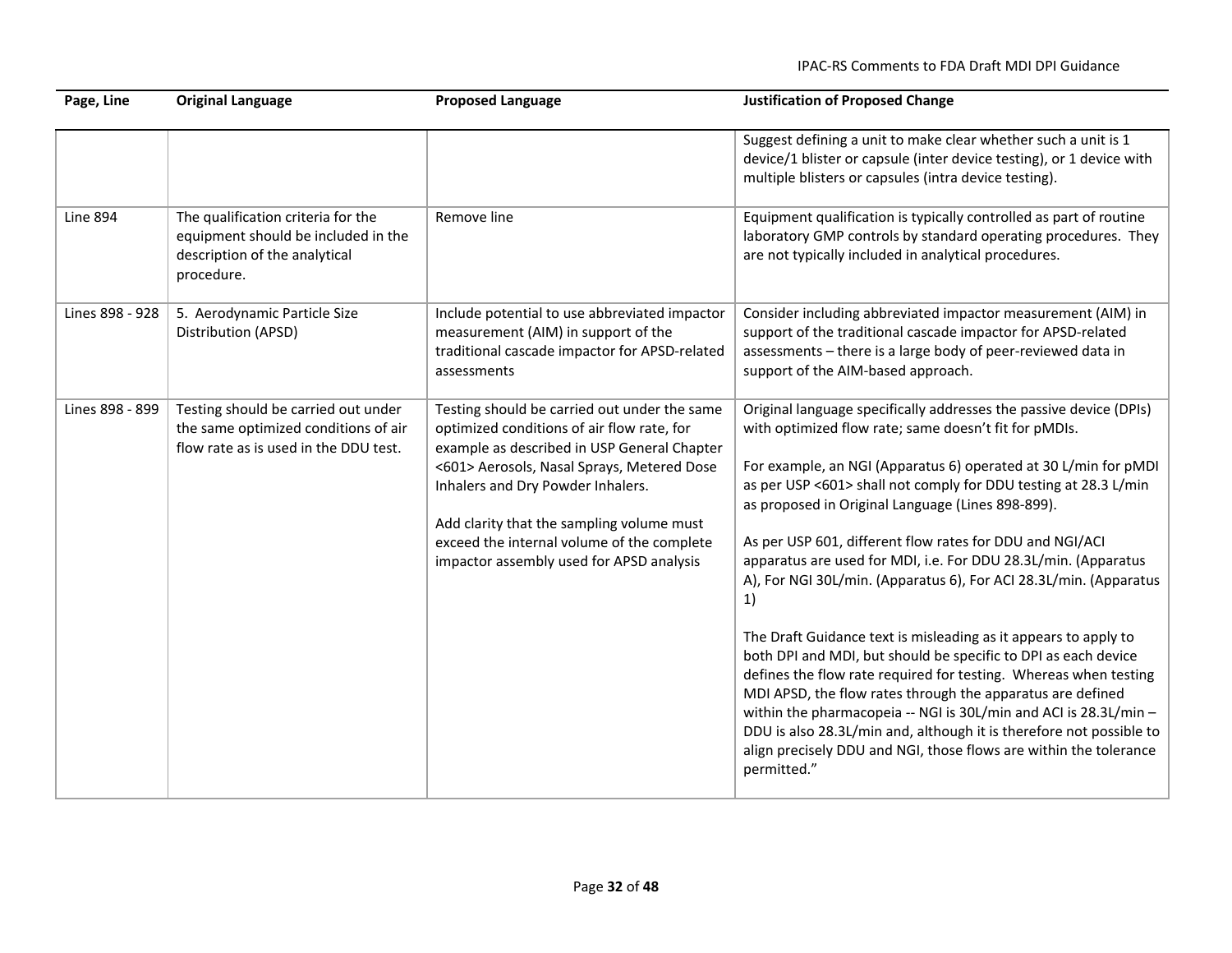| Page, Line      | <b>Original Language</b>                                                                                                                                                                                                                                | <b>Proposed Language</b>                                                                                                                                                                                                                                                                                                                                                         | <b>Justification of Proposed Change</b>                                                                                                                                                                                                                                                                                                                                                                                                        |
|-----------------|---------------------------------------------------------------------------------------------------------------------------------------------------------------------------------------------------------------------------------------------------------|----------------------------------------------------------------------------------------------------------------------------------------------------------------------------------------------------------------------------------------------------------------------------------------------------------------------------------------------------------------------------------|------------------------------------------------------------------------------------------------------------------------------------------------------------------------------------------------------------------------------------------------------------------------------------------------------------------------------------------------------------------------------------------------------------------------------------------------|
| Lines 901-902   | For DPIs, the volume per<br>measurement should not exceed 4 L                                                                                                                                                                                           | For DPIs and pMDIs the volume per<br>measurement should exceed the internal<br>volume of the complete impactor assembly                                                                                                                                                                                                                                                          | An upper volume of 4L is stated for DPI testing but for an NGI this<br>should in fact be the minimum volume sampled to prevent<br>incomplete aerosol transport through the pre-separator-impactor<br>system. The sample time when assessing pMDI performance<br>should also ensure that the total volume is at least 4 L at the<br>(constant) flow rate selected. We are unaware of any need for a<br>maximum volume for either inhaler class. |
| <b>Line 900</b> |                                                                                                                                                                                                                                                         | Remove Frequency of mensuration from text                                                                                                                                                                                                                                                                                                                                        | Frequency of mensuration is typically controlled as part of<br>routine laboratory GMP controls via standard operating<br>procedures and is not typically included in analytical procedures                                                                                                                                                                                                                                                     |
| <b>Line 904</b> | An appropriate minimum number of<br>MDI or DPI products (e.g., 5)                                                                                                                                                                                       | An appropriate minimum number of MDI or<br>DPI units (e.g., n= 5)                                                                                                                                                                                                                                                                                                                | It is not the products but units which are tested, and 'unit' has<br>been clearly defined earlier.<br>This paragraph lacks clarity. The term "product" is arguably<br>inappropriate as a descriptor in this context, and reference to<br>"unit" as an entity which can be subject to multiple actuations<br>appears to contradict the definition of "unit" given on page 24 for<br>pre-metered DPIs (see also comment on line 870).            |
| <b>Line 911</b> | For MDIs, device-metered DPIs, and<br>pre-metered DPIs that contain<br>enclosed ordered assemblies of<br>individual dose units, the APSD should<br>usually be measured for the initial<br>dose and also for the last of the<br>labeled number of doses. | For pre-metered DPIs that contain enclosed<br>ordered assemblies of individual dose units,<br>the sampling plan used should be designed to<br>be representative considering any trends<br>observed through unit life. Depending on the<br>design of the container system, this may<br>require testing of doses other than the first<br>and last of the labelled number of doses. | Provide further clarity that sampling plan needs to reflect and<br>support product design                                                                                                                                                                                                                                                                                                                                                      |
|                 |                                                                                                                                                                                                                                                         | For MDIs, device-metered DPIs, and pre-<br>metered DPIs that contain enclosed ordered<br>assemblies of individual dose units, the APSD<br>should usually be measured at the beginning                                                                                                                                                                                            | Updated wording links better with the sentence which follows<br>that states 'However, if there is no discernible APSD trend from<br>beginning- to end-of-unit life in the data from submission<br>batches, routine testing for post-approval batches can be<br>performed only at the beginning-of-unit life."                                                                                                                                  |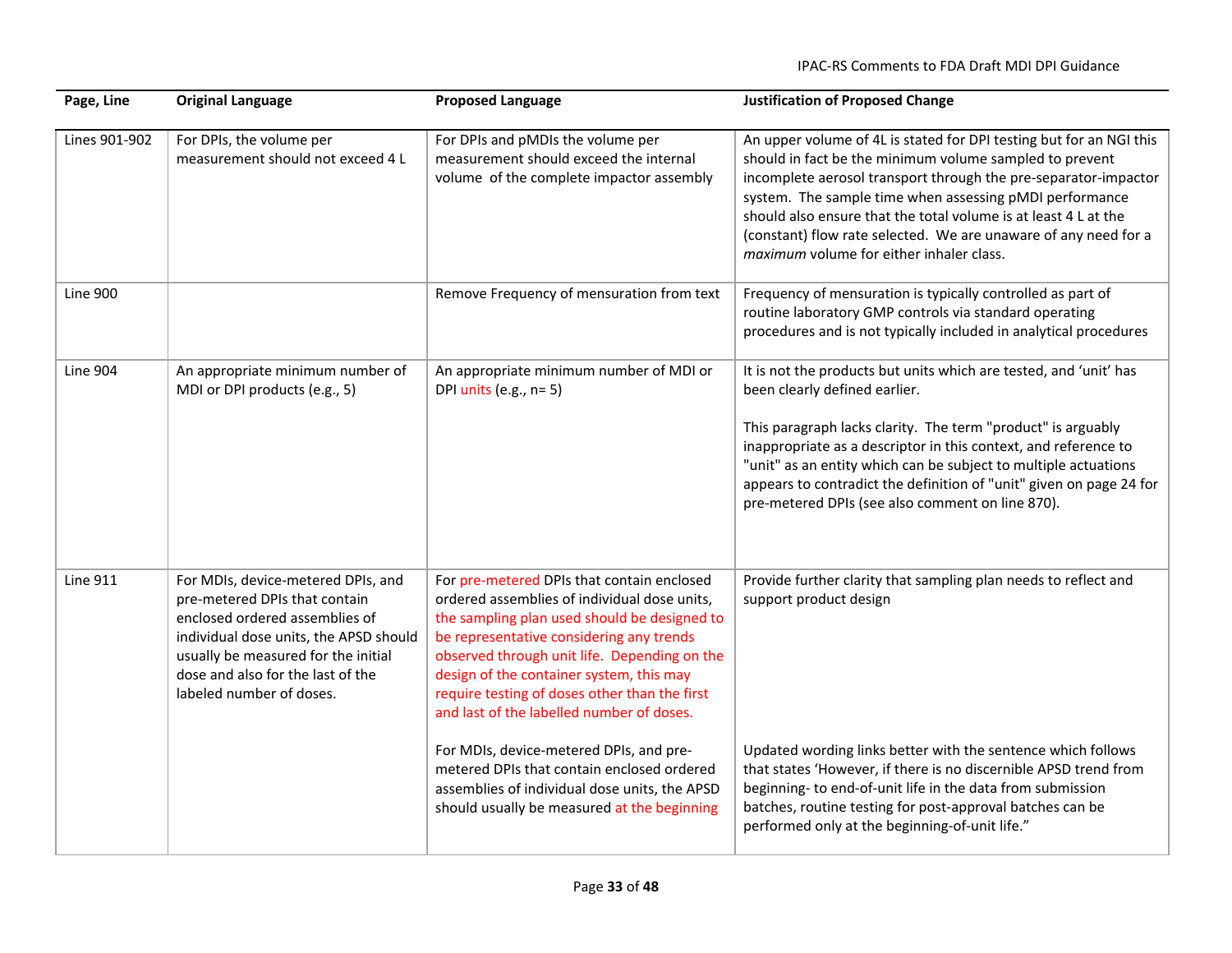| Page, Line          | <b>Original Language</b>                                                                                                                                                                                                                                                                                                                                                                                                      | <b>Proposed Language</b>                                                                                                                                                                                                                                                                                                                                                                                                                              | <b>Justification of Proposed Change</b>                                                                                                                                                                                                                                                                                                                                                                                                                                                                                                                                                                                                                                                                                                                                                                                                    |
|---------------------|-------------------------------------------------------------------------------------------------------------------------------------------------------------------------------------------------------------------------------------------------------------------------------------------------------------------------------------------------------------------------------------------------------------------------------|-------------------------------------------------------------------------------------------------------------------------------------------------------------------------------------------------------------------------------------------------------------------------------------------------------------------------------------------------------------------------------------------------------------------------------------------------------|--------------------------------------------------------------------------------------------------------------------------------------------------------------------------------------------------------------------------------------------------------------------------------------------------------------------------------------------------------------------------------------------------------------------------------------------------------------------------------------------------------------------------------------------------------------------------------------------------------------------------------------------------------------------------------------------------------------------------------------------------------------------------------------------------------------------------------------------|
|                     |                                                                                                                                                                                                                                                                                                                                                                                                                               | and end of unit life.initial dose and also for<br>the last of the labeled number of doses.                                                                                                                                                                                                                                                                                                                                                            | The proposal to perform APSD for several units at the initial dose<br>and also for the last of the labeled number of doses for MDIs,<br>device metered DPIs, and pre-metered DPIs that contain enclosed<br>ordered assemblies of individual dose units essentially represents<br>a combined intra- and inter- unit test. For units which contain 100<br>dose, or more, this would represent a considerable number of<br>actuations per unit per APSD test.                                                                                                                                                                                                                                                                                                                                                                                 |
|                     |                                                                                                                                                                                                                                                                                                                                                                                                                               |                                                                                                                                                                                                                                                                                                                                                                                                                                                       | It could be argued that such a formal test would be of value for<br>release testing of clinical batches. However, the performing of<br>such testing during long term stability studies may prove<br>burdensome. It should be clarified if the test in Table 7 (page 29)<br>relates to the unit life or the product shelf life (see above). If the<br>intention of the draft guidance is to only test the in use unit APSD<br>(page 40), then this should be clearly stated.                                                                                                                                                                                                                                                                                                                                                                |
| <b>Line 912</b>     | 'if there is no discernible APSD trend<br>from beginning- to end-of-unit life in<br>the data from submission batches,<br>routine testing for post-approval<br>batches can be performed only at the<br>beginning-of-unit life.'                                                                                                                                                                                                | 'if there is no discernible APSD trend from<br>beginning-to end-of-unit testing during the<br>proposed shelf life in the data from<br>submission batches, routine testing for post-<br>approval batches can be performed only at<br>the beginning-of-unit testing'                                                                                                                                                                                    | The draft guidance on page 25 proposes at release to test APSD<br>of MDIs, device metered DPIs, and pre-metered DPIs that contain<br>enclosed ordered assemblies of individual dose units, the APSD at<br>the initial dose and also for the last of the labeled number of<br>doses.                                                                                                                                                                                                                                                                                                                                                                                                                                                                                                                                                        |
| Lines 1038-<br>1042 | 'the stability studies on the primary<br>stability batches should determine<br>the effect of storage time and<br>conditions on the APSD through unit<br>life (determinations from the initial<br>actuations and also for the last of the<br>labeled number of actuations). If<br>APSD changes through unit life, the<br>proposed stability protocol should<br>include APSD testing at the beginning<br>and end of unit life'. | 'the stability studies on the primary stability<br>batches should determine the effect of<br>storage time and conditions on the APSD<br>through the proposed product shelf life<br>(determinations from the initial actuations<br>and also for the last of the labeled number of<br>actuations). If APSD changes through unit<br>shelf life, the proposed stability protocol<br>should include APSD testing at the beginning<br>and end of unit life. | Consider the use of both words 'submission' and 'primary'<br>batches in the text. Primary batches, by definition generate data<br>which will be, at least in part, submitted. Q1A(R2) defines a<br>Primary batch: A batch of a drug substance or drug product used<br>in a formal stability study, from which stability data are submitted<br>in a registration application for the purpose of establishing a<br>retest period or shelf life, respectively.<br>The first paragraph suggests that `beginning-of-unit testing can<br>only be performed for post approval batches after an assessment<br>(and approval) of submission data. However, page 29 suggests<br>that this assessment can be made prior to preparing the stability<br>protocol for the primary stability batches. Can this 'timeline'<br>decision point be clarified? |
|                     |                                                                                                                                                                                                                                                                                                                                                                                                                               |                                                                                                                                                                                                                                                                                                                                                                                                                                                       | It is unclear is the unit life means: The unit 'in use' life (in use test;<br>dependent on the dosing regimen of the unit, typically weeks), or                                                                                                                                                                                                                                                                                                                                                                                                                                                                                                                                                                                                                                                                                            |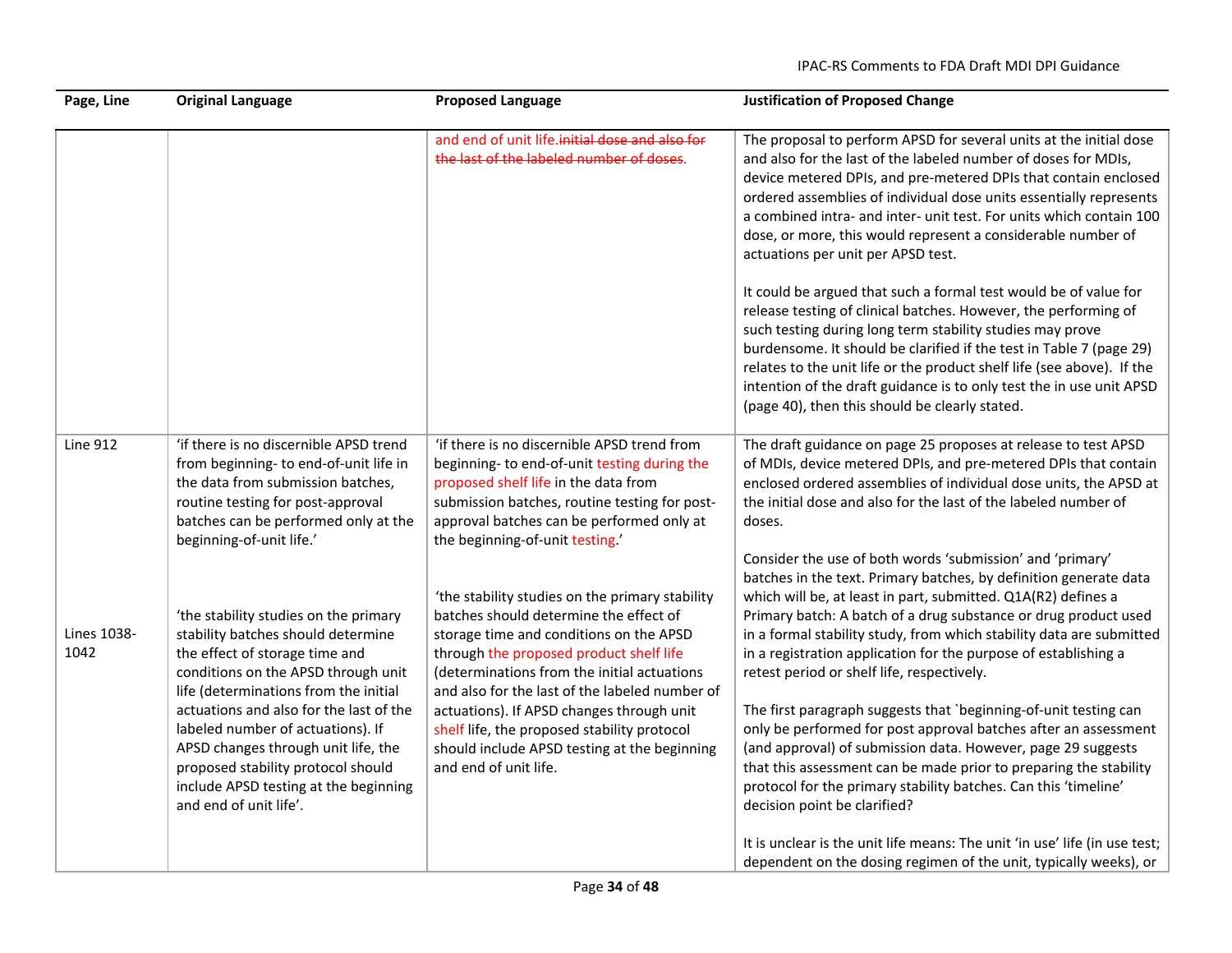| Page, Line    | <b>Original Language</b>                                                                                                                                                                                                                                                                                                                                                                                                                                                                                                                                                                                                                                                            | <b>Proposed Language</b>                                                                                                                                                                                                                                                                                                                                                                                                                                                                                                                                                                                                                                      | <b>Justification of Proposed Change</b>                                                                                                                                                                                                                                                                                                                                                                                                                                                                                                                                                                                                                                                                                                                                                                                                                                                                                                                                                                 |
|---------------|-------------------------------------------------------------------------------------------------------------------------------------------------------------------------------------------------------------------------------------------------------------------------------------------------------------------------------------------------------------------------------------------------------------------------------------------------------------------------------------------------------------------------------------------------------------------------------------------------------------------------------------------------------------------------------------|---------------------------------------------------------------------------------------------------------------------------------------------------------------------------------------------------------------------------------------------------------------------------------------------------------------------------------------------------------------------------------------------------------------------------------------------------------------------------------------------------------------------------------------------------------------------------------------------------------------------------------------------------------------|---------------------------------------------------------------------------------------------------------------------------------------------------------------------------------------------------------------------------------------------------------------------------------------------------------------------------------------------------------------------------------------------------------------------------------------------------------------------------------------------------------------------------------------------------------------------------------------------------------------------------------------------------------------------------------------------------------------------------------------------------------------------------------------------------------------------------------------------------------------------------------------------------------------------------------------------------------------------------------------------------------|
|               |                                                                                                                                                                                                                                                                                                                                                                                                                                                                                                                                                                                                                                                                                     |                                                                                                                                                                                                                                                                                                                                                                                                                                                                                                                                                                                                                                                               | the product shelf life (typically >12 months). Since page 40<br>describes such an in-use period test, as a characterization study,<br>then if the previously listed sections are related to product shelf<br>life, they could be re-phrased to make this clearer.<br>If the intention of the previous discussion is actually to use the 'in<br>use period' test results from the Product Characterization Studies<br>on Page 40 as a decision point for whether to only test at the<br>beginning of the unit life for post approval batches, then this<br>could be made clearer.                                                                                                                                                                                                                                                                                                                                                                                                                        |
| Lines 916-928 | It is not considered adequate to<br>characterize the APSD in terms of the<br>mass median aerodynamic diameter<br>(MMAD) and geometric standard<br>deviation (GSD) alone, or to limit the<br>characterization only to fine particle<br>mass or fine particle fraction.<br>Acceptance criteria should be<br>proposed based on the amount of<br>drug deposited on various stages of<br>the equipment. Applicants should<br>propose acceptance criteria for<br>groupings of consecutive stages<br>rather than proposing an acceptance<br>criterion for each individual stage. In<br>most cases, three or four groupings<br>should be sufficient to characterize<br>the APSD adequately. | Applicants are encouraged to propose<br>acceptance criteria that are discriminating to<br>relevant changes in the aerodynamic particle<br>size distribution based upon the amount of<br>drug deposited on various stages of the<br>apparatus. These can be proposed as<br>groupings of consecutive stages (>3), Efficient<br>Data Analysis (EDA) or in some cases Fine<br>Particle Mass (FPM) and Mass Median<br>Aerodynamic Diameter (MMAD). Applicants<br>can also propose the use of Abbreviated<br>Impactor Method (AIM) for routine quality<br>testing in lieu of traditional impactor testing if<br>supported by data on a product by product<br>basis. | There is a significant body of data demonstrating that Efficient<br>Data Analysis (EDA) is a superior method of analyzing cascade<br>impaction data. Related to EDA, but not necessarily linked with<br>EDA, is the analytical approach termed Abbreviated Impactor<br>Measurements (AIM). IPAC-RS have met with FDA several times<br>to explain both AIM and EDA, and to take the agency's<br>perspective into account. A number of free, public online<br>modules have been developed to provide a primer on these<br>methods. <sup>3</sup> Publications on these topics by IPAC-RS and other<br>groups abound (See Appendix A). The Guidance should at least<br>mention these alternative analytical and data analysis methods.<br>Stage groupings will not work as a data analysis method if quality<br>measurements on an inhaler (e.g. DPI) need to be made at<br>different flow rates, because the cut points of the cascade<br>impactor and hence the size bounds of the groupings will change. |
| Lines 924-928 | The mass balance (i.e., the amount of<br>drug substance deposited on all<br>surfaces from the valve to the<br>equipment filter) should be measured<br>for each run. If the mass balance is<br>not between 85 and 115 percent of<br>TDD, the test result should be                                                                                                                                                                                                                                                                                                                                                                                                                   | Consider re-assessing the 85-115% MB range.<br>Could FDA confirm that mass balance limits<br>are to be applied as a run qualification or<br>system suitability, not a specification?                                                                                                                                                                                                                                                                                                                                                                                                                                                                          | IPAC-RS continues to support the use of a suitably justified mass<br>balance criteria as a system suitability requirement for APSD<br>assessments. However, IPAC-RS does not support the application<br>of mass balance limits as specification acceptance criteria. There<br>is an inherent inconsistency in applying the MB criterion of 85-<br>115% to APSD measurements. Namely, a DD result of 118% of<br>label claim obtained from DDU testing is acceptable, but a mass                                                                                                                                                                                                                                                                                                                                                                                                                                                                                                                          |

<sup>3</sup> IPAC-RS. https://ipacrs.org/strategic-initiatives/cmc-product-development-test/cascade-impaction-ci/cascade-impaction-tutorial-modules/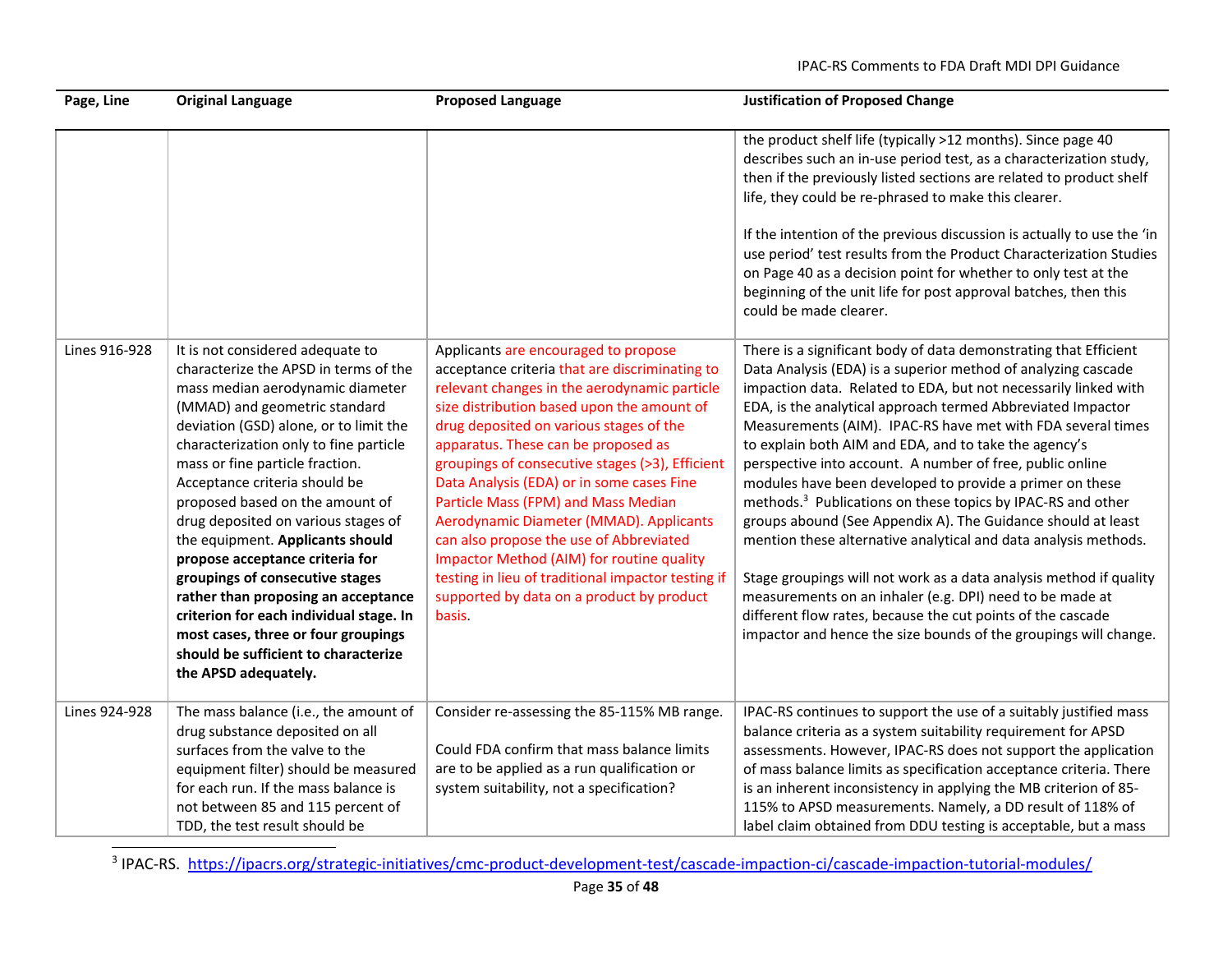| Page, Line                | <b>Original Language</b>                                                                                                                                                                                                                                                                                            | <b>Proposed Language</b>                                                                                                                                                                                                                                                                                         | <b>Justification of Proposed Change</b>                                                                                                                                                                                                                                                                                                                                                                                                                                                                                                                                                                                                                                                                                                                                                                                                                                                                                                                                                                                                                                                                                                                                                          |
|---------------------------|---------------------------------------------------------------------------------------------------------------------------------------------------------------------------------------------------------------------------------------------------------------------------------------------------------------------|------------------------------------------------------------------------------------------------------------------------------------------------------------------------------------------------------------------------------------------------------------------------------------------------------------------|--------------------------------------------------------------------------------------------------------------------------------------------------------------------------------------------------------------------------------------------------------------------------------------------------------------------------------------------------------------------------------------------------------------------------------------------------------------------------------------------------------------------------------------------------------------------------------------------------------------------------------------------------------------------------------------------------------------------------------------------------------------------------------------------------------------------------------------------------------------------------------------------------------------------------------------------------------------------------------------------------------------------------------------------------------------------------------------------------------------------------------------------------------------------------------------------------|
|                           | investigated under the applicant's<br>quality system. The investigation<br>should include evaluation of the<br>suitability of the analytical procedure<br>and dose delivery testing of the units<br>that failed APSD mass balance.                                                                                  | Clarification regarding definition and<br>application of TDD.                                                                                                                                                                                                                                                    | balance result of 118% of label claim obtained from APSD testing<br>is not acceptable. This has led Bagger-Jörgenson et al. (2005) to<br>conclude, "The MB criterion is generally more difficult to comply<br>with compared to the corresponding delivered dose uniformity<br>(DDU) test, indicating that the proposed FDA MB specification<br>overrules the DDU criteria as being that controlling the DDU."<br>The problem is compounded by the fact that "CI-derived mass<br>balance is not as reliable a method for measuring total amount of<br>drug emitted by an inhaler compared with the DD test" (Wyka et<br>al., J. Aero. Med. 2007, 20(3) 236-256.), and therefore increases<br>the frequency of unnecessary rejection of material of suitable<br>quality. These findings are further supported by the PQRI Cascade<br>Impaction Mass Balance Working Group (J. Aero. Med. 2005 (18)<br>367-378). The terminology in the April 2018 draft (e.g., "the test<br>result should be investigated under the applicant's quality<br>system") suggests that the mass balance be applied as a<br>specification acceptance criterion, leading to unnecessary out-of-<br>specification results. |
|                           |                                                                                                                                                                                                                                                                                                                     |                                                                                                                                                                                                                                                                                                                  | In this FDA guidance; mass balance is defined as amount of drug<br>substance deposited on all surfaces from the valve to the<br>equipment filter. This implies that the actuator forms part of the<br>mass balance calculation i.e. ex-valve. Mass balance as defined in<br>the USP states "drug discharged from the inhaler". If we collect<br>from the actuator we are essentially reducing the tolerance for<br>the delivered dose that is ex-device. What valve is being referred<br>to? Does it mean the mouthpiece? Clarification needed.<br>Moreover, "valve" is MDI specific terminology.                                                                                                                                                                                                                                                                                                                                                                                                                                                                                                                                                                                                |
| Page 26, Lines<br>940-942 | Acceptance testing for spray pattern<br>on incoming actuator lots with the<br>specified valve can substitute for the<br>release testing of spray pattern for<br>the MDI product, if justified.<br>However, the acceptance criteria for<br>the spray pattern should be included<br>in the MDI product specification. | Acceptance testing for spray pattern on<br>incoming actuator lots with the specified<br>valve can substitute for the release testing of<br>spray pattern for the MDI product, if justified-<br>However, the acceptance criteria for the<br>spray pattern should be included in the MDI<br>product specification. | MDI drug product aerosol performance is routinely controlled by<br>DDU and APSD testing; therefore there is no need for spray<br>pattern to be included in the MDI product specification.<br>While moving the Spray Pattern (and Plume Geometry) tests<br>upstream from the combination product to the device<br>component is a move in the right direction, the Agency should<br>allow applicants to innovate further (like dimensional controls). If<br>there is a strong correlation between dimensions and spray<br>pattern, there is no justification to performing spray pattern                                                                                                                                                                                                                                                                                                                                                                                                                                                                                                                                                                                                           |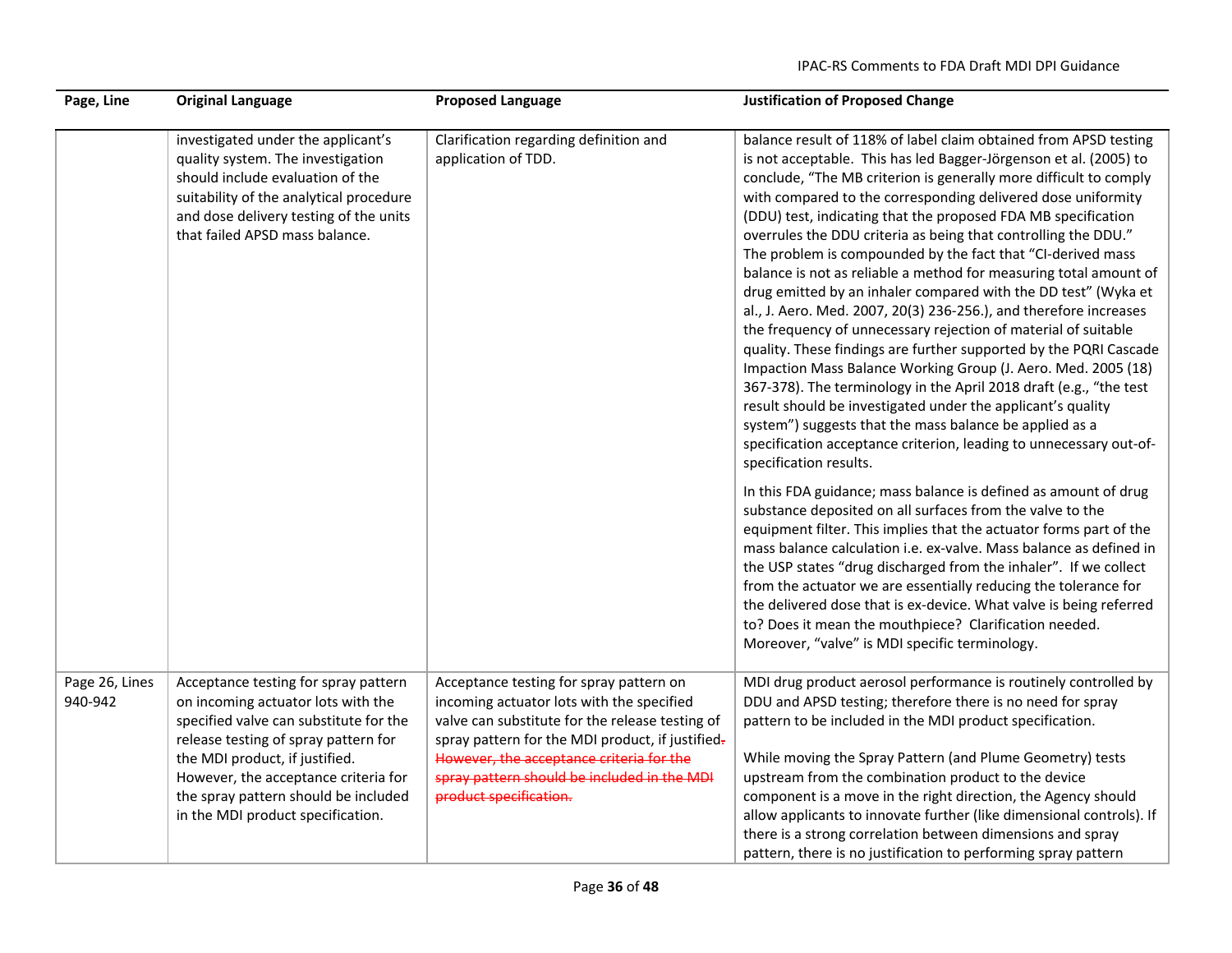| Page, Line             | <b>Original Language</b>                                                                                                                                                                                                                                                                                      | <b>Proposed Language</b>                                                                                                                                                                                                                                                                                                                                 | <b>Justification of Proposed Change</b>                                                                                                                                                                                                                                                                                                                |
|------------------------|---------------------------------------------------------------------------------------------------------------------------------------------------------------------------------------------------------------------------------------------------------------------------------------------------------------|----------------------------------------------------------------------------------------------------------------------------------------------------------------------------------------------------------------------------------------------------------------------------------------------------------------------------------------------------------|--------------------------------------------------------------------------------------------------------------------------------------------------------------------------------------------------------------------------------------------------------------------------------------------------------------------------------------------------------|
|                        |                                                                                                                                                                                                                                                                                                               |                                                                                                                                                                                                                                                                                                                                                          | evaluation, i.e., dimensional controls can be justified as a<br>surrogate control instead of spray pattern evaluation.                                                                                                                                                                                                                                 |
| Lines 946-948          | 7. Foreign Particulates<br>MDIs and DPIs: The MDI or DPI<br>product specification should include<br>tests and acceptance criteria for<br>foreign particulates. The acceptance<br>criteria should include limits for less<br>than 10 micrometers, 10 to 25<br>micrometers, and greater than 25<br>micrometers. | 7. Foreign Particulate Matter<br>MDIs and DPIs: The MDI or DPI product<br>specification should include tests and<br>acceptance criteria for foreign particulates.<br>The acceptance criteria should include limits<br>that control the foreign particle size ranges<br>typically observed during development and<br>justified from a safety perspective. | The change would match the attributes in Table 6 (page 23) and<br>would align with the description of this test in USP<5>, which lists<br>'Foreign Particulate Matter' as a product quality test, which<br>should be controlled.<br>Allows the acceptance criteria ranges to be justified based on<br>development knowledge and safety considerations. |
| See also, Line<br>1036 | <b>Particulate Matter</b>                                                                                                                                                                                                                                                                                     | <b>Foreign Particulate Matter</b>                                                                                                                                                                                                                                                                                                                        | The formal test should be 'Foreign Particulate Matter'. Since<br>Table 6 (page 23) deals with the product specifications, it would<br>be unlikely to have a separate test for Particulate Matter.<br>Additionally, this wording aligns with the expectations in USP<5><br>for the product quality test Foreign Particulate Matter.                     |
| Page 27, Table<br>7    | USP Biological Reactivity Testing <87><br>and <88> and Food Additive<br>Regulation                                                                                                                                                                                                                            | Consider a reference to ISO 10993 in the<br>table footnote.                                                                                                                                                                                                                                                                                              | USP <87> and <88> have been superseded for the device<br>constituent part by ISO 10993. As noted in our other comments,<br>we welcome a discussion with FDA on biocompatibility                                                                                                                                                                        |
| Line 1016              | Stability studies should be conducted<br>as recommended in ICH Q1A(R2),<br>Q1C, Q1D, and 1016 Q1E                                                                                                                                                                                                             | Delete reference to warnings for light in DPI<br>label section or say that omission should be<br>justified.                                                                                                                                                                                                                                              | ICH Q1B on photo stability has not been included appropriately as<br>the content of these types of container closure system are not<br>exposed to light. However, lines 1307, 1325 and 1355 require<br>labelling warnings with respect to light for DPIs which are not<br>exposed to light.                                                            |
| Line 1017-<br>1018     | The MDI or DPI product should be<br>packaged as intended for<br>commercialization, including<br>secondary packaging.                                                                                                                                                                                          | The MDI or DPI product should be packaged<br>as intended for commercialization, including<br>secondary packaging, where this is<br>determined to be critical to the product<br>performance over the shelf life.                                                                                                                                          | Storage in the finalized packaging is not always possible during<br>development and it is appropriate that the formulation stability<br>within the container closure system is fully representative of the<br>finished product when there is no requirement for protective<br>packaging. The device parts can be subjected to stability                |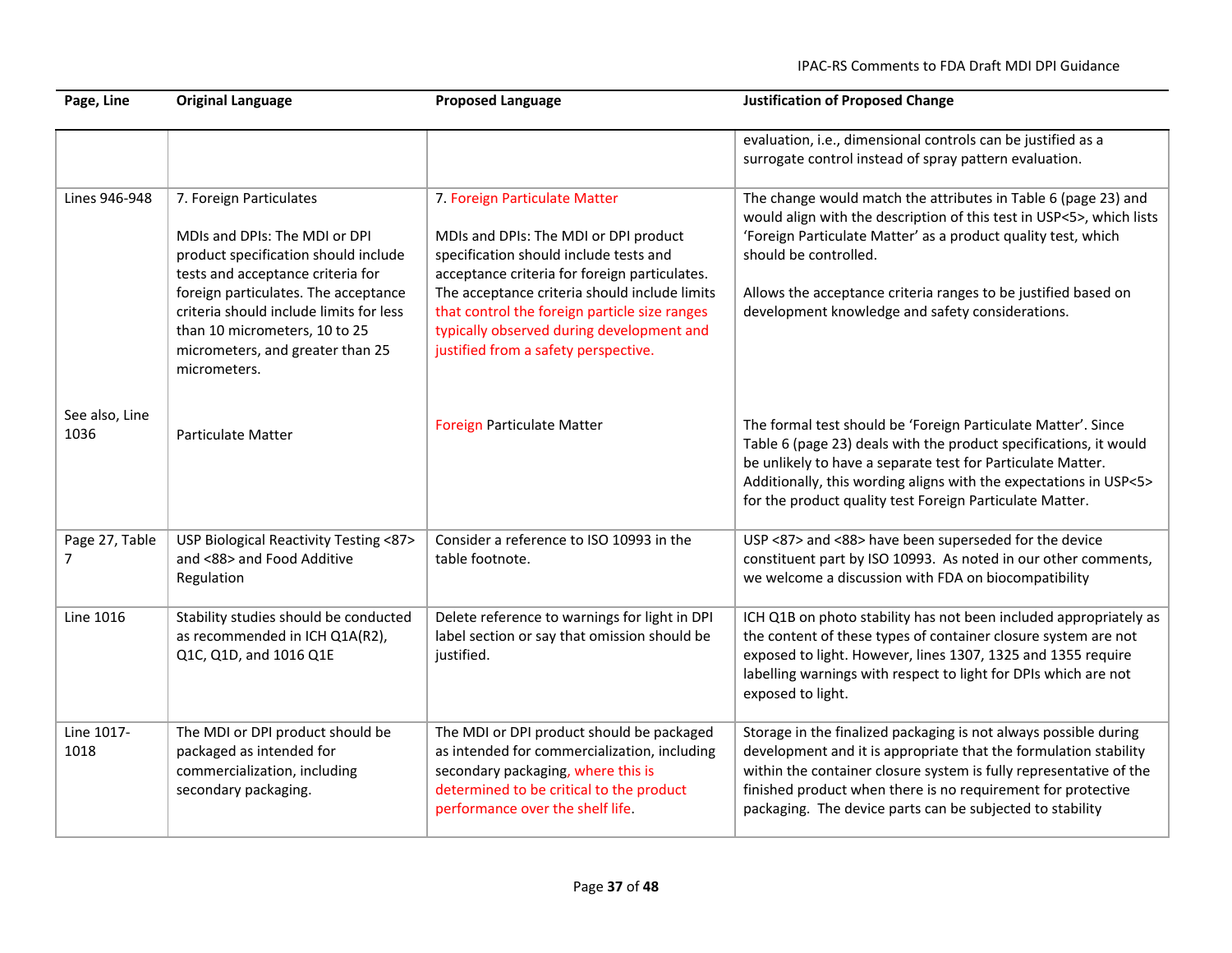| Page, Line           | <b>Original Language</b>                                                                                                                                                                                                                                                                                                                                                                                                            | <b>Proposed Language</b>                                                                                                                                                                                                                                                                                                                                                    | <b>Justification of Proposed Change</b>                                                                                                                                                                                                                                                                                                                                                                                                                                                                                |
|----------------------|-------------------------------------------------------------------------------------------------------------------------------------------------------------------------------------------------------------------------------------------------------------------------------------------------------------------------------------------------------------------------------------------------------------------------------------|-----------------------------------------------------------------------------------------------------------------------------------------------------------------------------------------------------------------------------------------------------------------------------------------------------------------------------------------------------------------------------|------------------------------------------------------------------------------------------------------------------------------------------------------------------------------------------------------------------------------------------------------------------------------------------------------------------------------------------------------------------------------------------------------------------------------------------------------------------------------------------------------------------------|
|                      |                                                                                                                                                                                                                                                                                                                                                                                                                                     |                                                                                                                                                                                                                                                                                                                                                                             | independent of the drug stability in the CCS. The statement<br>should be added to indicate where this is essential.                                                                                                                                                                                                                                                                                                                                                                                                    |
| Lines 1022-<br>1025: | If protective secondary packaging is<br>used, the routine stability test storage<br>conditions for the product in the<br>presentation intended for distribution<br>should include both long-term<br>storage at 25°C/60 percent relative<br>humidity (RH) and at 30°C/65 percent<br>RH for one-half of the proposed<br>expiration dating period.                                                                                     | If protective secondary packaging is used, the<br>routine stability storage conditions for the<br>product in the presentation intended for<br>distribution should include long-term storage<br>at ICH recommended storage conditions for<br>the proposed expiration period.                                                                                                 | Currently, this is inconsistent with ICH Q1A (R2) which states a<br>long-term storage condition of 25°C/60%RH or 30°C/65%RH and<br>that testing should be performed through the proposed in-use<br>period.                                                                                                                                                                                                                                                                                                             |
| Line 1027            | Table 8 below describes the attributes<br>that should be tested during stability<br>studies. During the conduct of<br>stability studies, the MDI or DPI<br>product should be stored in upright,<br>horizontal, and inverted orientations.<br>If sufficient data demonstrate that<br>orientation does not affect the<br>product quality, routine stability<br>studies can be conducted on product<br>stored in only one orientation. | Change to: Table 8 below describes the<br>attributes that should be tested during<br>stability studies. During the conduct of<br>stability studies, the MDI or DPI combination<br>product should be stored in different<br>orientations reflecting the potential for<br>impact of orientation on product quality,<br>based on the design of the container-closure<br>system | In the previous version of the draft guideline (1998) the container<br>storage orientations in stability studies were recommended (line<br>1259): Stability studies should include storage under different<br>orientations (e.g. upright and inverted or upright and horizontal).<br>Could FDA please explain the background for this specific<br>revision?<br>Is it possible to waive one orientation with appropriate<br>justification, e.g. include two orientations in stability studies per<br>previous guidance? |
|                      |                                                                                                                                                                                                                                                                                                                                                                                                                                     | Clarify wording to indicate that pilot scale<br>stability data can justify a reduced number of<br>orientations providing a suitable rationale<br>(i.e., minimal change to the can/valve).                                                                                                                                                                                   | The guidance gives requirements to evaluate orientation on<br>stability including horizontal orientation, which has not previously<br>been required. Orientation testing should be needed only where<br>relevant.<br>All 3 orientations for MDI stability studies can be conducted on                                                                                                                                                                                                                                  |
|                      |                                                                                                                                                                                                                                                                                                                                                                                                                                     |                                                                                                                                                                                                                                                                                                                                                                             | pilot/development stability studies to justify reduced orientations<br>as part of ICH stability.                                                                                                                                                                                                                                                                                                                                                                                                                       |
|                      |                                                                                                                                                                                                                                                                                                                                                                                                                                     |                                                                                                                                                                                                                                                                                                                                                                             | While for some products (e.g. MDIs and reservoir DPIs) it is<br>obvious that upright, horizontal and inverted orientations should<br>be considered, for other products (e.g., pre-metered DPIs                                                                                                                                                                                                                                                                                                                         |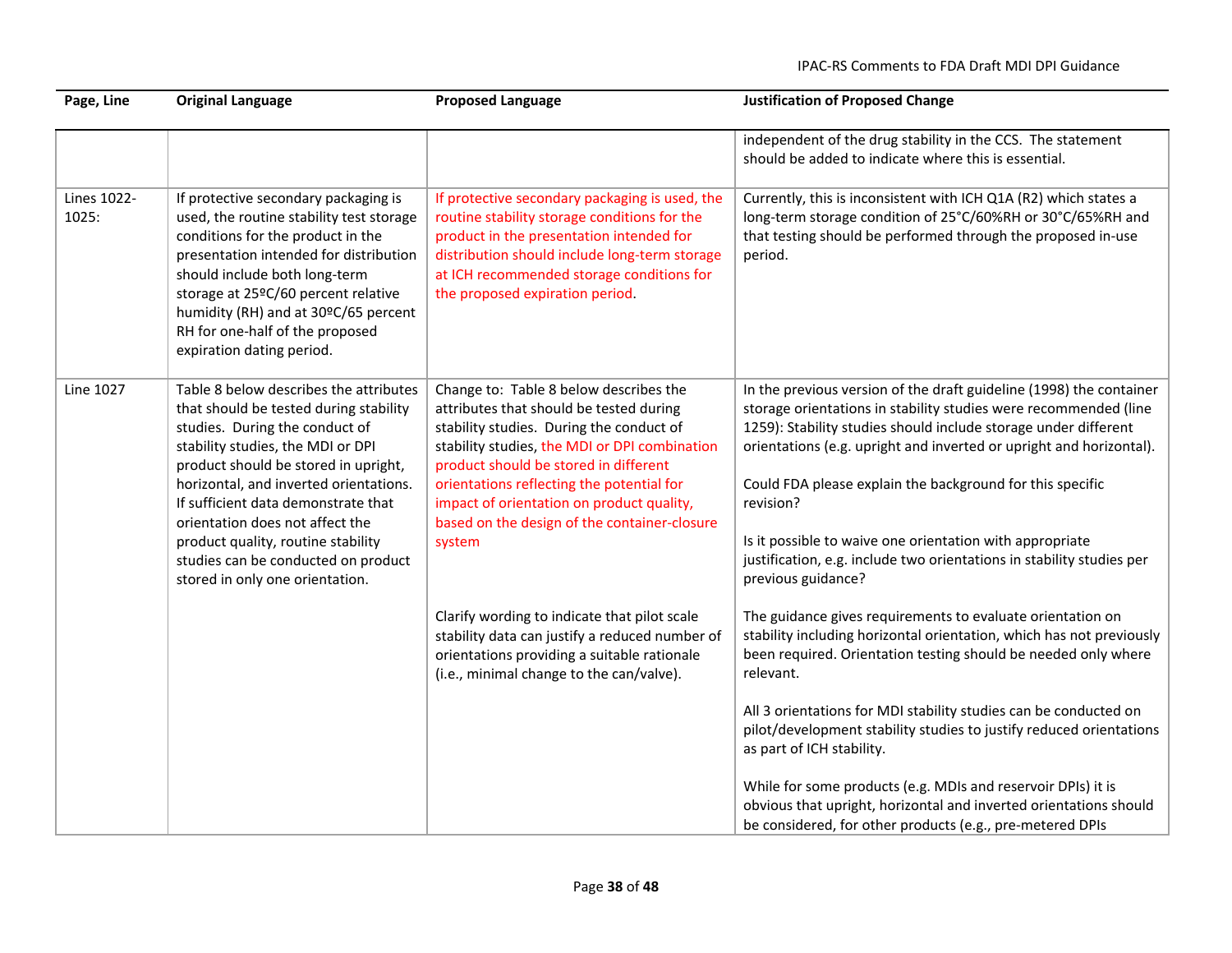| Page, Line                                | <b>Original Language</b>                                                                                                                                                                                                                                                                                                                                                                                                                                                                                                                                                                    | <b>Proposed Language</b>                                                                                                                                                                                                                                                        | <b>Justification of Proposed Change</b>                                                                                                                                                                                                                                                                                                                                                                                                                                                                                                                                  |
|-------------------------------------------|---------------------------------------------------------------------------------------------------------------------------------------------------------------------------------------------------------------------------------------------------------------------------------------------------------------------------------------------------------------------------------------------------------------------------------------------------------------------------------------------------------------------------------------------------------------------------------------------|---------------------------------------------------------------------------------------------------------------------------------------------------------------------------------------------------------------------------------------------------------------------------------|--------------------------------------------------------------------------------------------------------------------------------------------------------------------------------------------------------------------------------------------------------------------------------------------------------------------------------------------------------------------------------------------------------------------------------------------------------------------------------------------------------------------------------------------------------------------------|
|                                           |                                                                                                                                                                                                                                                                                                                                                                                                                                                                                                                                                                                             |                                                                                                                                                                                                                                                                                 | containing ordered assemblies of individual dosage units), it is not<br>obvious that such orientations can be defined.                                                                                                                                                                                                                                                                                                                                                                                                                                                   |
| Lines 1035-<br>1036, Table on<br>Page 29, | Spray Pattern                                                                                                                                                                                                                                                                                                                                                                                                                                                                                                                                                                               | Delete spray pattern                                                                                                                                                                                                                                                            | The table lists spray pattern testing on stability. This is a function<br>of the actuator rather than the product.                                                                                                                                                                                                                                                                                                                                                                                                                                                       |
| Lines 1035-<br>1036, Table on<br>p. 29    | Valve delivery testing requested in<br>stability for MDIs                                                                                                                                                                                                                                                                                                                                                                                                                                                                                                                                   | No valve delivery testing requested in<br>stability for MDIs                                                                                                                                                                                                                    | Valve delivery should be warranted by DDU testing                                                                                                                                                                                                                                                                                                                                                                                                                                                                                                                        |
| Lines 1035-<br>1036, Table on<br>p. 29    | Alcohol content testing requested in<br>stability for MDIs                                                                                                                                                                                                                                                                                                                                                                                                                                                                                                                                  | No alcohol content testing requested in<br>stability for MDIs                                                                                                                                                                                                                   | Alcohol content should be warranted by APSD and DDU testing                                                                                                                                                                                                                                                                                                                                                                                                                                                                                                              |
| Lines 1037-<br>1041, footnote<br>to Table | For suspension-based MDIs, device-<br>metered DPIs, and multi-dose DPIs<br>that contain enclosed ordered<br>assemblies of individual pre-metered<br>dose units, the stability studies on the<br>primary stability batches should<br>determine the effect of storage time<br>and conditions on the APSD through<br>unit life (determinations from the<br>initial actuations and also for the last<br>of the labeled number of actuations).<br>If APSD changes through unit life, the<br>proposed stability protocol should<br>include APSD testing at the beginning<br>and end of unit life. | Suggest a broader form of words, e.g.,<br>stability sampling plan should take into<br>account variation in product characteristics<br>through unit life would be clearer and allow<br>scope for products with differing<br>characteristics as a consequence of their<br>design. | Footnote 1 concerning effect of storage conditions on APSD<br>through unit life may be confusing. The second sentence<br>suggests that APSD through unit life on stability should be<br>investigated only when trends through unit life (in<br>characterization studies?), whereas the first sentence suggests<br>that this should invariably be included in stability study design.<br>Would be helpful to clarify that the investigation of any through<br>life trend for APSD is conducted during development and informs<br>the stability testing of primary batches |
| <b>Line 1044</b>                          | Table footnote: In addition to<br>moisture present in the excipient                                                                                                                                                                                                                                                                                                                                                                                                                                                                                                                         | Remove footnote: In addition to moisture<br>present in the excipient                                                                                                                                                                                                            | This table is about the stability testing of the product so there will<br>be no associated testing of the isolated excipient from the<br>product.                                                                                                                                                                                                                                                                                                                                                                                                                        |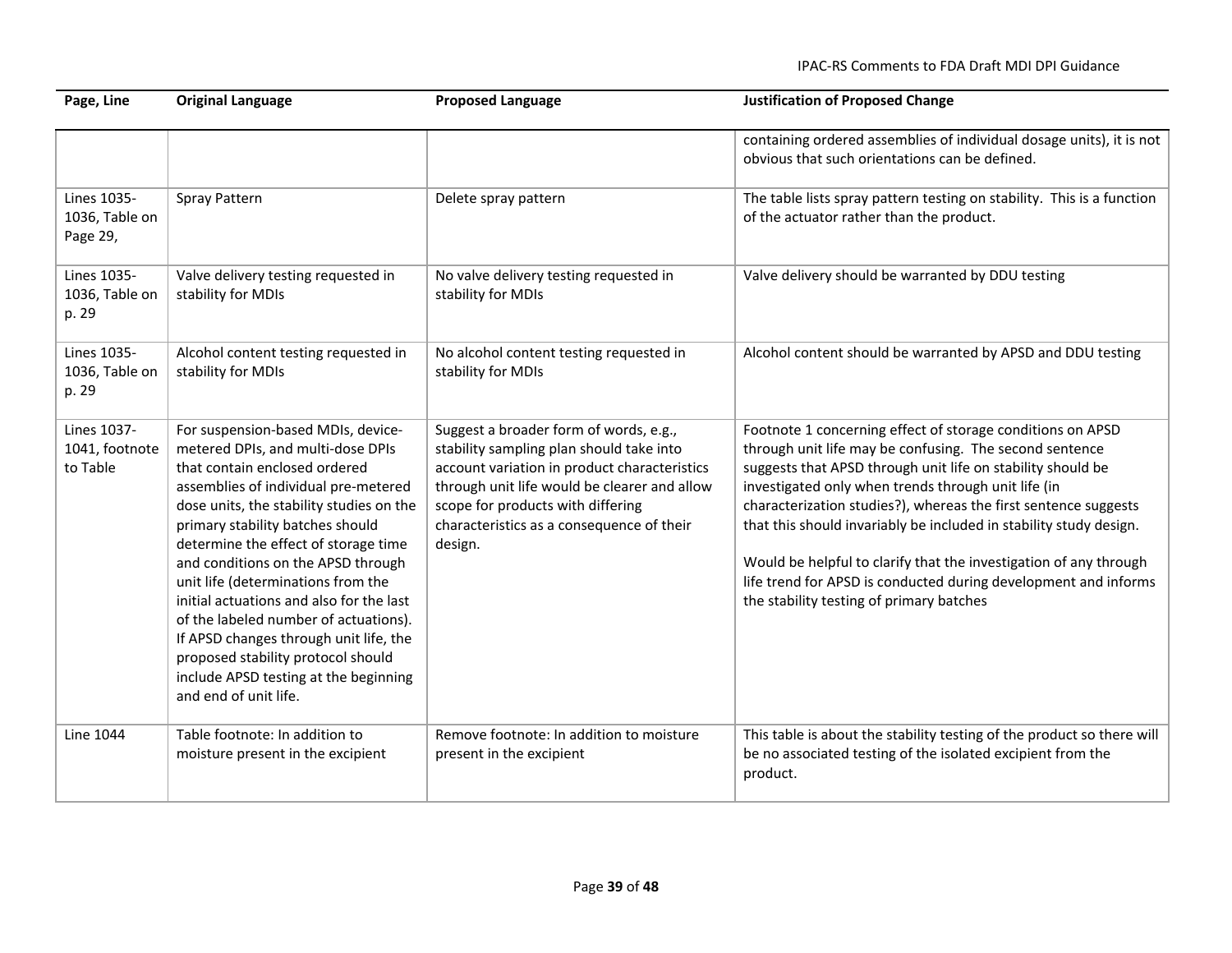| Page, Line                                                 | <b>Original Language</b>                                                                                                                                                                                                                                                   | <b>Proposed Language</b>                                                                                                                                                                                                                                                                                                                                                                | <b>Justification of Proposed Change</b>                                                                                                                                                                                                                                                                                                                                                             |
|------------------------------------------------------------|----------------------------------------------------------------------------------------------------------------------------------------------------------------------------------------------------------------------------------------------------------------------------|-----------------------------------------------------------------------------------------------------------------------------------------------------------------------------------------------------------------------------------------------------------------------------------------------------------------------------------------------------------------------------------------|-----------------------------------------------------------------------------------------------------------------------------------------------------------------------------------------------------------------------------------------------------------------------------------------------------------------------------------------------------------------------------------------------------|
|                                                            |                                                                                                                                                                                                                                                                            |                                                                                                                                                                                                                                                                                                                                                                                         | Also implies that monitoring of water content on stability may<br>not be required when the water present in the product is derived<br>from the excipient(s).                                                                                                                                                                                                                                        |
| Lines 1074 and<br>1109                                     | "The specified TDD from the<br>mouthpiece per actuation should be<br>expressed:<br>"The medication amount delivered<br>(TDD) from the actuator."                                                                                                                           | Please harmonize terms/intent, regarding<br>"actuator" and "mouthpiece"                                                                                                                                                                                                                                                                                                                 | It appears the terms "actuator" and "mouthpiece" are being used<br>interchangeably.                                                                                                                                                                                                                                                                                                                 |
| Line 1267                                                  | Specified TDD from the mouthpiece<br>under defined in vitro conditions<br>should be stated:<br>For example: "The drug product<br>delivers 'y' mcg of drug with an in<br>vitro flow rate of 60 L/min for a<br>collection time of 2 seconds (2 L total<br>volume)."          | The TDD from the mouthpiece under a<br>product specific in-vitro flow rate and<br>collection time conditions together with the<br>total volume used for the test should be<br>stated:<br>For example: "The drug product delivers 'y'<br>mcg of drug with an in vitro flow rate in L/min<br>for a total collection time in seconds (total<br>volume, in L)."                             | The original language may suggest that 2 L is the defined in vitro<br>test volume.<br>The proposed text would allow a suggestion of flexibility<br>especially since several recently approved DPIs in the USA have<br>had total in vitro test volumes of 4 L, and not the 2 L described in<br>the draft guidance and in USP<601>.                                                                   |
| Lines 1378 -<br>1389,<br>APPENDIX,<br>Tables A, B<br>and C | A. Tables<br>Table A. General Relationship<br>Between QTPP Elements and CQAs<br>for MDIs<br>Table B. General Relationship<br>Between QTPP Elements and CQAs<br>for DPIs<br>Table C. Typical MDI and DPI Product<br>Specifications, CQAs and Stability<br><b>Attributes</b> | Consider adding the following text as an<br>introduction to this section:<br>There is a large variety of MDIs and DPIs and<br>thus a variety of possible QTPPs and CQAs.<br>The following tables provide examples of<br>relationships and considerations that could<br>be relevant for a product.<br>Frame the information within examples, as<br>noted in the IPAC-RS General Comments | There is a large variety of MDIs and DPIs and thus a variety of<br>possible QTPP and CQA. "General Relationships" and "Typical"<br>specifications, CQAs and stability attributes cannot be captured in<br>tables such as those in the Appendix, without causing confusion<br>here and elsewhere in the guidance. Providing some context in<br>the beginning of this section would help remedy this. |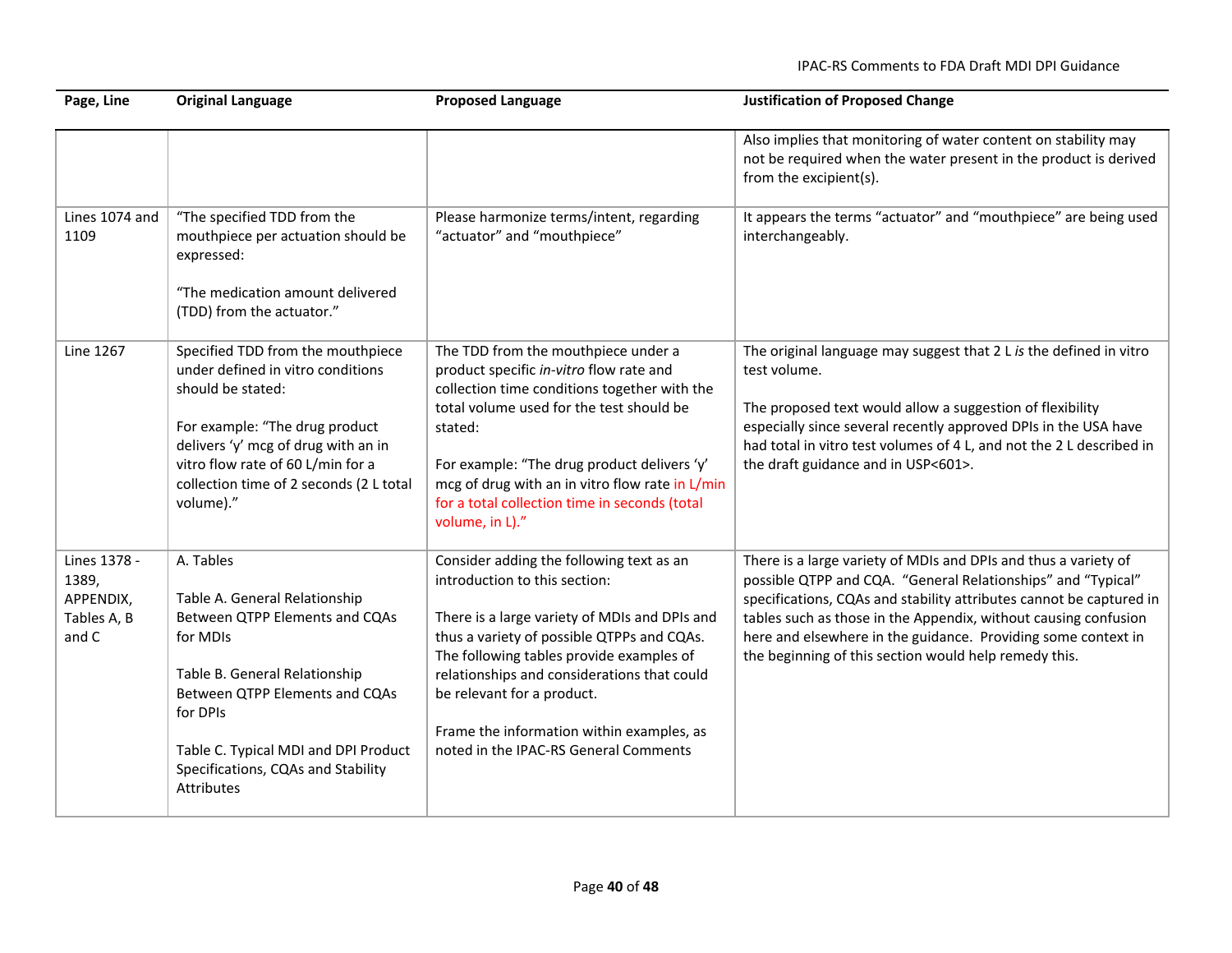| Page, Line                                             | <b>Original Language</b>                                                                                                                                                                                                                                                                            | <b>Proposed Language</b>                                                                                                                                                                                                                                                                                                                                     | <b>Justification of Proposed Change</b>                                                                                                                                                                                                                                                                                              |
|--------------------------------------------------------|-----------------------------------------------------------------------------------------------------------------------------------------------------------------------------------------------------------------------------------------------------------------------------------------------------|--------------------------------------------------------------------------------------------------------------------------------------------------------------------------------------------------------------------------------------------------------------------------------------------------------------------------------------------------------------|--------------------------------------------------------------------------------------------------------------------------------------------------------------------------------------------------------------------------------------------------------------------------------------------------------------------------------------|
| Page 38-39,<br>Lines 1381 &<br>1388, Tables A<br>and C | Spray Pattern/Plume Geometry and<br>Stability                                                                                                                                                                                                                                                       | Spray pattern and plume geometry should<br>not be highlighted as stability indicating in<br>these tables.                                                                                                                                                                                                                                                    | APSD is a more discerning test than Spray Pattern/Plume<br>Geometry. APSD is therefore considered to be the CQA, not<br>Spray Pattern/Plume Geometry.                                                                                                                                                                                |
| Page 38, line<br>1384, Table B                         | Spray Pattern/Plume Geometry                                                                                                                                                                                                                                                                        | Delete                                                                                                                                                                                                                                                                                                                                                       | Spray Pattern/Plume Geometry does not apply to DPIs, and is not<br>stability indicating.                                                                                                                                                                                                                                             |
| Line 1396                                              | Unless otherwise indicated product<br>characterization studies should be<br>conducted on the to-be-marketed<br>configurations.                                                                                                                                                                      | Unless otherwise justified, the studies should<br>be conducted on product that is fully<br>representative of the to-be-marketed<br>configurations and versions of MDI and<br>DPIproducts.                                                                                                                                                                    | This statement is unclear. Does it mean 'unless otherwise justified<br>by the applicant, or does it refer to text in the characterization<br>study designs, as there is nothing indicated in the current text.<br>Broader wording will allow for some flexibility in product<br>manufacturing scale as permitted in ICHQ1A R(2).     |
| Lines 1405 -<br>1406                                   | For any of the characterization<br>studies described in this section that<br>involve stability testing, significant<br>change should be considered:                                                                                                                                                 | Add: As examples, for any of the<br>characterization studies described in this<br>section that involve stability testing,<br>significant change should be considered:                                                                                                                                                                                        | Revision will emphasize that these general considerations for<br>significant change are indeed points to consider.                                                                                                                                                                                                                   |
| Page 40, Line<br>1433                                  | Conduct stability studies under<br>intermediate conditions (e.g. 30°C /<br>65%)                                                                                                                                                                                                                     | Conduct stability studies under intermediate<br>conditions (e.g. 30°C / 65%)                                                                                                                                                                                                                                                                                 | Align conditions with ICH, WHO storage conditions                                                                                                                                                                                                                                                                                    |
| Lines 1417-<br>1418                                    | For APSD, a change in the total mass<br>of fine particles (e.g., particles less<br>than five micrometers) more than 10<br>percent.                                                                                                                                                                  | Clarify what constitutes significant change.                                                                                                                                                                                                                                                                                                                 | Early in the draft guidance, fine particle mass was dismissed for<br>APSD characterization, but here it is proposed for the assessment<br>of significant change.                                                                                                                                                                     |
| Lines 1447-<br>1452                                    | b. Temperature Cycling<br>Study Design: Conduct cycling studies<br>for 3-4 weeks using two different<br>storage conditions, one subzero (-10<br>to-20°C) and the other above room<br>temperature (40ºC). Cycle between<br>these conditions every 12 hours.<br>(Alternative conditions and durations | Study design for cycling studies, priming and<br>re-priming fully harmonized with guideline<br>EMEA/CHMP/QWP/49313/2005 Corr<br>Recommend to use long-term storage<br>condition for in-use testing, and 0ºC to 40ºC<br>for temperature cycling as is suggested by the<br>current EMA guideline "Guideline on the<br>Pharmaceutical Quality of Inhalation and | Study design for cycling studies and priming and re-priming is not<br>fully harmonized with guideline EMEA/CHMP/QWP/49313/2005<br>Corr. Study design harmonization between EMA and FDA should<br>be considered.<br>Do all cycling studies need to be conducted for at least 3-4<br>weeks? We suggest that this is product dependent. |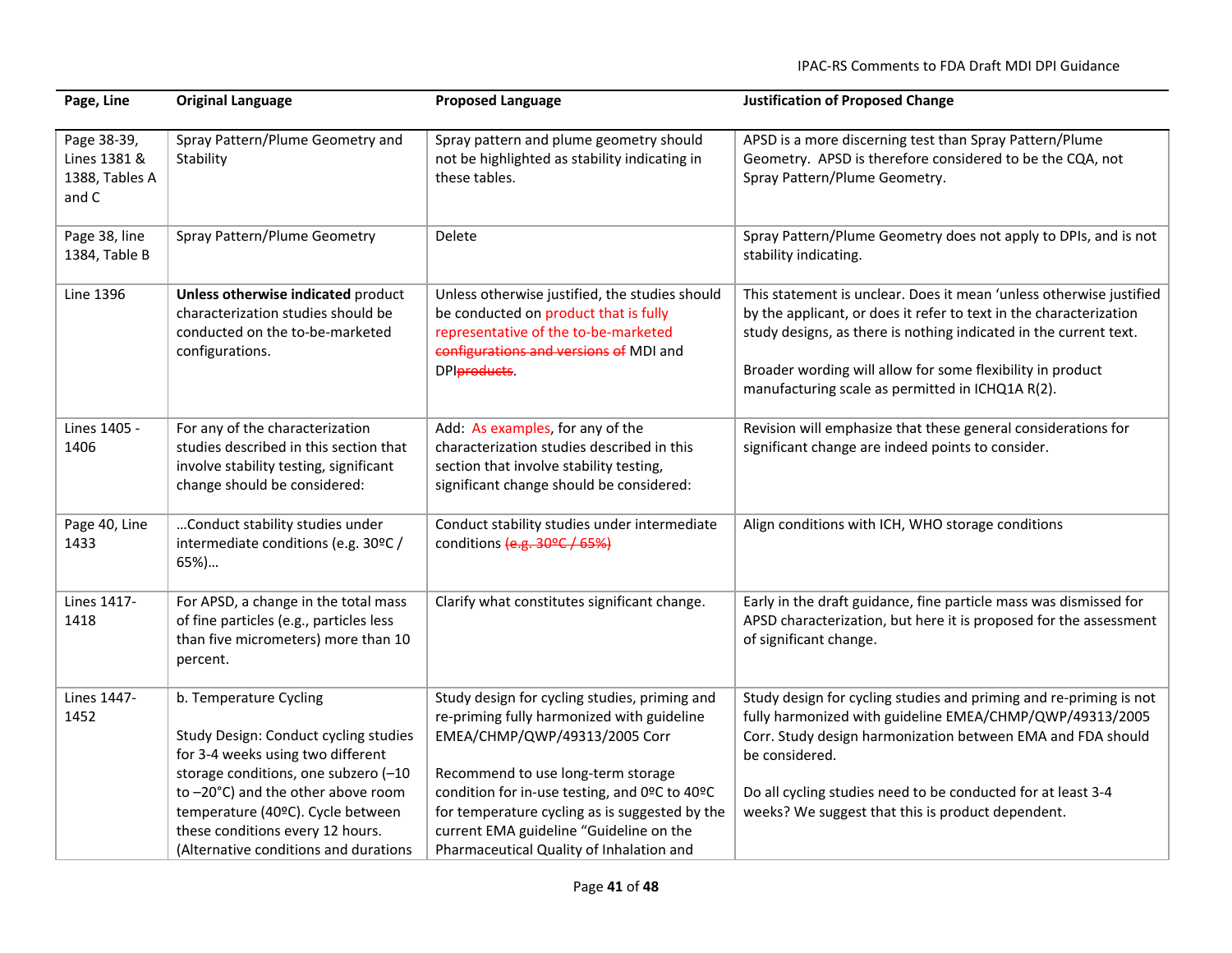| Page, Line                                     | <b>Original Language</b>                                                                                                                                                                                                                                                                                                                                                                                                                                                                                               | <b>Proposed Language</b>                                                                                                                                                                                                                                                                                                                                                                                                               | <b>Justification of Proposed Change</b>                                                                                                                                                                                                                                                                                                                                                                                                                                                                                                                                                                                                                                                                                                                                                                                                                                                                                                                                           |
|------------------------------------------------|------------------------------------------------------------------------------------------------------------------------------------------------------------------------------------------------------------------------------------------------------------------------------------------------------------------------------------------------------------------------------------------------------------------------------------------------------------------------------------------------------------------------|----------------------------------------------------------------------------------------------------------------------------------------------------------------------------------------------------------------------------------------------------------------------------------------------------------------------------------------------------------------------------------------------------------------------------------------|-----------------------------------------------------------------------------------------------------------------------------------------------------------------------------------------------------------------------------------------------------------------------------------------------------------------------------------------------------------------------------------------------------------------------------------------------------------------------------------------------------------------------------------------------------------------------------------------------------------------------------------------------------------------------------------------------------------------------------------------------------------------------------------------------------------------------------------------------------------------------------------------------------------------------------------------------------------------------------------|
|                                                | can be used, if they can be justified.)<br>Compare test results to results from<br>control samples (stored under the<br>proposed long term storage<br>conditions as opposed to the<br>temperature cycling conditions)<br>tested at the same intervals.                                                                                                                                                                                                                                                                 | Nasal Products" (Doc Ref:<br>EMEA/CHMP/QWP/49313/2005 Corr).                                                                                                                                                                                                                                                                                                                                                                           | Rationale for storage conditions proposed for specific<br>characterization studies, e.g. 30°C/65%RH for in-use stability<br>testing, cycling studies at subzero (-10°C to -20°C) to 40°C.                                                                                                                                                                                                                                                                                                                                                                                                                                                                                                                                                                                                                                                                                                                                                                                         |
| Line 1463<br>Line 1512                         | Test units at the beginning and near<br>the end of the proposed shelf life.<br>Include units both at the beginning<br>and near the end of shelf life                                                                                                                                                                                                                                                                                                                                                                   | Test units throughout the container life (if<br>there is an indication that priming is affected<br>by the age of the inhaler during stability test<br>units at the beginning and near the end of the<br>proposed shelf life).                                                                                                                                                                                                          | Multiple studies are requesting that data be generated on<br>products at the beginning and near the end of the proposed shelf<br>life. For ANDAs it is currently possible to submit with a reduced<br>package of stability data (e.g., 6 months accelerated and long<br>term stability data for a 2 year shelf life product). The new<br>guidance is therefore not in alignment.                                                                                                                                                                                                                                                                                                                                                                                                                                                                                                                                                                                                  |
| Line 1524                                      | Include units at both the beginning<br>and end of shelf life.                                                                                                                                                                                                                                                                                                                                                                                                                                                          |                                                                                                                                                                                                                                                                                                                                                                                                                                        | Clarification is needed on the expectations. The priming<br>requirements should be independent of the stability study but<br>should be confirmed for the complete in-use period. Only if there<br>is an indication that there is some change over time it should be<br>repeated with units close to the end of the shelf-life                                                                                                                                                                                                                                                                                                                                                                                                                                                                                                                                                                                                                                                     |
| Lines 1468-<br>1477 (Effect of<br>Patient Use) | The purpose of these studies is to<br>confirm that the MDI or DPI product<br>functions properly after repeated<br>patient uses of the product.<br>Study Design: Collect a number (e.g.,<br>50-100) of partially used product<br>units (including units near the labeled<br>number of actuations) from clinical<br>studies and measure appropriate<br>parameters (e.g., DDU and APSD) and<br>dose counter function. Also collect<br>and investigate any MDI or DPI<br>products that were reported as<br>malfunctioning. | Consider revising text entirely to include a<br>"weight of evidence" approach based upon<br>larger in-vitro ruggedness studies (design<br>verification), clinical studies and human<br>factors evaluations (design validation), along<br>with a systematic evaluation of clinical<br>complaints in the context of a sponsors risk<br>management program to make a risk/benefit<br>decision (CAPA, design mitigation<br>effectiveness). | We recognize that FDA recommends these types of robustness<br>studies in other guidance (e.g., Draft Guidance on Fluticasone<br>Propionate; Salmeterol Xinafoate) and in public presentations.<br>However, IPAC-RS believes that the FDA proposed<br>characterization study, where the intent is to confirm that a MDI<br>or DPI combination product functions properly after repeated<br>patient use, is both statistically underpowered and not<br>adequately controlled (shipment of partially filled units,<br>uncontrolled chain of custody, and exposes analysts to a<br>biohazardous situation etc.). We concur with FDA's goal, but<br>believe that this best accomplished through a weight of evidence<br>approach that is based upon larger in-vitro ruggedness studies<br>(design verification), clinical studies and human factors<br>evaluations (design validation), along with a systematic<br>evaluation of clinical complaints in the context of a sponsors risk |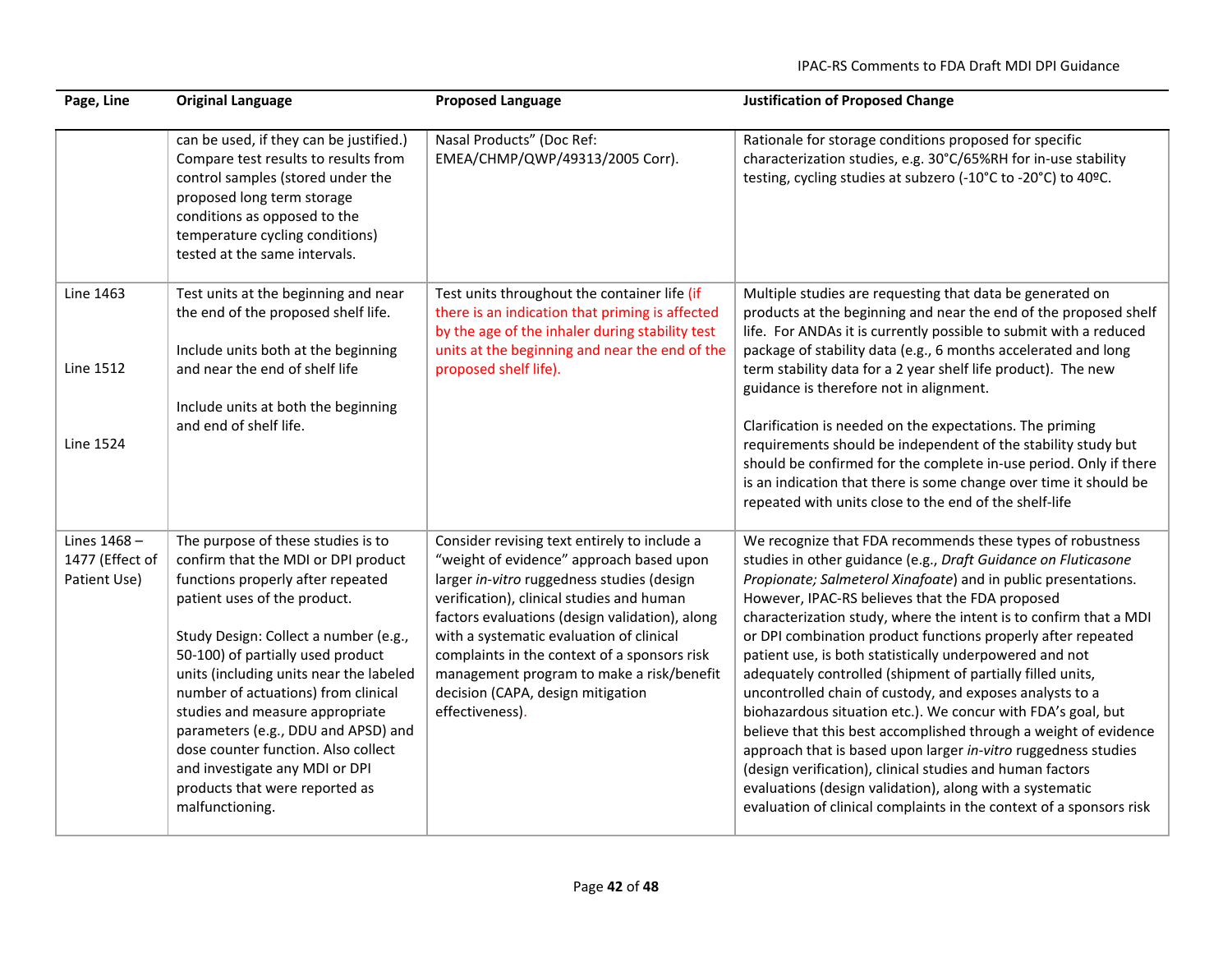| Page, Line                           | <b>Original Language</b>                                                                                                                                                                                                                                                                                                                                                                                                                                                                                                                                          | <b>Proposed Language</b>                                                                                                                                                                                                                                                                                                                                                                                                                                                                                                                                                          | <b>Justification of Proposed Change</b>                                                                                                                                                                                                                                                                                                                                                                                                                                                                                       |
|--------------------------------------|-------------------------------------------------------------------------------------------------------------------------------------------------------------------------------------------------------------------------------------------------------------------------------------------------------------------------------------------------------------------------------------------------------------------------------------------------------------------------------------------------------------------------------------------------------------------|-----------------------------------------------------------------------------------------------------------------------------------------------------------------------------------------------------------------------------------------------------------------------------------------------------------------------------------------------------------------------------------------------------------------------------------------------------------------------------------------------------------------------------------------------------------------------------------|-------------------------------------------------------------------------------------------------------------------------------------------------------------------------------------------------------------------------------------------------------------------------------------------------------------------------------------------------------------------------------------------------------------------------------------------------------------------------------------------------------------------------------|
|                                      |                                                                                                                                                                                                                                                                                                                                                                                                                                                                                                                                                                   |                                                                                                                                                                                                                                                                                                                                                                                                                                                                                                                                                                                   | management program to make a risk/benefit decision (CAPA,<br>design mitigation effectiveness).                                                                                                                                                                                                                                                                                                                                                                                                                                |
| Lines 1512-<br>1513                  | Include units both at the beginning<br>and near the end of shelf life.                                                                                                                                                                                                                                                                                                                                                                                                                                                                                            | Test units throughout the container life. If<br>there is an indication that accumulation of<br>powder / clogging occurs from the deposition<br>studies test units at the beginning and near<br>the end of the proposed shelf life.                                                                                                                                                                                                                                                                                                                                                | Only if there is an indication that there is some change over time<br>it should be repeated with units close to the end of the shelf-life.                                                                                                                                                                                                                                                                                                                                                                                    |
| Lines 1533-<br>1535 and<br>1544-1546 | Study Design: Using a flow rate range<br>and volume consistent with the<br>intended patient population, measure<br>appropriate parameters (e.g., DDU<br>and APSD) as a function of flow rate<br>at the recommended constant<br>volumes                                                                                                                                                                                                                                                                                                                            |                                                                                                                                                                                                                                                                                                                                                                                                                                                                                                                                                                                   | Please clarify what kind of assessment should be done on APSD<br>with different flow rate if groupings of consecutive stages is<br>suggested in line 920, because stage cutoff are different at<br>different flow rates                                                                                                                                                                                                                                                                                                       |
| <b>Lines 1551-</b><br>1559           | Robustness<br>The purpose of these studies is to<br>confirm that the MDI or DPI product<br>is of sufficiently robust design to<br>withstand shipping conditions and<br>typical patient usage.<br>Study Design: Subject a number of<br>units to actions (e.g., dropping,<br>agitation, shipping) that will simulate<br>conditions the product could be<br>exposed to after it is released,<br>including during patient use.<br>Determine the effect of these actions<br>on MDI or DPI product performance<br>by measuring DDU, APSD, and dose<br>counter function. | <b>Ruggedness</b><br>The purpose of these studies is to confirm<br>that the MDI or DPI product is of sufficiently<br>rugged design to withstand shipping<br>conditions and typical patient usage.<br>Study Design: Subject a number of units to<br>actions (e.g., dropping, agitation, and<br>shipping) that will simulate conditions the<br>product could be exposed to after it is<br>released, including during patient use, as<br>informed by ISO 20072. Using a risk based<br>approach determine appropriate tests to<br>assess the ruggedness of the MDI or DPI<br>product. | Replace robustness with ruggedness throughout the guidance<br>(other places where this occurs are page 7, line 279 device<br>constituent part robustness ruggedness; page 18, line 721<br>demonstrate the robustness ruggedness and performance of the<br>product; page 18, line 728 Table 2, bottom line Robustness<br><b>Ruggedness)</b><br>Ruggedness of the device should be determined through<br>functionality (e.g. weight of dose delivered), not pharmaceutical<br>performance (i.e. physical, not chemical assays). |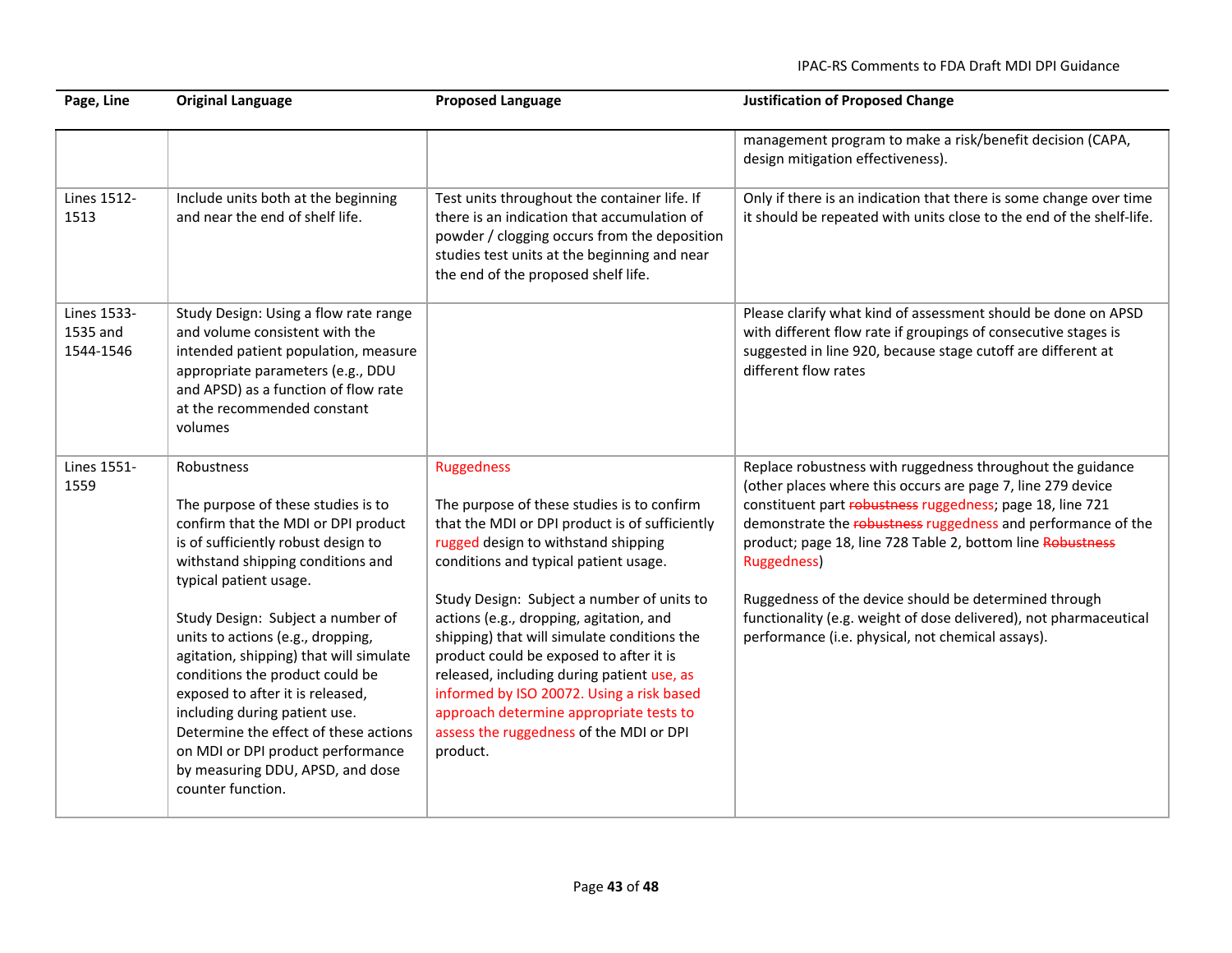| Page, Line          | <b>Original Language</b>                                                                                                                                                                                                                                                                                                                                                                            | <b>Proposed Language</b>                                                                                                                                                                                                                                                                                                                                                                                                                                                                                                                                                                                                                                                                                                                                                                                                                                                                                                                                                                                                                                                                                                                                                                                                                                                                                                                                                                                                                                                                                                                                                                                                  | <b>Justification of Proposed Change</b>                                                                                                                                                                                                                                                                                                                                                                                                                                                                                                                                                                                                                                                                                                                                                                                                                                                                                                                                                                                                                                                                                                                                                                                                                                                                                                                                                                                                                                                                                                                                                                                                                                                                                                                                                                                                                                                                                                                                                                                                                                                                                                                                     |
|---------------------|-----------------------------------------------------------------------------------------------------------------------------------------------------------------------------------------------------------------------------------------------------------------------------------------------------------------------------------------------------------------------------------------------------|---------------------------------------------------------------------------------------------------------------------------------------------------------------------------------------------------------------------------------------------------------------------------------------------------------------------------------------------------------------------------------------------------------------------------------------------------------------------------------------------------------------------------------------------------------------------------------------------------------------------------------------------------------------------------------------------------------------------------------------------------------------------------------------------------------------------------------------------------------------------------------------------------------------------------------------------------------------------------------------------------------------------------------------------------------------------------------------------------------------------------------------------------------------------------------------------------------------------------------------------------------------------------------------------------------------------------------------------------------------------------------------------------------------------------------------------------------------------------------------------------------------------------------------------------------------------------------------------------------------------------|-----------------------------------------------------------------------------------------------------------------------------------------------------------------------------------------------------------------------------------------------------------------------------------------------------------------------------------------------------------------------------------------------------------------------------------------------------------------------------------------------------------------------------------------------------------------------------------------------------------------------------------------------------------------------------------------------------------------------------------------------------------------------------------------------------------------------------------------------------------------------------------------------------------------------------------------------------------------------------------------------------------------------------------------------------------------------------------------------------------------------------------------------------------------------------------------------------------------------------------------------------------------------------------------------------------------------------------------------------------------------------------------------------------------------------------------------------------------------------------------------------------------------------------------------------------------------------------------------------------------------------------------------------------------------------------------------------------------------------------------------------------------------------------------------------------------------------------------------------------------------------------------------------------------------------------------------------------------------------------------------------------------------------------------------------------------------------------------------------------------------------------------------------------------------------|
| Lines 1561-<br>1649 | Proposed PTIT<br>FDA recommends that applicants<br>establish test parameters (e.g.,<br>sample size, tolerance interval factor<br>(k factor)) and acceptance criteria<br>that will ensure, to a confidence level<br>of 95 percent, that at least 90 percent<br>of the units in a batch (i.e., the<br>coverage) will meet the established<br>upper and lower limits (i.e., 80-120<br>percent of TDD). | The FDA recommends that applicants use<br>appropriately justified statistical practices for<br>establishing the statistical quality control<br>criteria (i.e., the test criteria, sample<br>selection, sampling plan and acceptance<br>criteria) such that the appropriate acceptance<br>levels and/or appropriate rejection levels<br>comply with applicant's registered DDU drug<br>product specification The recommended PTIT<br>approach is one example of statistical quality<br>control criteria constructed under the ISO,<br>ASTM, ASQC, British Standards quality risk<br>management principles intended to be<br>implemented as an isolated lot acceptance<br>sampling plan for inspection by variables.<br>The specific PTIT test parameters (sample<br>size, and tolerance interval factor, k) provided<br>in Table D corresponds to a single tier<br>isolated lot acceptance sampling plans for<br>inspection where the confidence level is 95%,<br>the coverage proportion is 90%, the lower<br>and upper quality limits are 80% of TDD and<br>120% TDD.<br>It is recommended that the FDA align with<br>consensus standard terminology to ensure<br>clear, consistent and standardized definitions.<br>As the tolerance interval k factors provided in<br>Table D refer to single tier sampling and<br>correspond to controlling for no more than<br>5% below the lower quality limit and no more<br>than 5% above the upper quality limit.<br>A two-tier approach is suggested but there is<br>lack of clarity as to the Agency's position on<br>the use of a specific method for adjusting k-<br>values. | There are a variety of well-defined statistical approaches<br>provided in national and international consensus standards; if<br>properly implemented will meet the mandated cGMP<br>requirements for batch release (partial list provided below) as<br>well as the FDA's current expectations on how to meet the cGMP<br>requirements for process validation using a lifecycle approach.<br>21 CFR 211.160 (b) (3):<br>Samples must represent the batch under analysis.<br>21 CFR 211.165 (c) and (d):<br>The sampling plan must result in statistical confidence.<br>21 CFR 211.165 (c):<br>The batch must meet its predetermined specifications.<br>21 CFR 211.165 (d)<br>Acceptance criteria for the sampling and testing conducted by<br>the quality control unit shall be adequate to assure that batches<br>of drug products meet each appropriate specification and<br>appropriate statistical quality control criteria as a condition for<br>their approval and release. The statistical quality control criteria<br>shall include appropriate acceptance levels and/or appropriate<br>rejection levels.<br>The tolerance factors ( $k_1$ to 3 decimal places) for sample sizes 10,<br>15, 20, 30, 35, 40, 50, 60 and 90 provided in Table D (lines 1589 to<br>1595) are the same (to 4 decimal places) as those provided in<br>Table C.2 of the ISO standard. Note: For sample size of 90 the k<br>values only match to the second decimal place--FDA is 1.940 and<br>ISO is 1.9438. Recommend verification of tolerance interval<br>factor calculations.<br>Two-tier approach to PTIT with k-values adjusted required the<br>use of the Lan-DeMets implementation of Pocock's alpha<br>spending rule. It is not clear whether this change is intentional or<br>not. If this is an oversight, the guidance would need to be<br>amended to make this clear and would also need to provide<br>separate tabulations of factors to use at tier 1 and tier 2. If it is<br>not an oversight, it would be helpful if the guidance made it clear<br>that this approach deliberately does not control the overall type I<br>error for the impact of the sequential testing. |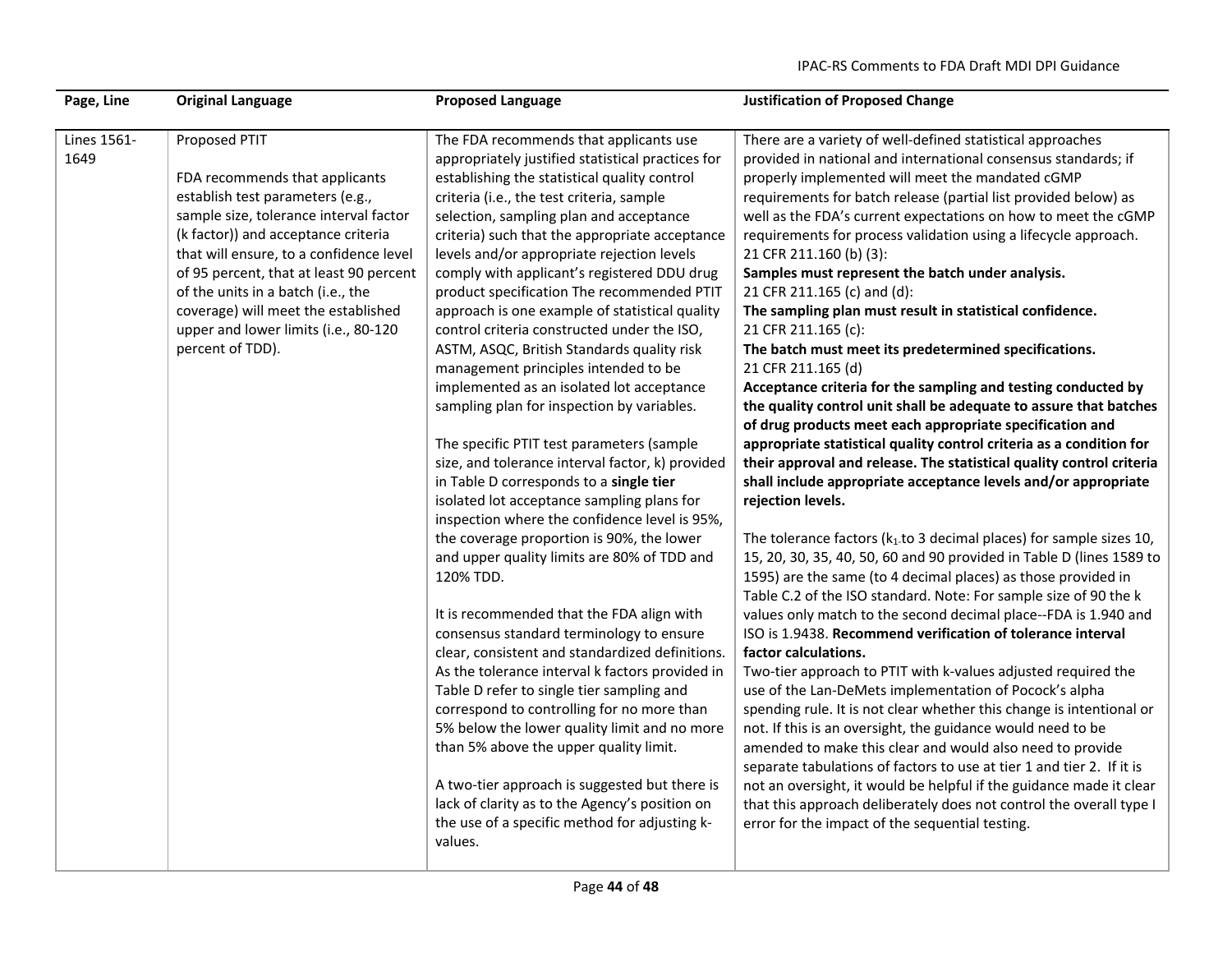| Page, Line          | <b>Original Language</b>                                                                                                                                             | <b>Proposed Language</b>                                                                                                                                                                                                                                                                                                                                                                                                                                                                                           | <b>Justification of Proposed Change</b>                                                                                                                                                                                                                                                                                                                                                                                                                                                                                                                                                                                                                                                       |
|---------------------|----------------------------------------------------------------------------------------------------------------------------------------------------------------------|--------------------------------------------------------------------------------------------------------------------------------------------------------------------------------------------------------------------------------------------------------------------------------------------------------------------------------------------------------------------------------------------------------------------------------------------------------------------------------------------------------------------|-----------------------------------------------------------------------------------------------------------------------------------------------------------------------------------------------------------------------------------------------------------------------------------------------------------------------------------------------------------------------------------------------------------------------------------------------------------------------------------------------------------------------------------------------------------------------------------------------------------------------------------------------------------------------------------------------|
|                     |                                                                                                                                                                      | Consider adding examples using different<br>coverage proportion and different quality<br>limits, as those should be justified by the<br>applicant. An applicant's risk management<br>plan should address the risks associated with<br>single and repeated sub and super potent<br>dosing quality limits as drugs are dosed on<br>different portions of their dose response<br>curves and safety data which may suggestthat<br>the appropriate quality limits (i.e., goalposts)<br>be narrow, wide or asymmetrical. | FDA have previously recommended the use of 87.5% coverage<br>when applying PTIT. The existing recommendation is being<br>applied to DDU testing of commercial inhaled products. No<br>justification for the change has been provided by the FDA.<br>Including a parametric approach (PTIT) for evaluating the DDU is<br>appreciated. However, from all previous discussions on that topic,<br>IPAC-RS continues to be convinced that the chosen PTIT criteria<br>are too strict, not consistent with the counting test criteria and<br>cannot be complied with. IPAC-RS appreciates further discussions<br>with FDA and would be pleased to organize a workshop on an<br>international basis. |
| Lines 1577-<br>1578 | For MDIs and device-metered DPIs,<br>measure the initial dose and the last<br>of the labeled doses for each of the n<br>units for a total of $2*$ n<br>measurements. | For MDIs, and device-metered DPIs, and pre-<br>metered multiple dose DPIs, measure the<br>initial dose and the last of the labeled doses<br>for each of the n units for a total of $2*$ n<br>measurements.                                                                                                                                                                                                                                                                                                         | Inclusion of both pre-metered and device metered multiple dose<br>DPIs.                                                                                                                                                                                                                                                                                                                                                                                                                                                                                                                                                                                                                       |

# EDITORIAL COMMENTS

| Page, Line      | <b>Original Language</b>                                                                                                                                                        | <b>Proposed Change</b>                                                                                                                                                        | <b>Justification of Proposed Change</b>                                |
|-----------------|---------------------------------------------------------------------------------------------------------------------------------------------------------------------------------|-------------------------------------------------------------------------------------------------------------------------------------------------------------------------------|------------------------------------------------------------------------|
| <b>Line 581</b> | Footnote 17                                                                                                                                                                     | Update the link appropriately.                                                                                                                                                | Footnote 17: the link provided in the guidance does not work.          |
| Line 635        | Footnote 24                                                                                                                                                                     | Update the footnote 24 appropriately.                                                                                                                                         | Footnote 24: the footnote should reference ICH Q6A, not ICH<br>$Q1A$ . |
| <b>Line 678</b> | Because an MDI or DPI is a<br>combination product, this section<br>should address the developmental<br>process for the entire product<br>including the device constituent part. | Because an MDI or DPI is a combination<br>product, this section should address the<br>developmental process for the entire product<br>including the device constituent parts. | Typo                                                                   |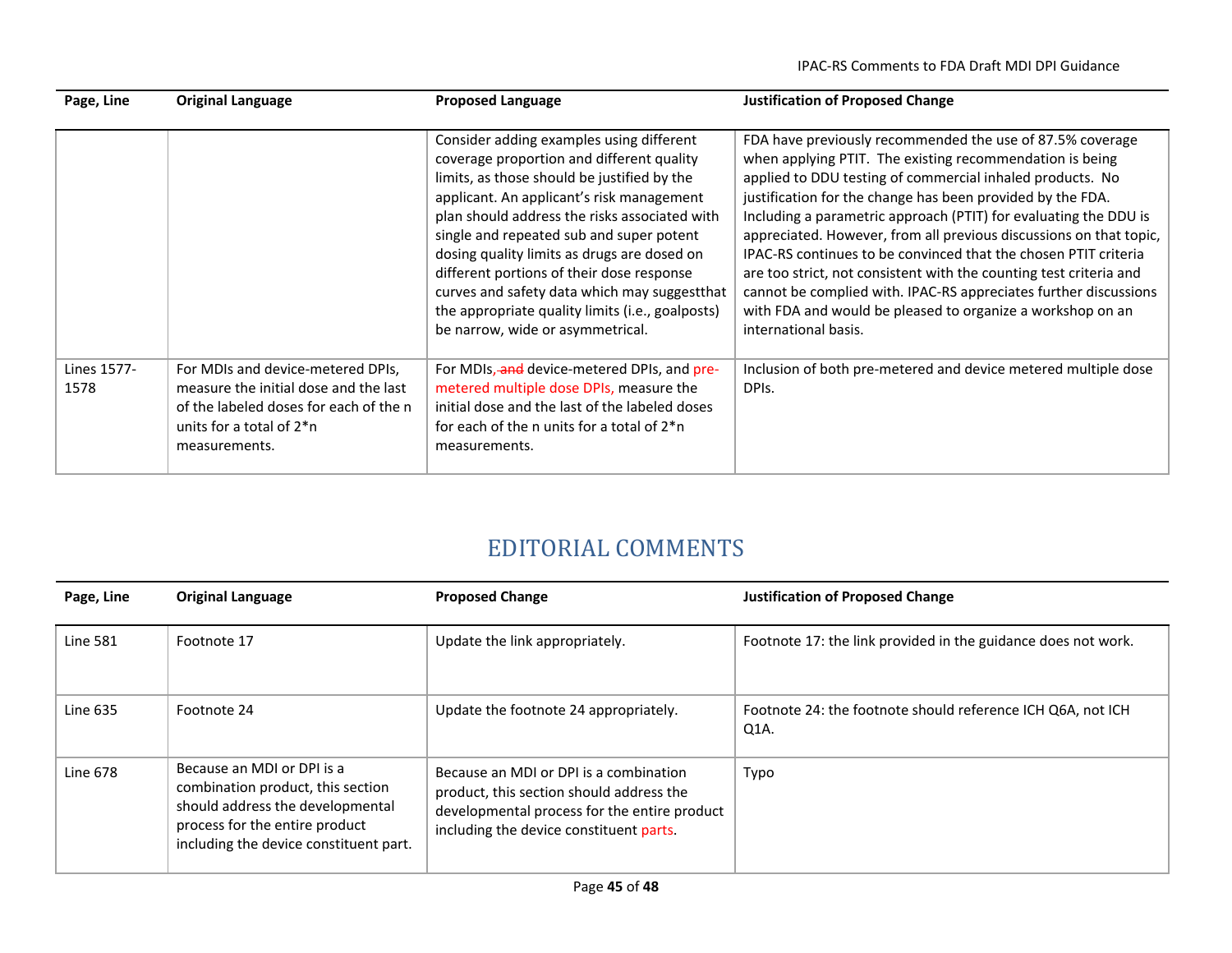| <b>Line 879</b>       | MDIs and DPIs: The test for DDU<br>measures the amount of drug<br>discharged from the mouthpiece of<br>the MDI or DPI and compares that<br>measurement to the TDD.                                                                                                                                                                 | Delete the repeated text on line 879 starting<br>with "The test for DDU measures"                                                                                                                                                                                                                                                          | This line is repeated text from line 855 starting with "The test for<br>DDU measures"              |
|-----------------------|------------------------------------------------------------------------------------------------------------------------------------------------------------------------------------------------------------------------------------------------------------------------------------------------------------------------------------|--------------------------------------------------------------------------------------------------------------------------------------------------------------------------------------------------------------------------------------------------------------------------------------------------------------------------------------------|----------------------------------------------------------------------------------------------------|
| Lines 884-887         | Pre-metered DPIs (i.e., each dose is<br>separately packaged or segregated<br>within a package): The DPI product<br>specification should include a test and<br>acceptance criteria for the content<br>uniformity of pre-metered dosage<br>units (e.g., as described in USP<br>General Chapter <905> Uniformity of<br>Dosage Units). | Single dose pre-metered DPIs (i.e., the dose is<br>separately packaged or segregated within a<br>package): The DPI product specification<br>should include a test and acceptance criteria<br>for the content uniformity of pre-metered<br>dosage units (e.g., as described in USP<br>General Chapter <905> Uniformity of Dosage<br>Units). | Clarify that the Uniformity of Dosage Units test applies to pre-<br>metered single dose DPIs only. |
| Line 1030             | If sufficient data demonstrate that<br>orientation does not affect the<br>product quality, routine stability<br>studies can be conducted on product<br>stored in only one orientation.                                                                                                                                             | "If sufficient data demonstrate that<br>orientation does not affect the product<br>quality, routine stability studies may be<br>conducted on product in any orientation"                                                                                                                                                                   |                                                                                                    |
| Line 1011             | For additional information on<br>container closure systems, refer to<br>appropriate Agency guidance and<br>available standards.                                                                                                                                                                                                    | Add a note to state that some of this content<br>may be cross-referred to or provided in more<br>detail in any associated DMFs.                                                                                                                                                                                                            |                                                                                                    |
| Line 1035,<br>Table 7 | Table 7. Attributes Normally Tested<br><b>During Stability Studies</b>                                                                                                                                                                                                                                                             | Table 8. Attributes Normally Tested During<br><b>Stability Studies</b>                                                                                                                                                                                                                                                                     | Typographical error                                                                                |
| <b>Line 1588</b>      | $X^{-}$ - (k1 · s) $\geq 80$                                                                                                                                                                                                                                                                                                       |                                                                                                                                                                                                                                                                                                                                            | Clarify whether 'k1' should be 'k2'                                                                |
| <b>Line 1593</b>      | Footnote 37                                                                                                                                                                                                                                                                                                                        |                                                                                                                                                                                                                                                                                                                                            | The 1991 Hahm and Meeker reference for k values may not be<br>the most appropriate.                |
| Line 1594             | Table D                                                                                                                                                                                                                                                                                                                            | Align with previous terminology used for the<br>PTIT approach. If providing a constant value                                                                                                                                                                                                                                               | A 1st tier / 2nd tier approach is recommended but the table only<br>shows K1 values                |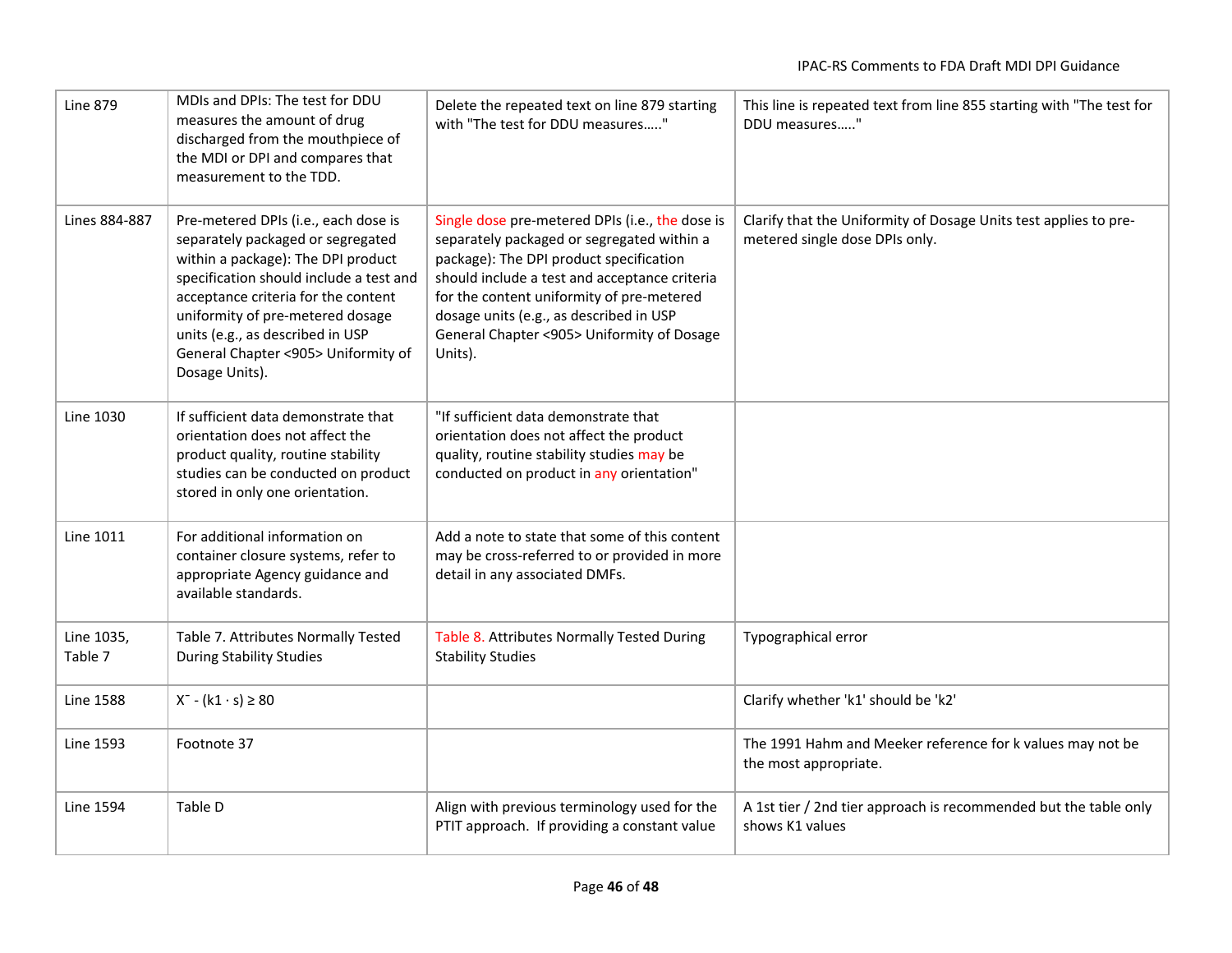|  | for different sample sizes, 'k' should be used |  |
|--|------------------------------------------------|--|
|  | rather than 'k1'                               |  |
|  |                                                |  |

## COMMENTS ON TERMINOLOGY

| Page, Line         | <b>Original Language</b>                                                                                                                                                                                                                                                                                                       | <b>Proposed Change</b>                                                                       | <b>Justification of Proposed Change</b>                                                        |
|--------------------|--------------------------------------------------------------------------------------------------------------------------------------------------------------------------------------------------------------------------------------------------------------------------------------------------------------------------------|----------------------------------------------------------------------------------------------|------------------------------------------------------------------------------------------------|
|                    |                                                                                                                                                                                                                                                                                                                                | Add in a definition of "drug delivery system,"<br>which would have the following definition: |                                                                                                |
|                    |                                                                                                                                                                                                                                                                                                                                | A Drug Delivery System comprises the drug,<br>device, the primary and secondary packaging.   |                                                                                                |
| <b>Lines 22-25</b> | It describes chemistry, manufacturing,<br>and controls (CMC) information<br>recommended for inclusion in new<br>drug applications (NDAs) and<br>abbreviated new drug applications<br>(ANDAs); however, the principles are<br>applicable to products used during<br>clinical trials, and over the product<br>lifecycle as well. | Please clarify what is meant by product<br>lifecycle, or provide reference to ICH.           |                                                                                                |
| <b>Line 263</b>    | quantitative compositions of the<br>critical device constituent part<br>components after molding should be<br>considered CQAs                                                                                                                                                                                                  | Please clarify the term "quantitative<br>compositions"                                       |                                                                                                |
| <b>Line 395</b>    | 'Fine particle dose'                                                                                                                                                                                                                                                                                                           | 'fine particle mass' and 'fine particle fraction'<br>are discussed in line 918.              | Clarify terminology / use consistent terminology throughout<br>guidance or define accordingly. |
| <b>Line 594</b>    | "same configuration" for cascade<br>impactors.                                                                                                                                                                                                                                                                                 |                                                                                              | Clarify terminology / use consistent terminology throughout<br>guidance or define accordingly. |
| Line 640, Table    | <b>Heavy Metals</b>                                                                                                                                                                                                                                                                                                            | Align "Heavy Metals" with ICHQ3<br>terminology.                                              | Clarify terminology / use consistent terminology throughout<br>guidance or define accordingly. |